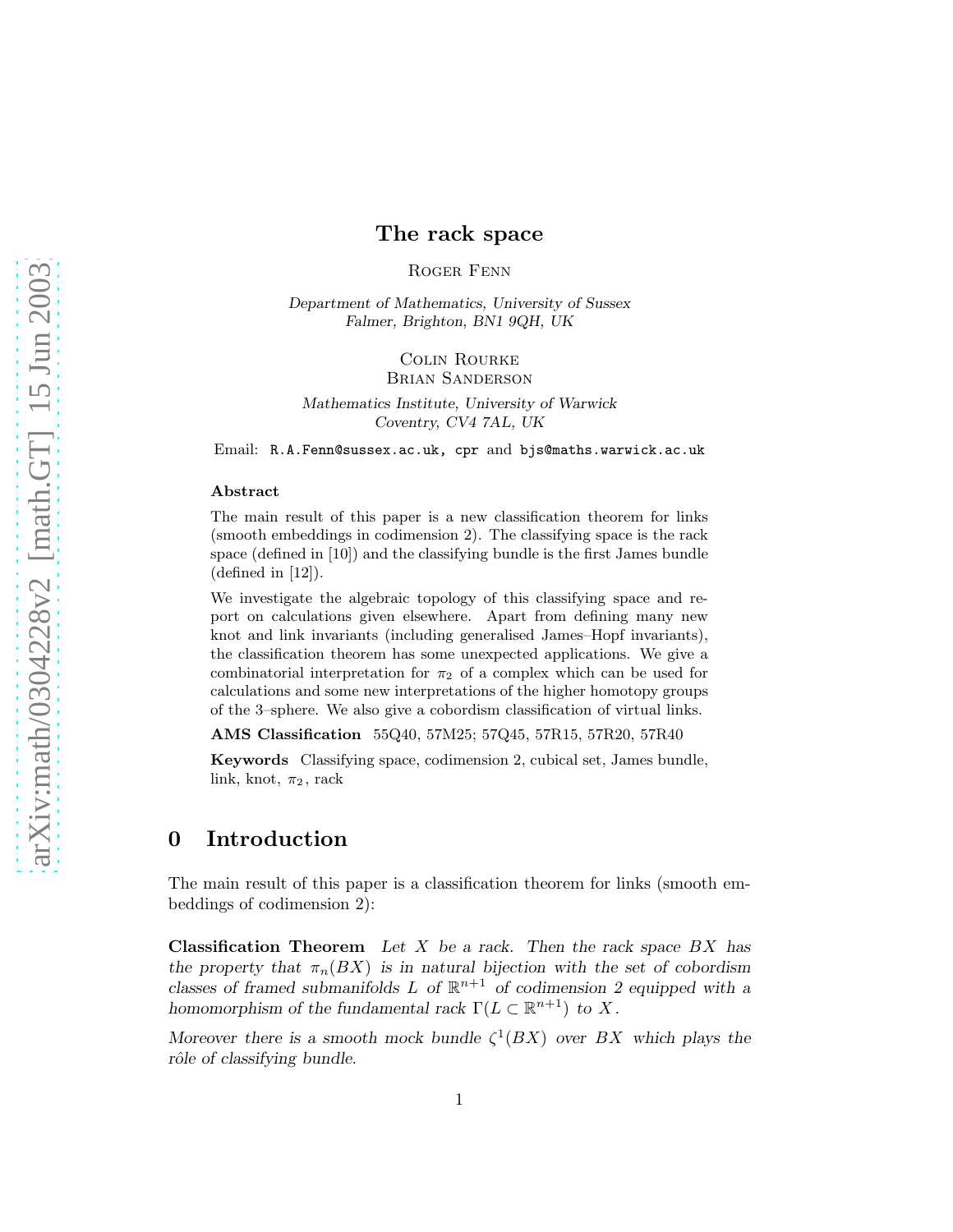It is important to note that this is a totally new type of classification theorem. Classical cobordism techniques give a bijection between cobordism classes of framed submanifolds of  $\mathbb{R}^{n+1}$  and  $\pi_n(\Omega(S^2))$ . But these techniques are unable to cope with the extra geometric information given by the homomorphism of fundamental rack. For readers unfamiliar with the power of the rack concept (essentially a rack is a way of encapsulating the fundamental group and peripheral group system in one simple piece of algebra) here is a weaker result phrased purely in terms of the fundamental group:

**Corollary** Let  $\pi$  be a group. There is a classifying space  $BC(\pi)$  such that  $\pi_n(BC(\pi))$  is in natural bijection with the set of cobordism classes of framed submanifolds L of  $\mathbb{R}^{n+1}$  of codimension 2 equipped with a homomorphism  $\pi_1(\mathbb{R}^{n+1}-L)\to\pi$ .

**Proof** Let  $C(\pi)$  be the conjugacy rack of  $\pi$  [8; example 1.3.1 page 349] then a homomorphism  $\Gamma(L \subset Q \times \mathbb{R}) \to C(\pi)$  is equivalent to a homomorphism  $\pi_1(Q \times \mathbb{R} - L) \to \pi$ , see [8; corollaries 2.2 and 3.3, pages 354 and 361].  $\Box$ 

There are several ingredients of the proof of the classification theorem. The classifying space (the rack space)  $BX$  is defined in [10]. In addition we need the geometry of  $\Box$ —sets developed in [12], and in particular the James bundles of a  $\Box$ -set. The compression theorem [26] is needed to reduce the codimension 2 problem to the codimension 1 problem of classifying diagrams up to cobordism and finally we need to develop a theory of smooth tranversality to, and smooth mock bundles over, a  $\square$ -set. This is contained in the present paper.

Here is an outline of this paper:

In section 1 "Basic definitions" we recall the definitions of  $\Box$ -sets,  $\Box$ -maps, the rack space and the associated James complexes of a  $\Box$ -set. In section 2 "Mock bundles and transversality" we define the concept of a mock bundle over a  $\Box$ set (cf [1]) and observe that the James complexes of a  $\square$ -set C define mock bundles  $\zeta^{i}(C)$  which embed as framed mock bundles in  $|C| \times \mathbb{R}$ . These are the James bundles of C . We define transversality for a map of a smooth manifold into a  $\Box$ -set and prove that any map can be approximated by a transverse map. Mock bundles pull-back over transverse maps to yield mock bundles whose total spaces are manifolds and in particular the first James bundle pulls back to give a self-transverse immersion of codimension 1 and the higher James bundles pull-back to give the multiple point sets of this immersion.

The transversality theorem leads to our first classification theorem in section 3 "Links and diagrams" namely that a  $\Box$ -set C is the classifying space for cobordism classes of link diagrams labelled by the cubes of C . In the key example in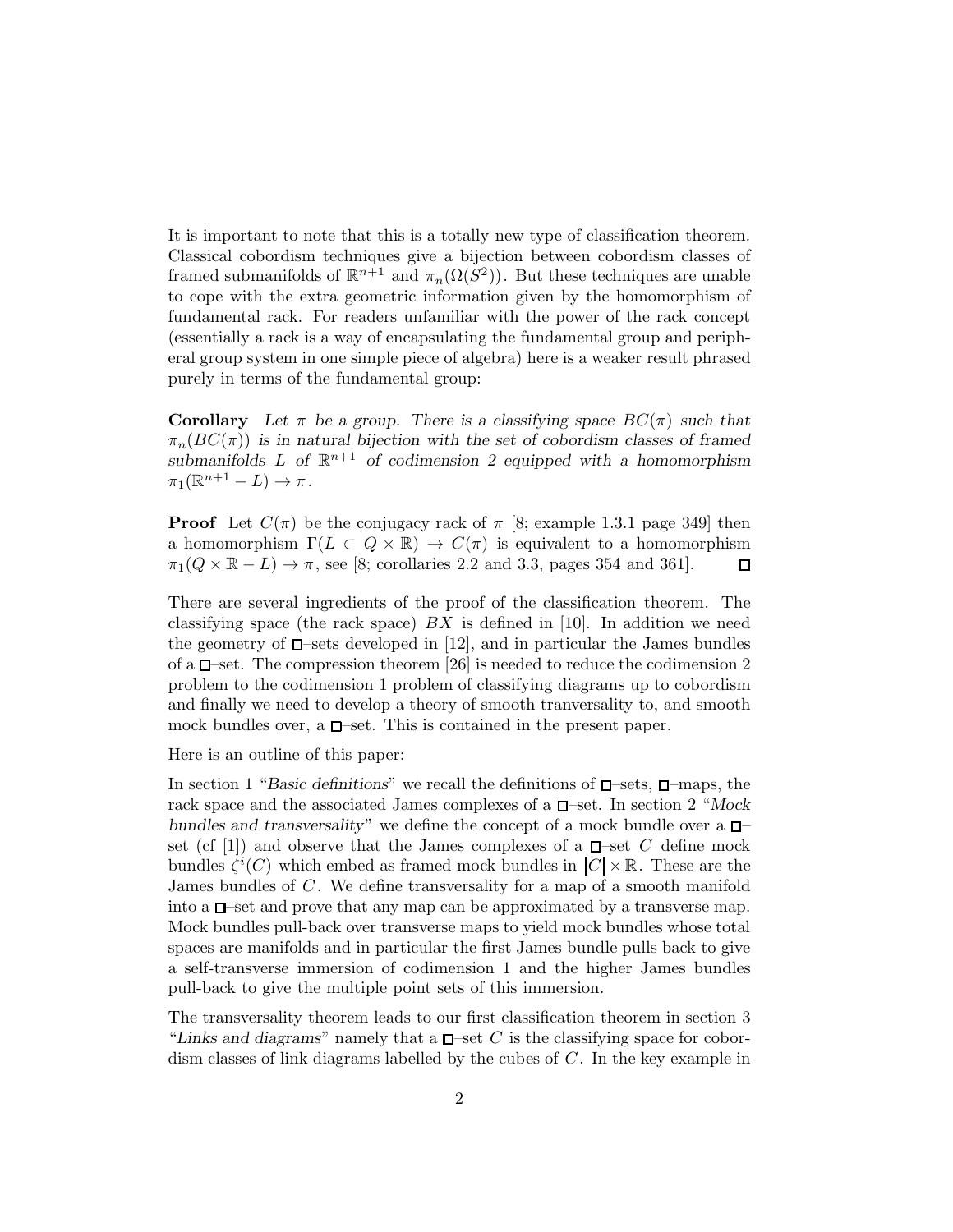which  $C$  is the rack space  $BX$ , there is a far simpler description and we deduce the classification theorem stated above which interprets the homotopy groups of BX as bordism classes of links with representation of fundamental rack in X . There are similar interpretations for sets of homotopy classes of maps of a smooth manifold in  $C$  and  $BX$  and for the bordism groups of  $C$  and  $BX$ .

In section 4 "The classical case" we look in detail at the lowest non-trivial dimension  $(n = 2)$  where the cobordism classes can be described as equivalence classes under simple moves. This gives a combinatorial description of  $\pi_2(C)$  which can be used for calculations. To illustrate this we translate the Whitehead conjecture [30] into a conjecture about coloured link diagrams. We finish by classifying virtual links (Kauffman [19], see also Kuperberg [21]) up to cobordism, in terms of the 2–dimensional homology of the rack space.

The theory of James bundles gives invariants for knots and links for the following reason. If  $\Gamma$  is the fundamental rack of a link L then any invariant of the rack space  $B\Gamma$  is a fortiori an invariant of L. In particular any of the classical algebraic toplogical invariants of rack spaces are link invariants. Further invariants are obtained by considering representations of the fundamental rack in a small rack and pulling back invariants from the rack space of this smaller rack. In section 5 "The algebraic topology of rack spaces" we concentrate on calculating invariants of rack spaces. We describe all the homotopy groups of  $BX$  where  $X$  is the fundamental rack of an irreducible (non-split) link in a 3–manifold (this is a case in which the rack completely classifies the link [8]). This description leads to the new geometric descriptions for the higher homotopy groups of the 3-sphere mentioned earlier. We also calculate  $\pi_2$  of BX where X is the fundamental rack of a general link in  $S^3$ . We show that  $BX$  is always a simple space and we compute the homotopy type of  $BX$  in the cases when X is a free rack and when X is a trivial rack with n elements. We also report on further calculations given elsewhere [14, 15, 31].

It is important to note that there are invariants of the rack space which are not homotopy invariants, but combinatorial ones. These include the James– Hopf invariants (defined by the James bundles) and the characteristic classes and associated generalised cohomology theories constructed in [12]. Although not homotopy invariants, these all yield invariants of knots and links. Now the homotopy type of the rack space does not contain enough information to reconstruct the rack: there are examples where the fundamental rack is a classifying invariant but the homotopy type of the rack space does not classify. See the remarks following theorem 5.4. However the combinatorics of the rack space contain all the information needed to reconstruct the rack, so in principle combinatorial invariants should give a complete set of invariants.

This program is explored further in [13] where we prove that in the classical case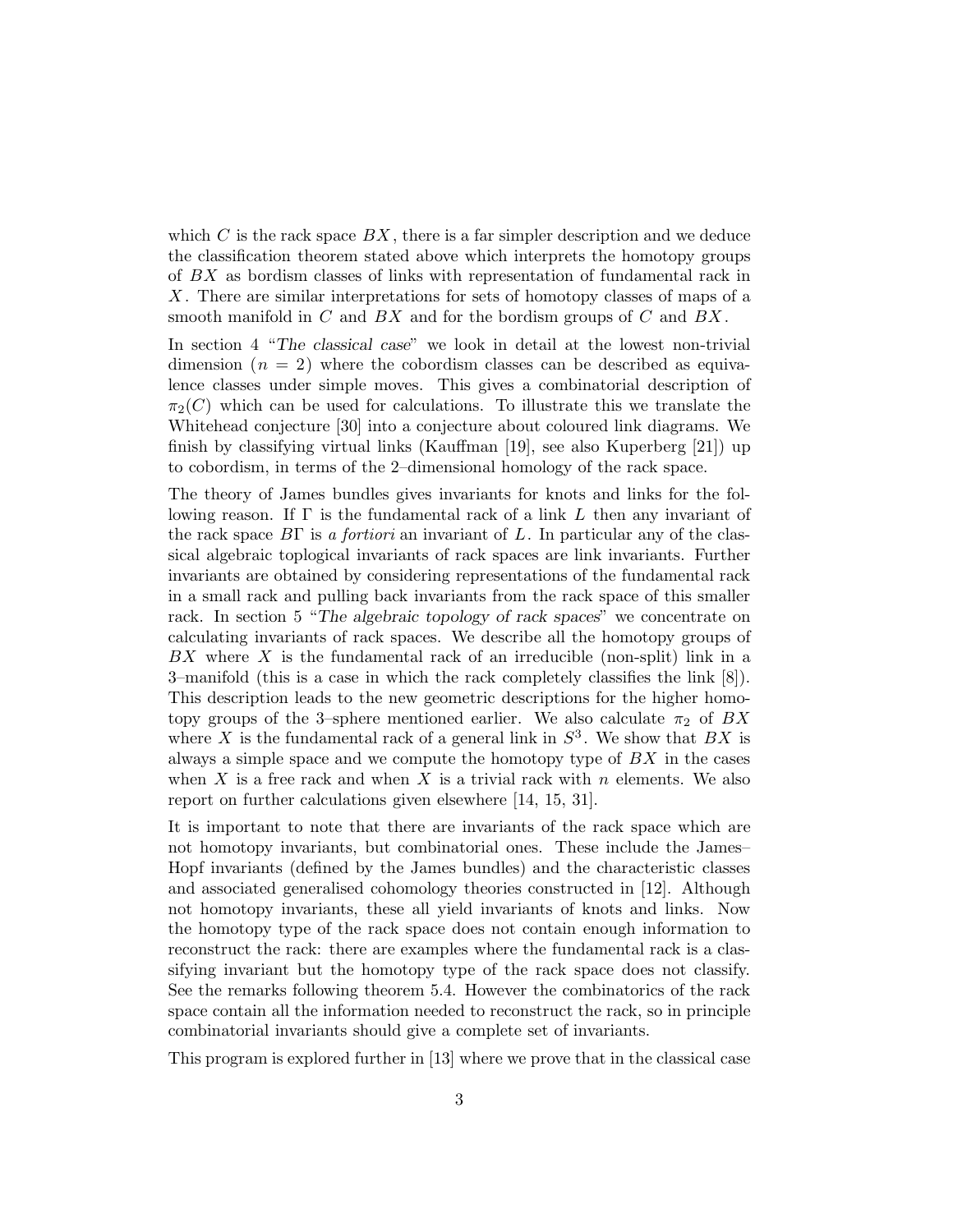of links in  $S^3$  the rack together with the canonical class in  $\pi_2(B\Gamma)$  determined by any diagram is a complete invariant for the link. This leads to computable invariants which can effectively distinguish different links.

This paper appeared in preliminary form as part of our 1996 preprint [11] and many of the results were announced with outline proofs in 1993 in [9]. Since this early work of ours, other authors have investigated rack and quandle cohomology, notably J Scott Carter et al [2]. Rack cohomology is the cohomology of the rack space and quandle cohomology is a quotient, see Litherland and Nelson [23].

# 1 Basic definitions

We give here a minimal set of definitions for  $\square$ -sets. For more detail, other definitions and examples, see [10; sections 2 and 3] and [12; section 1].

# The category  $\Box$

The *n*-cube  $I^n$  is the subset  $[0,1]^n$  of  $\mathbb{R}^n$ .

A p–face of  $I<sup>n</sup>$  is a subset defined by choosing  $n - p$  coordinates and setting some of these equal to 0 and the rest to 1. In particular there are  $2n$  faces of dimension  $n-1$  determined by setting  $x_i = \epsilon$  where  $i \in \{1, 2, \ldots, n\}$  and  $\epsilon \in \{0,1\}.$ 

A 0-face is called a vertex and corresponds to a point of the form  $(\epsilon_1, \epsilon_2, \ldots, \epsilon_n)$ where  $\epsilon_i = 0$  or 1 and  $i \in \{1, 2, ..., n\}$ . The 1–faces are called edges and the 2–faces are called squares.

Let  $p \leq n$  and let J be a p-face of  $I<sup>n</sup>$ . Then there is a canonical face map  $\lambda: I^p \to I^n$ , with  $\lambda(I^p) = J$ , given in coordinate form by preserving the order of the coordinates  $(x_1, \ldots, x_p)$  and inserting  $n-p$  constant coordinates which are either 0 or 1. If  $\lambda$  inserts only 0's (resp. only 1's) we call it a front (resp. back) face map. Notice that any face map has a unique front–back decomposition as  $\lambda\mu$ , say, where  $\lambda$  is a front face map and  $\mu$  is a back face map. There is also a unique back–front decomposition. There are  $2n$  face maps defined by the  $(n-1)$ -faces which are denoted  $\delta_i^{\epsilon}$ :  $I^{n-1} \to I^n$ , and given by:

$$
\delta_i^{\epsilon}(x_1, x_2, \dots, x_{n-1}) = (x_1, \dots, x_{i-1}, \epsilon, x_i, \dots, x_{n-1}), \qquad \epsilon \in \{0, 1\}.
$$

The following relations hold:

1.1 
$$
\delta_i^{\epsilon} \delta_{j-1}^{\omega} = \delta_j^{\omega} \delta_i^{\epsilon}, \quad 1 \leq i < j \leq n, \quad \epsilon, \omega \in \{0, 1\}.
$$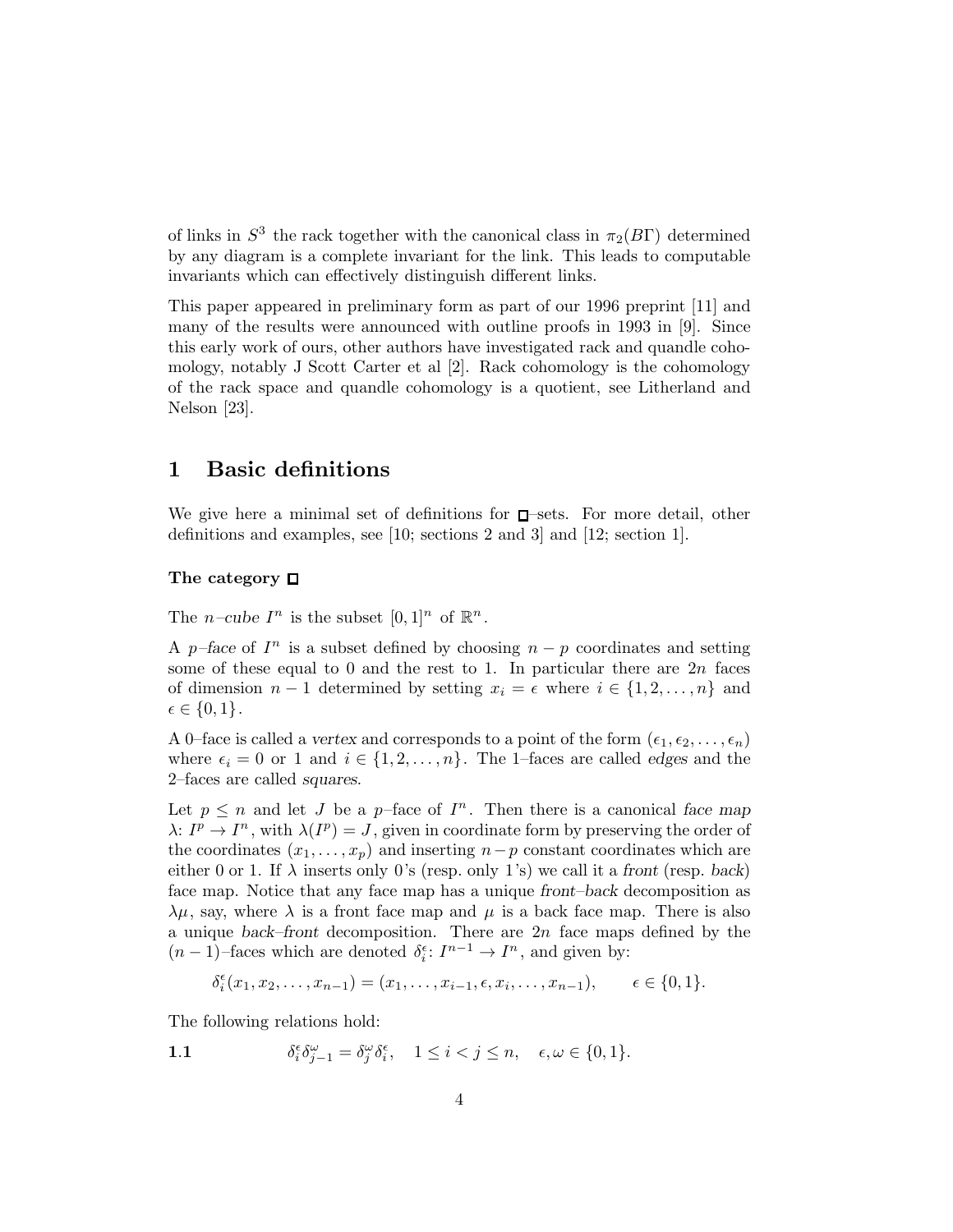**Definition** The category  $\Box$  is the category whose objects are the n–cubes  $I^n$ for  $n = 0, 1, \ldots$  and whose morphisms are the face maps.

#### –Sets and their Realisations

A  $\Box$ -set is a functor  $C: \Box^{op} \to Sets$  where  $\Box^{op}$  is the opposite category of and Sets denotes the category of sets.

A  $\Box$ -map between  $\Box$ -sets is a natural transformation.

We write  $C_n$  for  $C(I^n)$ ,  $\lambda^*$  for  $C(\lambda)$  and we write  $\partial_i^{\epsilon}$  for  $C(\delta_i^{\epsilon}) = (\delta_i^{\epsilon})^*$ .

The realisation  $|C|$  of a  $\Box$ –set C is given by making the identifications  $(\lambda^*x, t) \sim$  $(x, \lambda t)$  in the disjoint union  $\coprod_{n\geq 0} C_n \times I^n$ .

We shall call 0–cells (resp. 1–cells, 2–cells) of  $|C|$  vertices (resp. edges, squares) and this is consistent with the previous use for faces of  $I<sup>n</sup>$ , since  $I<sup>n</sup>$  determines  $a \Box$  set with cells corresponding to faces, whose realisation can be identified in a natural way with  $I^n$ .

Notice that  $|C|$  is a CW complex with one n–cell for each element of  $C_n$  and that each n–cell has a canonical characteristic map from the  $n$ –cube. However, not every CW complex with cubical characteristic maps comes from a  $\Box$ -set even if the cells are glued by isometries of faces. In  $|C|$ , where C is a  $\Box$ -set, cells are glued by face maps, in other words by canonical isometries of faces.

There is also a notion of a  $\Box$ -space namely a functor  $X: \Box^{op} \to Top$  (where Top denotes the category of topological spaces and continuous maps) and its realisation  $|X|$  given by the same formula as above.

**Notation** We shall often omit the mod signs and use the notation  $C$  both for the  $\Box$ -set C and its realisation  $|C|$ . We shall use the full notation whenever there is any possibility of confusion.

## Key Example The rack space

A rack is a set R with a binary operation written  $a^b$  such that  $a \mapsto a^b$  is a bijection for all  $b \in R$  and such that the rack identity

$$
a^{bc} = a^{cb^c}
$$

holds for all  $a, b, c \in R$ . (Here we use the conventions for order of operations derived from exponentiation in arithmetic. Thus  $a^{bc}$  means  $(a^b)^c$  and  $a^{cb^c}$ means  $a^{c(b^c)}$ .)

For examples of racks see [8].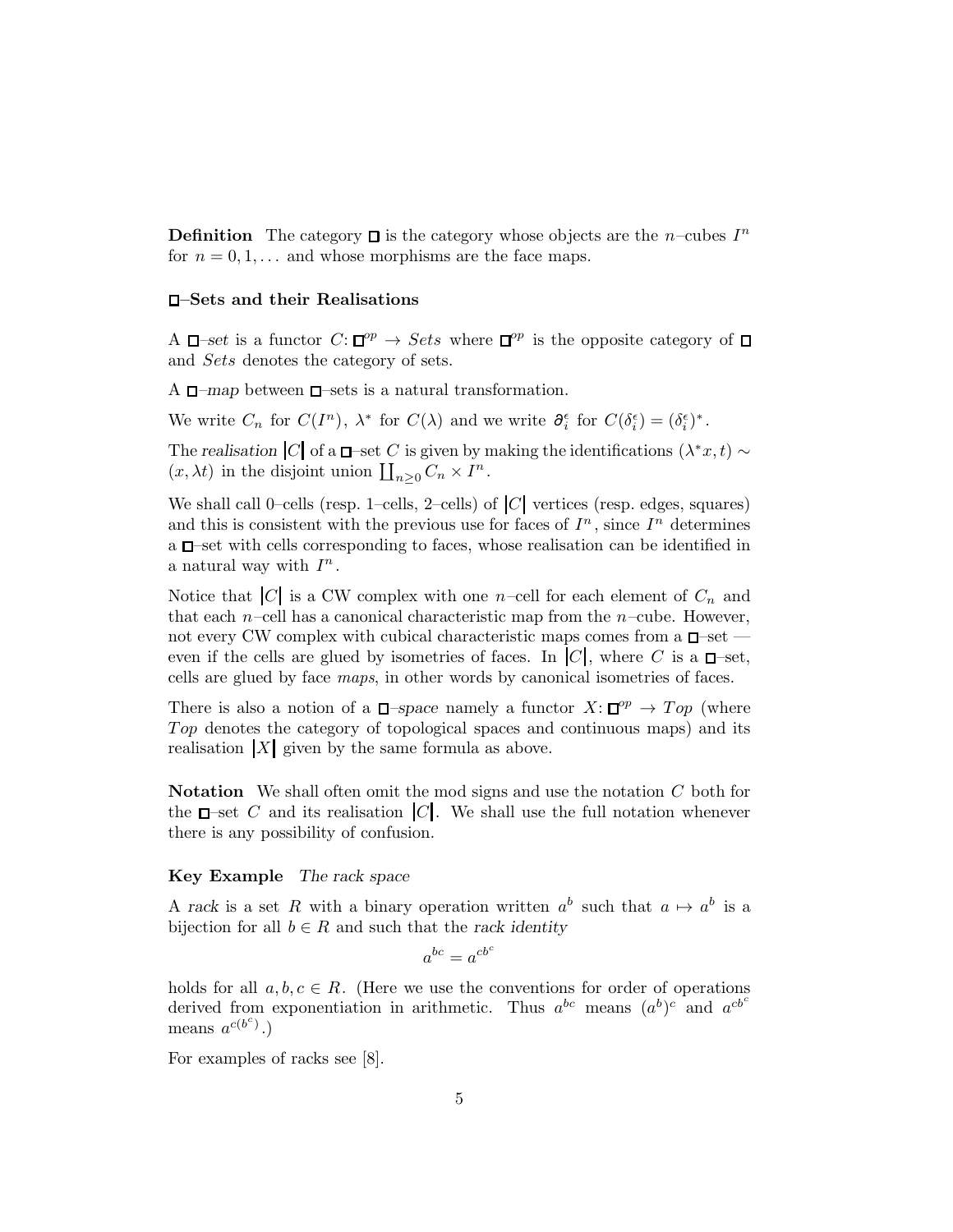If R is a rack, the rack space is the  $\square$ -set denoted BR and defined by:  $BR_n = R^n$  (the *n*–fold cartesian product of R with itself).

$$
\partial_i^0(x_1,\ldots,x_n) = (x_1,\ldots,x_{i-1},x_{i+1},\ldots,x_n),
$$
  

$$
\partial_i^1(x_1,\ldots,x_n) = ((x_1)^{x_i},\ldots,(x_{i-1})^{x_i},x_{i+1},\ldots,x_n) \text{ for } 1 \le i \le n.
$$

More geometrically, we can think of  $BR$  as the  $\Box$ -set with one vertex, with (oriented) edges labelled by rack elements and with squares which can be pictured as part of a link diagram with arcs labelled by  $a, b$  and  $a^b$  (figure 1).



Figure 1: Diagram of a typical 2–cell of the rack space

The higher dimensional cubes are determined by the squares: roughly speaking a cube is determined by its 2–skeleton, for more detail see [12; example 1.4.3].

Notice that the rack space of the rack with one element has precisely one cube in each dimension. This is a description of the trivial  $\Box$ -set.

### Associated James complexes of a  $\square$ -set

**Projections** An  $(n+k, k)$ -projection is a function  $\lambda: I^{n+k} \to I^k$  of the form

1.2 
$$
\lambda: (x_1, x_2, \ldots, x_{n+k}) \mapsto (x_{i_1}, x_{i_2}, \ldots, x_{i_k}),
$$

where  $1 \leq i_1 < i_2 < \ldots < i_k \leq n+k$ .

1.3

Let  $P_k^{n+k}$  denote the set of  $(n+k,k)$ -projections. Note that  $P_k^{n+k}$  is a set of size  $\binom{n+k}{k}$ .

Let  $\lambda \in P_k^{n+k}$  and let  $\mu: I^l \to I^k$ ,  $l \leq k$  be a face map. The projection  $\mu^{\sharp}(\lambda) \in P_{l}^{n+l}$  and the face map  $\mu_{\lambda}: I^{n+l} \to I^{n+k}$  are defined uniquely by the following pull-back diagram:

$$
\begin{array}{ccc}\nI^{n+l} & \xrightarrow{\mu_{\lambda}} & I^{n+k} \\
\downarrow^{\sharp}(\lambda) \downarrow & & \lambda \downarrow \\
I^{l} & \xrightarrow{\mu} & I^{k}\n\end{array}
$$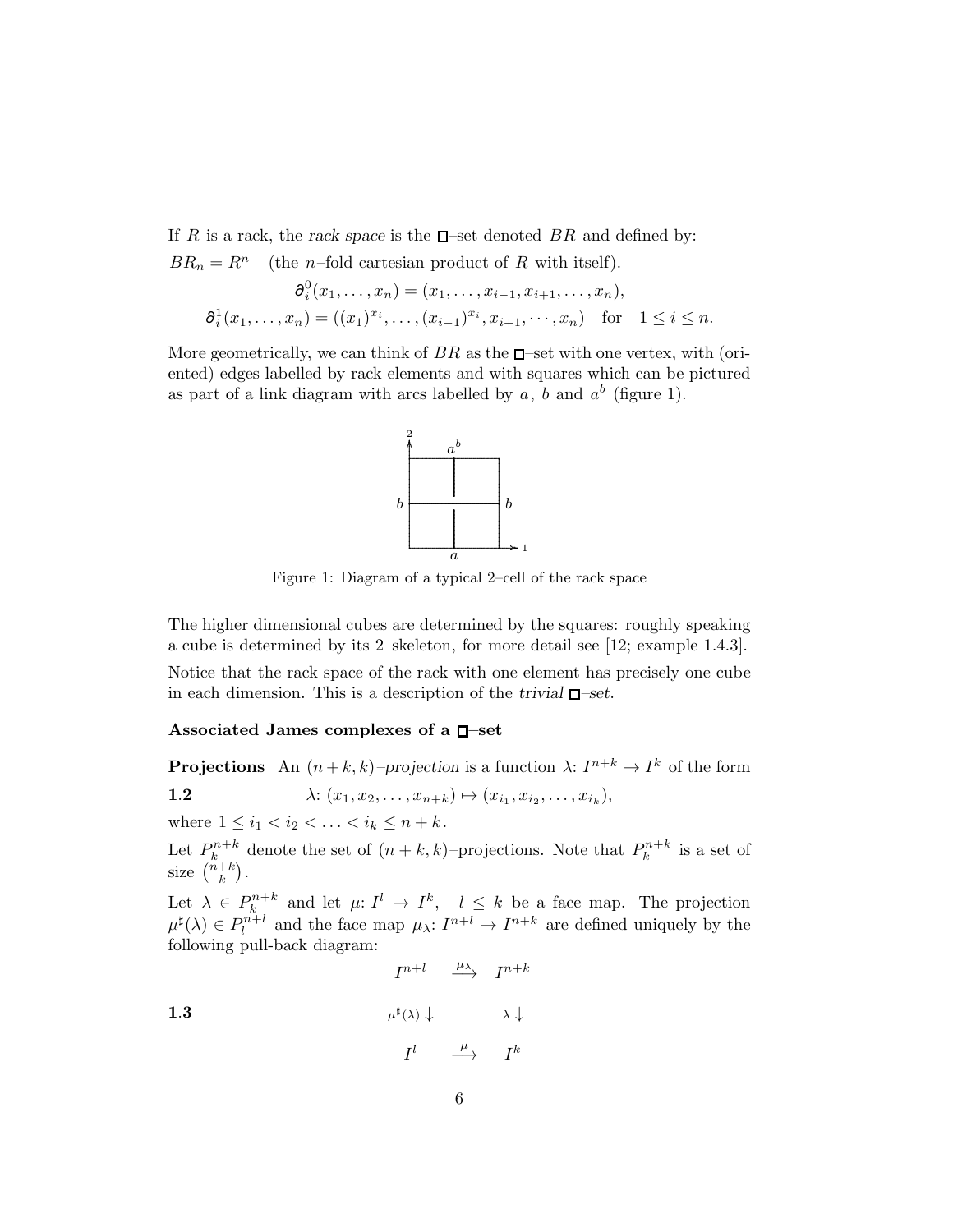**Definition** Let C be a  $\Box$ -set. The  $n^{\text{th}}$  associated James complex of C, denoted  $J^n(C)$  is defined as follows. The k-cells are given by

$$
J^n(C)_k = C_{n+k} \times P_k^{n+k}
$$

and face maps by

$$
\mu^*(x,\lambda)=(\mu^*_\lambda(x),\mu^\sharp(\lambda))
$$

where  $\mu: I^l \to I^k$ ,  $l \leq k$  is a face map.

**Notation** Let  $\lambda \in P_k^{n+k}$  and  $c \in C_{n+k}$  then we shall use the notation  $c_{\lambda}$ for the k-cube  $(c, \lambda) \in J^n(C)$ . When necessary, we shall use the full notation  $(\lambda_1, \ldots, \lambda_n)$  for the projection  $\lambda$  (given by formula 1.2) where  $\lambda_1 < \lambda_2 < \ldots <$  $\lambda_n$  and  $\{\lambda_1,\ldots,\lambda_n\} = \{1,\ldots,k+n\} - \{i_1,\ldots,i_k\}$ . In other words we index cubes of  $J^n$  by the n directions (in order) which are collapsed by the defining projection.

#### Picture for James complexes

We think of  $J<sup>n</sup>(C)$  as comprising all the codimension n central subcubes of cubes of  $C$ . For example a 3-cube  $c$  of  $C$  gives rise to the three 2-cubes of  $J^1(C)$  which are illustrated in figure 2.



Figure 2

In figure 2 we have used full notation for projections. Thus for example,  $c_{(2)}$ corresponds to the projection  $(x_1, x_2, x_3) \mapsto (x_1, x_3), (x_2 \text{ being collapsed}).$ 

This picture can be made more precise by considering the section  $s_{\lambda}: I^{k} \to I^{n+k}$ of  $\lambda$  given by

$$
s_{\lambda}(x_1, x_2, \ldots, x_k) = (\frac{1}{2}, \ldots, \frac{1}{2}, x_1, \frac{1}{2}, \ldots, \frac{1}{2}, x_2, \frac{1}{2}, \ldots, \frac{1}{2}, x_k, \frac{1}{2}, \ldots)
$$

where the non-constant coordinates are in places  $i_1, i_2, \ldots, i_k$  and  $\lambda$  is given by 1.2.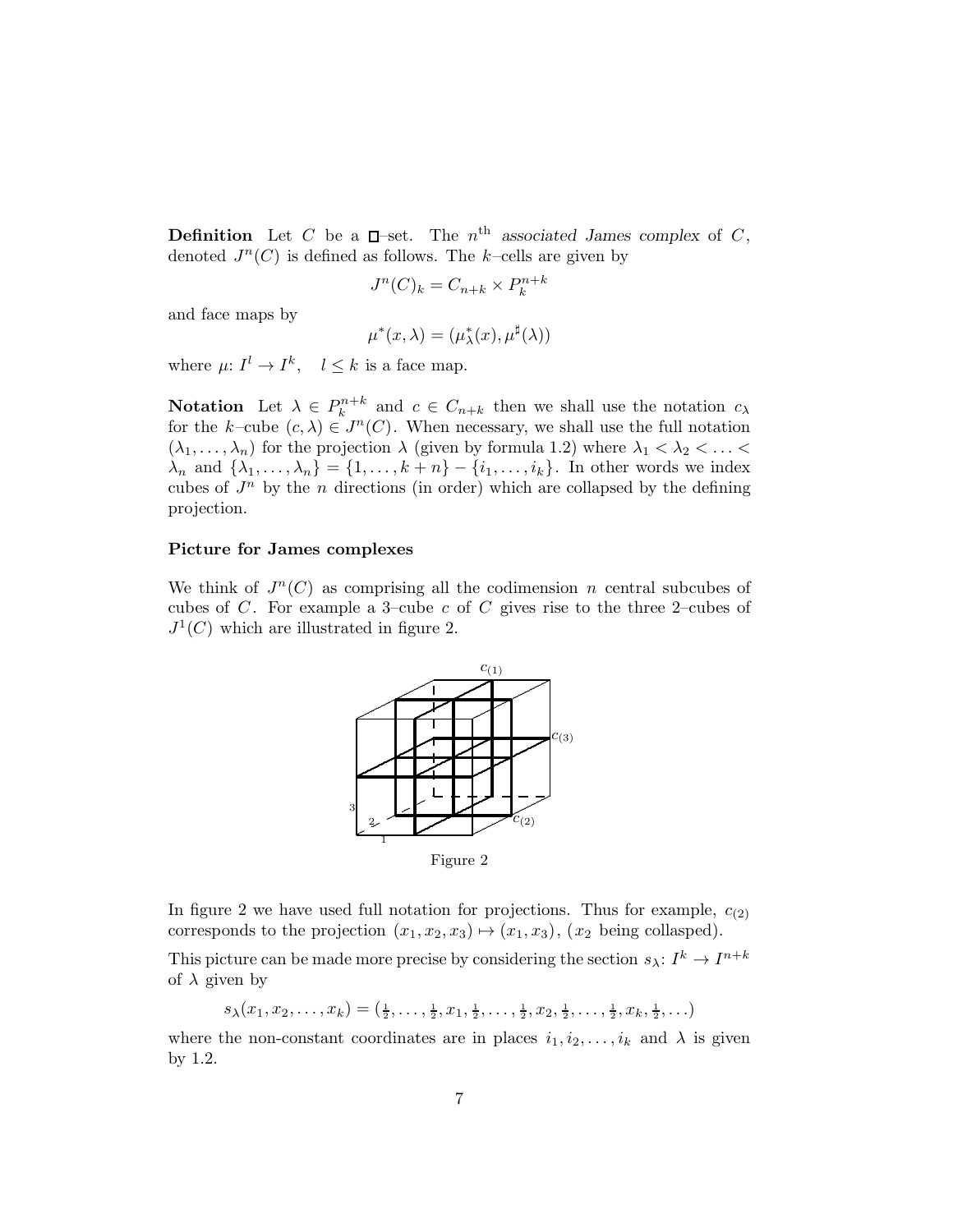For example in the picture the image of  $s_{\lambda}$  where  $\lambda(x_1, x_2, x_3) \mapsto (x_1, x_3)$  is the 2-cube labelled  $c_{(2)}$ .

Now the commuting diagram (1.3) which defines the face maps implies that the  $s_{\lambda}$ 's are compatible with faces and hence they fit together to define a map

 $p_n: |J^n(C)| \to |C|$  given by  $p_n[c_\lambda, t] = [c, s_\lambda(t)].$ 

In the next section we will see that  $p_n$  is a mock bundle projection.

# 2 Mock bundles and transversality

In this section we define mock bundles over smooth CW complexes, which include  $\square$ -sets, and prove a transversality theorem for  $\square$ -sets. This material is similar to material in [1; Chapters 2 and 7]. However [1] is set entirely in the PL category and deals only with transversality with respect to a transverse CW complex. Here we shall need to extend the work to the smooth category and prove transversality with respect to a  $\Box$ -set (which is not quite a transverse CW complex). However many of the proofs are similar to proofs in [1] and therefore we omit details when appropriate. Similar material can also be found in [6] and [24].

The main technicalities concern manifolds with corners, which is where we start. We shall use *smooth* to mean  $C^{\infty}$ .

## Definition Manifold with corners

For background material on smooth manifolds with corners, see Cerf or Douady [4, 5]. In particular these references contain an appropriate version of the tubular neighbourhood theorem. There is a uniqueness theorem for these tubular neighbourhoods. The proof can be obtained by adapting the usual uniqueness proof.

A smooth *n*-manifold with corners M is a space modelled on  $\mathbb{E}^n$  where  $\mathbb{E} =$  $[0,\infty)$ . In other words M is equipped with a maximal atlas of charts from open subsets of  $\mathbb{E}^n$  such that overlap maps are smooth. There is a natural stratification for such a manifold. Define the index of a point  $p$  to be the minimum q such that a neighbourhood of p in M is diffeomorphic to an open subset of  $\mathbb{E}^q \times \mathbb{R}^{n-q}$ . The stratum of index q denoted  $M_{(q)}$  comprises all points of index q. Note that the dimension of  $M_{(q)}$  is  $n-q$  and that  $M_{(0)}$  is the interior of M,  $M_{(1)}$  is an open codimension 1 subset of ∂M and in general  $M_{(i)}$  is an  $(n - i)$ -manifold lying in the closure of  $M_{(i-1)}$ .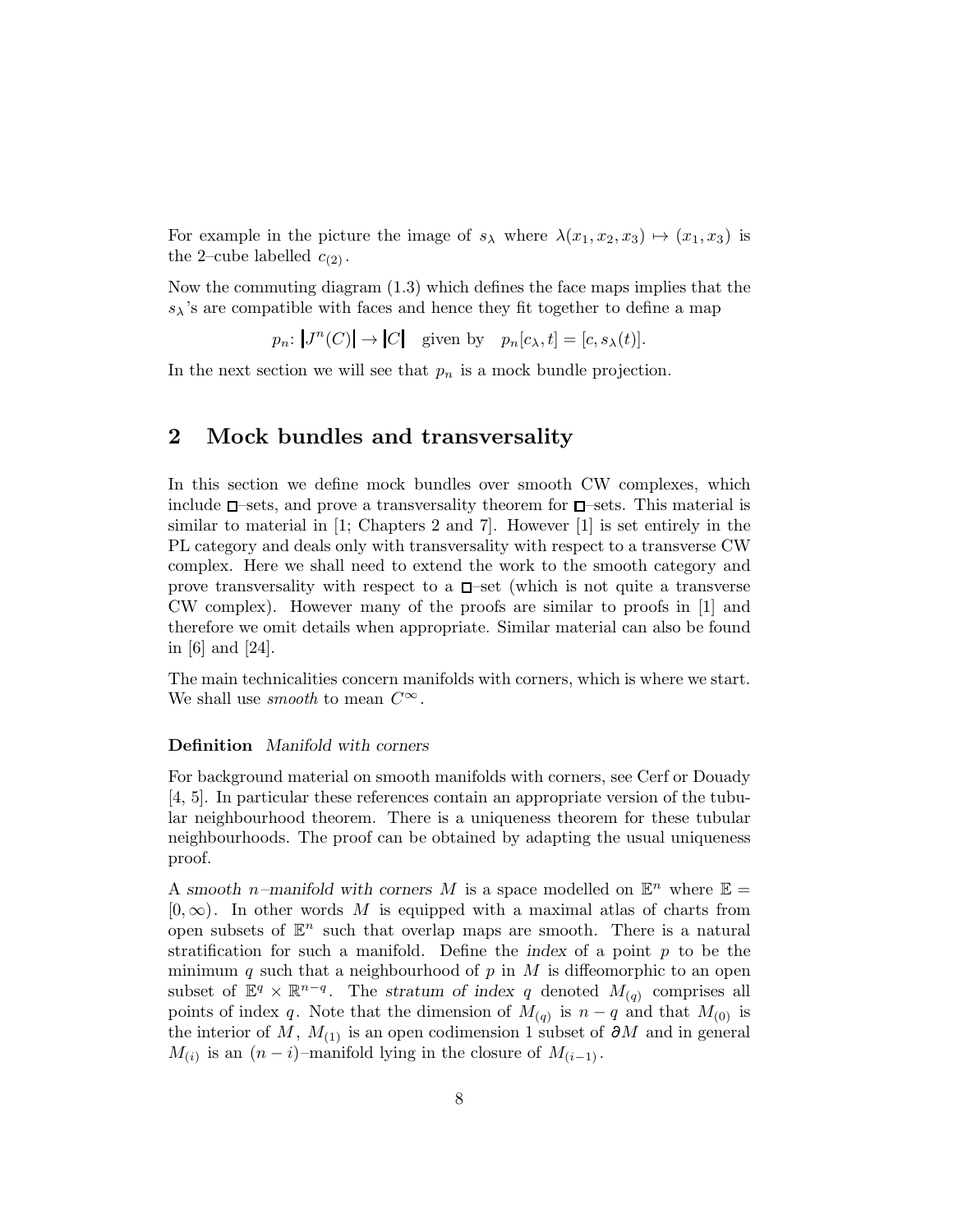**Examples**  $I^n$  and  $\mathbb{E}^n$  are manifolds with corners. If M and Q are manifolds with corners then so is  $M \times Q$ .

#### Definition Maps of manifolds with corners

Let  $M$  and  $Q$  be manifolds with corners then a stratified map is a smooth map  $f: M \to Q$  such that  $f(M_{(q)}) \subset Q_{(q)}$  for each q. This is the analogue for manifolds with corners of a proper map for manifolds with boundary.

An embedding of manifolds with corners is a smooth embedding  $i: M \subset Q$ such that the pair is locally like the inclusion of  $\mathbb{E}^p \times \mathbb{E}^t$  in  $\mathbb{E}^p \times \mathbb{R}^t \times \mathbb{R}^s$  where  $p+t = \dim(M)$  and  $p+t+s = \dim(Q)$ . Thus an embedding of manifolds with corners which is proper (ie takes boundary to boundary and interior to interior) must be a stratified embedding. However in general an embedding of manifolds with corners allows corners on  $M$  not at corners of  $Q$ , see the examples below.

A face map of manifolds with corners  $\lambda: M \to Q$  is a smooth embedding which is a proper map of topological spaces (preimage of compact is compact) such that  $\lambda(M_{(q)}) \subset Q_{(t+q)}$  for each q where  $t = \dim(Q) - \dim(M)$ . Thus a face map is a diffeomorphism of  $M$  onto a union of components of strata of  $Q$ .

**Examples** The map  $s_{\lambda}: I^k \to I^{n+k}$  of  $\lambda$  given by

$$
s_{\lambda}(x_1, x_2, \ldots, x_k) = (\frac{1}{2}, \ldots, \frac{1}{2}, x_1, \frac{1}{2}, \ldots, \frac{1}{2}, x_2, \frac{1}{2}, \ldots, \frac{1}{2}, x_k, \frac{1}{2}, \ldots)
$$

(see the end of section 1) is a stratified embedding.

If M is a manifold with corners and Q is a smooth manifold without boundary then the projection  $M \times Q \rightarrow M$  is a stratified map.

The inclusions  $I^n \subset \mathbb{R}^n \subset \mathbb{R}^n$  are embeddings of manifolds with corners.

A face map (in the sense of section 1)  $\lambda: I^k \to I^n$  is a face map of manifolds with corners.

## Definition Smooth CW complex

We refer to [25; pages 13–14] for the definition and basic properties of convex linear cells in  $\mathbb{R}^n$  (which we shall abbreviate to convex cells). Convex cells have well-defined faces and if  $e'$  is a face of e we write  $e' < e$ . Convex cells are smooth manifolds with corners. A smooth face map between convex cells (in the sense of manifolds with corners) is the same as a diffeomorphism onto a face.

A smooth CW complex is a collection of convex cells glued by smooth face maps. More precisely it comprises a CW complex W and for each cell  $c \in W$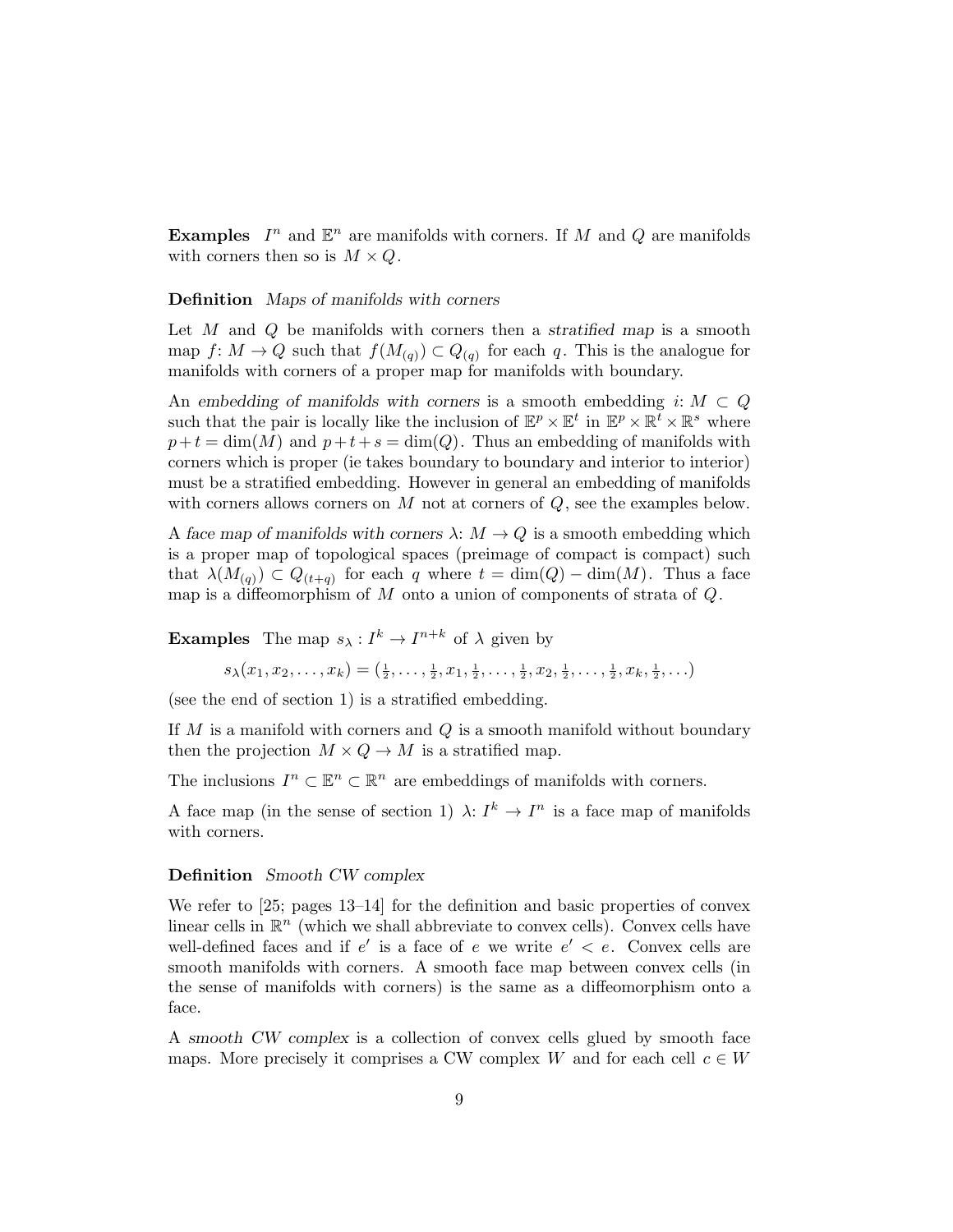a preferred characteristic map  $\chi_c: e_c \to W$  where  $e_c$  is a convex cell such that for each face  $e' < e_c$  there is a cell  $d \in W$  with preferred characteristic map  $\chi_d: e_d \to W$  and a diffeomorphism  $\mu: e_d \to e'$  such that the diagram commutes:

$$
e_d \xrightarrow{\chi_d} W
$$
  

$$
\downarrow^{\mu} \qquad \uparrow^{\chi_c}
$$
  

$$
e' \xrightarrow{\text{inc}} e_c
$$

**Examples** A (realised)  $\Box$ –set or  $\Delta$ –set, a simplicial complex or a convex linear cell complex are all examples of smooth CW complexes.

We say that a smooth CW complex  $W$  gives rise to a smooth decomposition of a smooth manifold  $M$  (possibly with corners) if there is a homeomorphism h:  $W \to M$  such that  $h \circ \chi_c : e_c \to M$  is an embedding of manifolds with corners for each cell  $c \in W$ . Usually we identify W and M via h in this situation and say that  $W$  is a smooth decomposition of  $M$ .

### Definition 2.1 Smooth mock bundle

Let W be a smooth CW complex. A mock bundle  $\xi$  over W of codimension q (denoted  $\xi^q/W$ ) comprises a total space  $E_{\xi}$  and a projection  $p_{\xi}: E_{\xi} \to W$ with the following property.<sup>1</sup>

Let c be an n–cell of W with characteristic map  $\chi_c: e_c \to W$ , then there is a smooth manifold with corners  $B_c$  of dimension  $n-q$  called the block over c and a stratified map  $p_c: B_c \to e_c$  and a map  $b_c: B_c \to E_{\xi}$  such that the following diagram is a pull-back:

$$
B_c \xrightarrow{b_c} E_{\xi}
$$
  

$$
\downarrow_{p_c} \qquad \downarrow_{p_{\xi}}
$$
  

$$
e_c \xrightarrow{\chi_c} W
$$

Amalgamation lemma 2.2 Suppose that  $\xi^q/W$  is a smooth mock bundle and that W is a smooth decomposition of a smooth manifold with corners  $M^m$ . Then  $E_{\xi}$  can be given the structure of a smooth manifold with corners of dimension  $m - q$  such that  $p_{\xi}: E_{\xi} \to M$  is  $\varepsilon$ -homotopic through mock bundle projections to a stratified map.

<sup>&</sup>lt;sup>1</sup>Note that the notation used here for dimension of a mock bundle, namely that  $q$  is *codimension*, is the negative of that used in [1] where  $\xi^q/W$  meant a mock bundle of fibre dimension q ie codimension  $-q$ . The notation used here is consistent with the usual convention for cohomology.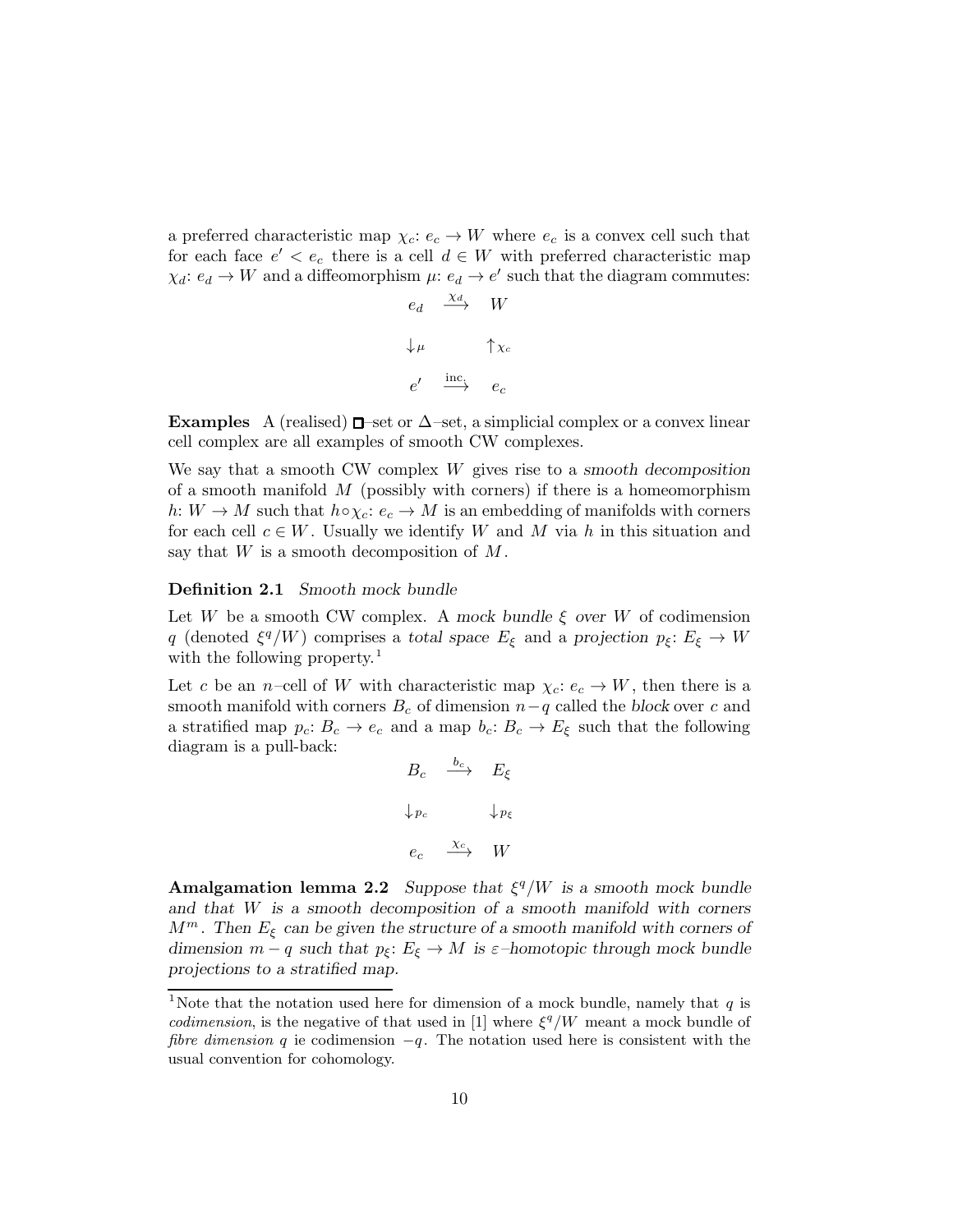**Proof** By standard embedding theorems we may assume that each block  $B_c$  of  $\xi$  is a stratified submanifold of  $e_c \times \mathbb{R}^N$  for some  $N$  and that these embeddings fit together to give an embedding of  $E_{\xi}$  in  $M \times \mathbb{R}^N$  such that  $p_{\xi}$  is the restriction of projection on the first coordinate. We shall isotope this embedding so that  $E_{\xi}$  becomes a smooth submanifold of  $M \times \mathbb{R}^{N}$ . We work inductively over the skeleta of  $W$ . Assume inductively that this isotopy has already been carried out over a neighbourhood of the  $(i-1)$ –skeleton of W.

Now fix attention on the interior of a particular block  $B_c^{\circ}$  which is the subset of  $E_{\xi}$  lying over the interior  $c^{\circ}$  of an i-cell of W. The standard tubular neighbourhood theorem applied to the submanifold  $c^{\circ}$  of  $|W| = M$  yields a tubular neighbourhood  $\lambda$  of  $c^{\circ}$  in  $|W| = M$  formed by tubular neighbourhoods in each of the incident cells. Using the tubular neighbourhood theorem for manifolds with corners we can construct a (non-smooth) tubular neighbourhood  $\mu$  of  $B_c^{\circ}$  in  $E_{\xi}$  formed by (smooth) tubular neighbourhoods in each of the incident blocks, which extends to a tubular neighbourhood  $\mu^+$  on  $c^{\circ} \times \mathbb{R}^N$  in  $M \times \mathbb{R}^N$ . By inductively applying uniqueness we can deform  $\mu^+$  near  $B_c^{\circ}$  to  $\lambda\times\mathbb{R}^N$  by an  $\varepsilon$ -isotopy. This carries  $E_\xi$  to a smooth submanifold of  $M\times\mathbb{R}^N$  so that projection on  $M$  is a stratified map and moreover the isotopy determines a homotopy through mock bundle projections of the projection on  $|W|$ . By induction  $E_{\xi}$  is already smooth near  $\partial B$  and we can keep a neighbourhood of  $\partial B$  fixed through the isotopy. Do this for each i–cell of W to complete the induction step.  $\Box$ 

## Definition Maps of smooth CW complexes

A linear projection of convex cells is a surjective map  $f: e_1 \rightarrow e_2$ , where  $e_1, e_2$ are convex cells, which is the restriction of an affine map, and such that  $f(e')$  $e_2$  for each face  $e' < e_1$ . Examples include simplicial maps of one simplex onto another, projections  $I^{n+k} \to I^n$  and projections of the form  $d \times e \to e$  where d, e are convex cells.

A smooth projection of convex cells is a linear projection composed with a diffeomorphism of  $e_1$ .

A smooth map  $f: W \to Z$  of smooth CW complexes is a map such that for each cell  $c \in W$  there is a cell  $d \in Z$  and a smooth projection  $\phi: e_c \to e_d$  such that the diagram commutes:

$$
e_c \xrightarrow{\phi} e_d
$$
  

$$
\downarrow x_c \qquad \downarrow x_d
$$
  

$$
W \xrightarrow{f} Z
$$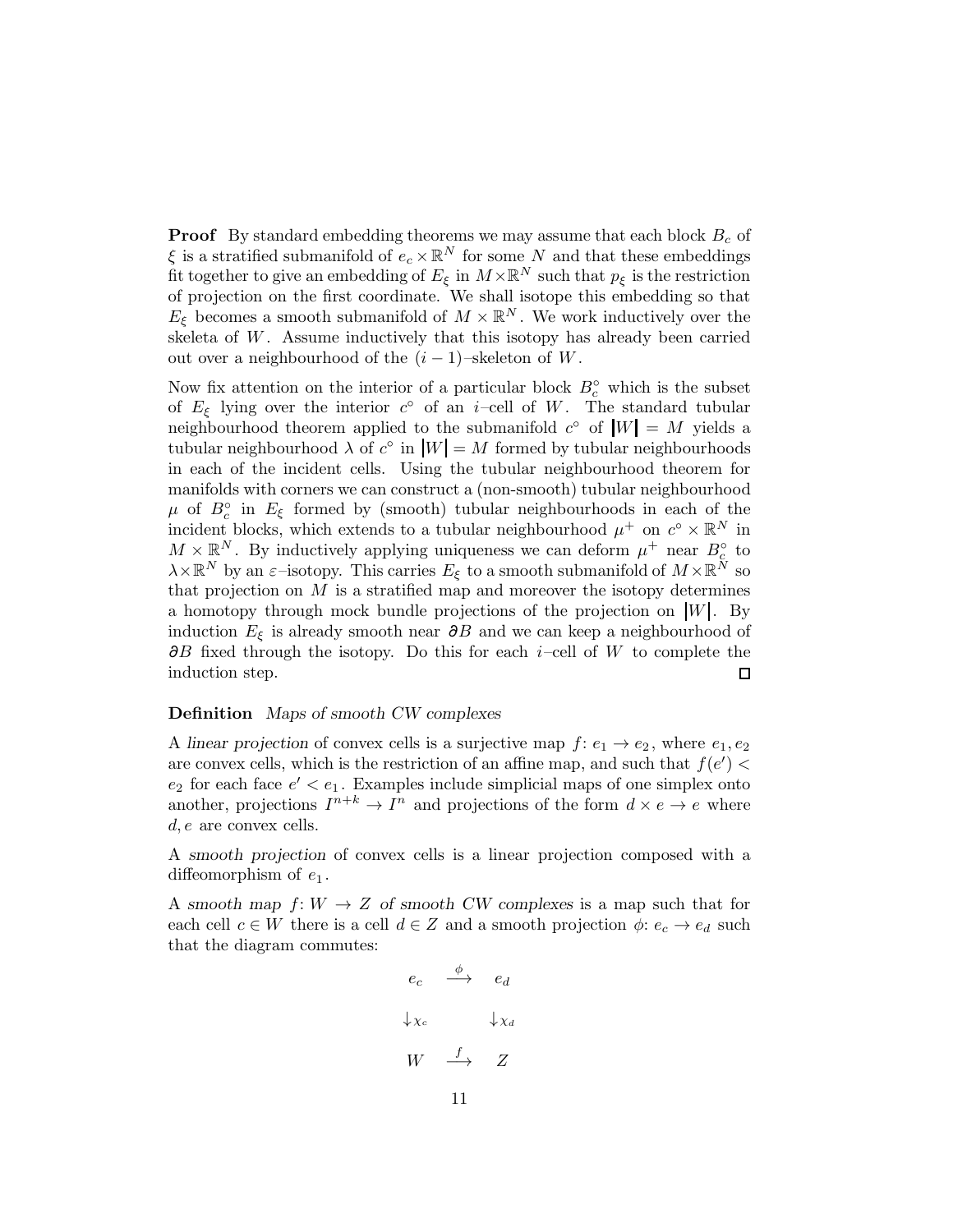Examples include  $\Box$ –maps,  $\Delta$ –maps, simplicial maps and projections  $W \times Z \rightarrow$  $W$ , where  $W, Z$  are any two smooth CW complexes.

The following lemma follows from definitions:

**Pull-back lemma 2.3** Let  $\xi^q/Z$  be a smooth mock bundle and  $f: W \to Z$ a smooth map of smooth CW complexes, then the pull-back  $f^*(E_{\xi}) \to W$  is a mock bundle of the same codimension (denoted  $f^*(\xi^q)/W$ ).  $\Box$ 

### Properties of mock bundles

We shall summarise properties of mock bundles. The details of all the results stated here are analogous to the similar results for PL mock bundles over cell complexes proved in [1].

The set of cobordism classes of mock bundles with base a smooth CW complex forms an abelian group (under disjoint union of total spaces) and there is a relative group (the total space is empty over the subcomplex). This all fits together with the pull-back construction to define a cohomology theory which can be identified with smooth cobordism (classified by the Thom spectrum  $MO$ ).

If the base is a manifold then the amalgamation lemma defines a map from  $q$ cobordism to  $(n - q)$ –bordism. This map is the Poincaré duality isomorphism.

Given two mock bundles  $\xi^q/W$  and  $\eta^r/W$  we can define the mock bundle  $(\xi \circ \eta)^{q+r}/W$  in various equivalent ways analogous to the Whitney sum of bundles. We can pull one bundle back over the total space of the other and then compose. This is equivalent to making the projection of the first bundle transverse to the projection of the second and then pulling back. We can take the external product  $\xi \times \eta/W \times W$  and restrict to the diagonal. These equivalent constructions define the cup product in cobordism. If the base is a manifold then pull-back (or transversality) defines the cap product which coincides under Poincaré duality with the cup product.

Mock bundles can be generalised and extended in a number of ways. The simplest is to use orientation. If each block (and cell) is oriented in a compatible way (cf [1; page 82]) then the resulting theory of oriented mock bundles defines oriented cobordism (classified by  $MSO$ ). More generally we can consider restrictions on the stable normal bundle of blocks and this yields the corresponding cobordism theory. A particular example of relevance here is the case when blocks are stably framed manifolds; in this case the resulting theory is stable cobordism classified by the sphere spectrum S. By considering manifolds with singularities, the resulting theory can be further generalised and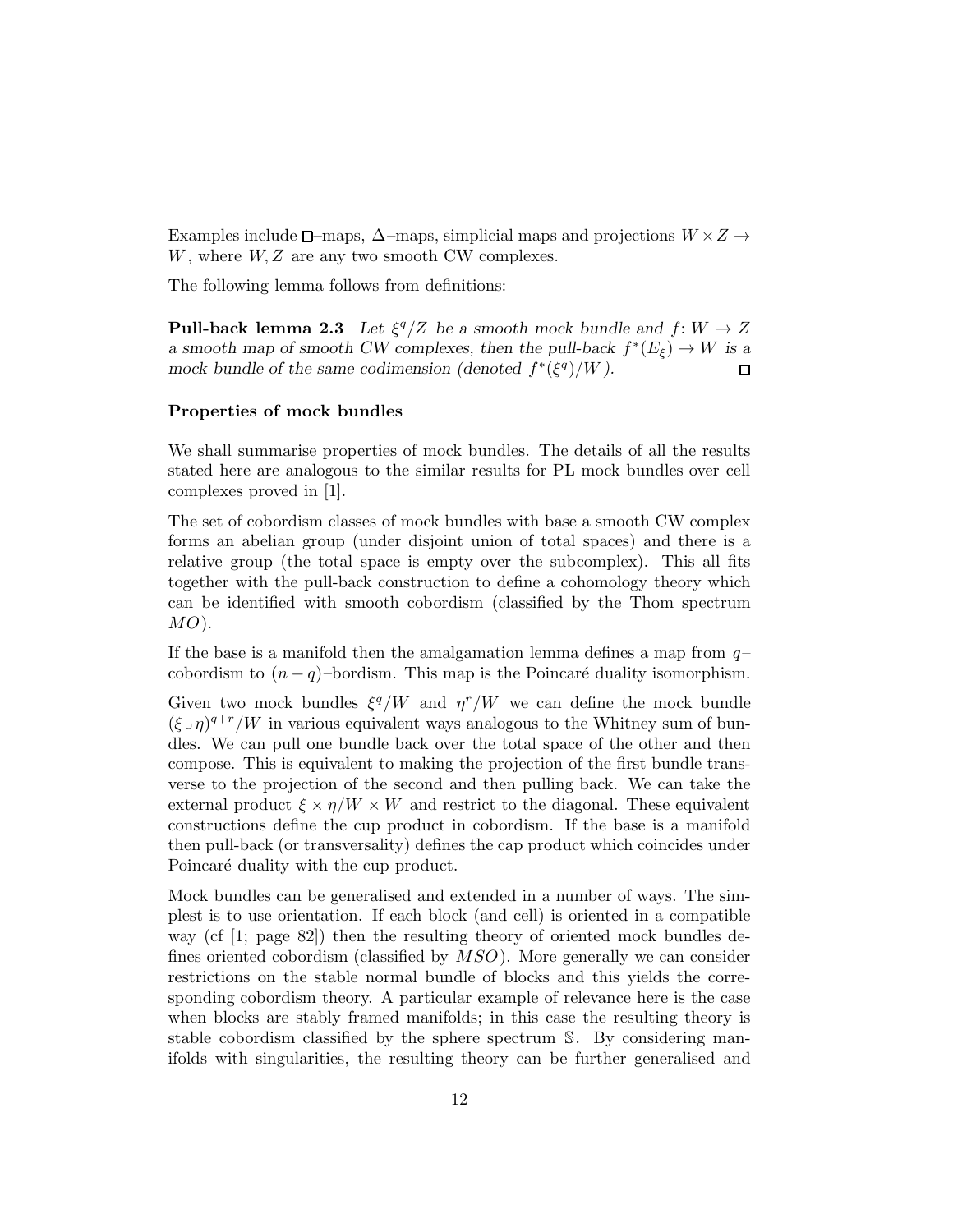such a mock bundle theory can represent the cohomology theory corresponding to an arbitrary spectrum [1; chapter 7]. The corresponding homology theory is represented by the bordism theory given by using manifolds with the same allowed singularities. Coefficients and sheaves of coefficients can also be defined geometrically (see [1; chapters 3 and 6]).

#### Key example James bundles

At the end of the last section we defined a projection

$$
p_n: |J^n(C)| \to |C|
$$

Where  $J^n(C)$  is the *n*-th associated James complex of the  $\Box$ -set C.

Now if we choose a particular  $(n + k)$ –cell  $\sigma$  of C then the pull back of  $p_n$ over  $I^{n+k}$  (by the characteristic map for  $\sigma$ ) is a k-manifold (in fact it is the  $(n+k)$  $\binom{k}{k}$  corresponding to the elements of  $P_k^{n+k}$ ). Therefore  $p_n$  is the projection of a mock bundle of codimension n, which we shall call the  $n-th$ James bundle of C denoted  $\zeta^{n}(C)$ .

### Definition 2.4 Embedded mock bundle

Let  $W$  be a smooth CW complex and  $Q$  a smooth manifold without boundary. An embedded mock bundle in  $W \times Q$  is defined to a mock bundle  $\xi/W$  with an embedding  $E_{\xi} \subset W \times Q$  such that  $p_{\xi}$  is the restriction of the projection  $W \times Q \rightarrow W$  and such that for each cell  $c \in W$  the induced embedding  $B_c \subset e_c \times Q$  is a stratified embedding. The proof of the amalgamation lemma (with  $\mathbb{R}^N$  replaced by Q) implies that if W is a smooth decomposition of a manifold then  $E_{\xi}$  can be  $\varepsilon$ -isotoped to a smooth submanifold of  $W \times Q$  so that projection on  $W$  is still a mock bundle projection.

We shall be particularly concerned with the case when  $Q$  is  $\mathbb{R}^t$  for some t and each block is framed in  $e_c \times \mathbb{R}^t$ . The theory defined by mock bundles of this type is unstable cohomotopy. See in particular [12; 3.6 and 5.1].

# Key example Embedding the James bundles in  $|C| \times \mathbb{R}$

Let C be a  $\Box$ -set. The James bundles can be embedded in  $|C| \times \mathbb{R}$ . This is done by ordering the cubes of  $J<sup>n</sup>(C)$  over a particular cube of C and lifting in that order. Recall that the k-cubes of  $J<sup>n</sup>(C)$  lying over a  $(k + n)$ -cube are indexed by projections  $\lambda = (i_1, \ldots, i_n) \in P_n^{n+k}$ . These may be ordered lexicographically. The lexicographic order is compatible with face maps and can be used to define the required embedding by induction on dimension of cells of C as follows.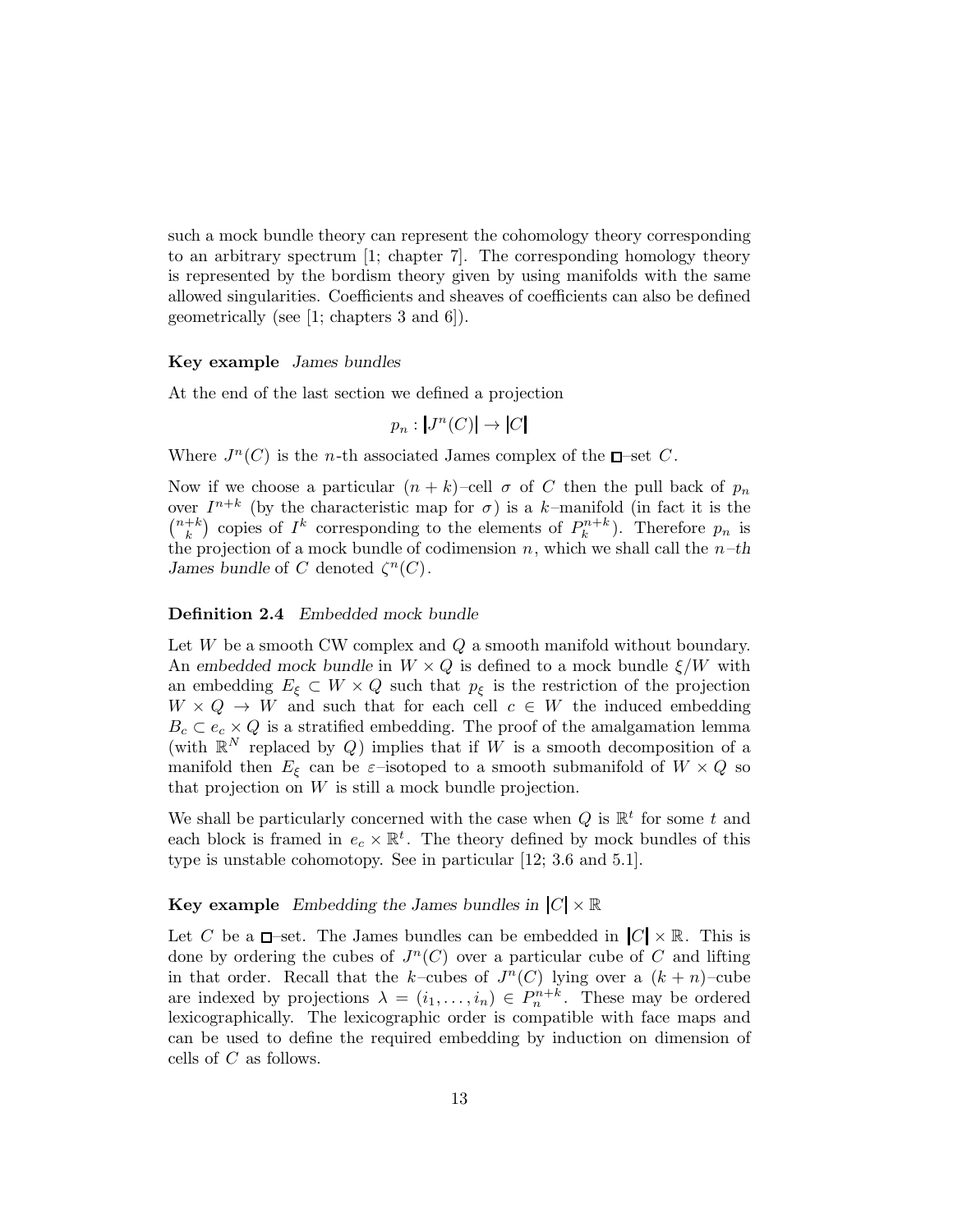Suppose inductively that the embedding has been defined over cells of C of dimension  $\leq k + n - 1$ .

Consider a  $(k+n)$ -cube  $c \in C$  with characteristic map  $\chi_c: I^{k+n} \to |C|$ . Pulling the embedding back (where it is already defined) over  $\chi_c$  gives an embedding of  $\zeta^{n}(\partial I^{k+n})$  in  $\partial I^{k+n} \times \mathbb{R}$ . Now embed the centres of the k–cubes of  $J^{n}(I^{k+n})$ at  $(\frac{1}{2}, \ldots, \frac{1}{2}) \times r_{\lambda}$  where  $r_{\lambda}$  are real numbers for  $\lambda \in P_{n}^{n+k}$  chosen to increase strictly corresponding to the lexicographic order on  $P_n^{n+k}$ .

Now embed each k-cube of  $J^n(I^{k+n})$  as the cone on its (already embedded) boundary. Finally smooth the resulting embedding and push it forwards to  $|C| \times \mathbb{R}$  using  $\chi_c \times id$ .

Precise smooth formulæ for this embedding can be found in [12; section 3] using a bump function.

The embedding is in fact framed. This can be seen as follows. Each  $k$ -cube  $p_n(c, \lambda)$ , where  $\lambda = (i_1, \ldots, i_n)$ , of  $J^n(I^{k+n})$  is framed in  $I^{k+n}$  by the *n* vectors parallel to directions  $i_1, \ldots, i_n$ . These lift to parallel vectors in  $I^{n+k} \times \mathbb{R}$  and the framing is completed by the vector parallel to the positive  $\mathbb R$  direction (vertically up). This framing is compatible with faces and defines a framing of  $\zeta^{n}(C)$  in  $|C| \times \mathbb{R}$ . The formulæ in [12; section 3] also give formulæ for the framing.

For the special case  $n = 1$  the map of  $\zeta^{n}(C)$  to R can be simply described: the centre of  $c_{(k)}$  is mapped to k. This determines a map, linear on simplexes of  $Sd_{\Delta}\zeta^1(C)$ , to R. It follows that the centre of  $\partial_i^{\epsilon}c_{(k)}$  is mapped to k if  $i \geq k$ and to  $k-1$  if  $i < k$ .

In figure 2 we illustrated  $J^1(C)$  for a 3-cube  $c \in C$ . The embeddings in  $|C| \times \mathbb{R}$ (before smoothing) above each of the three 2–cubes are illustrated in figure 3.



Figure 3

We finish this section with a discussion of transversality with respect to a  $\square$ -set, which will be important for the main classification theorems of section 4. A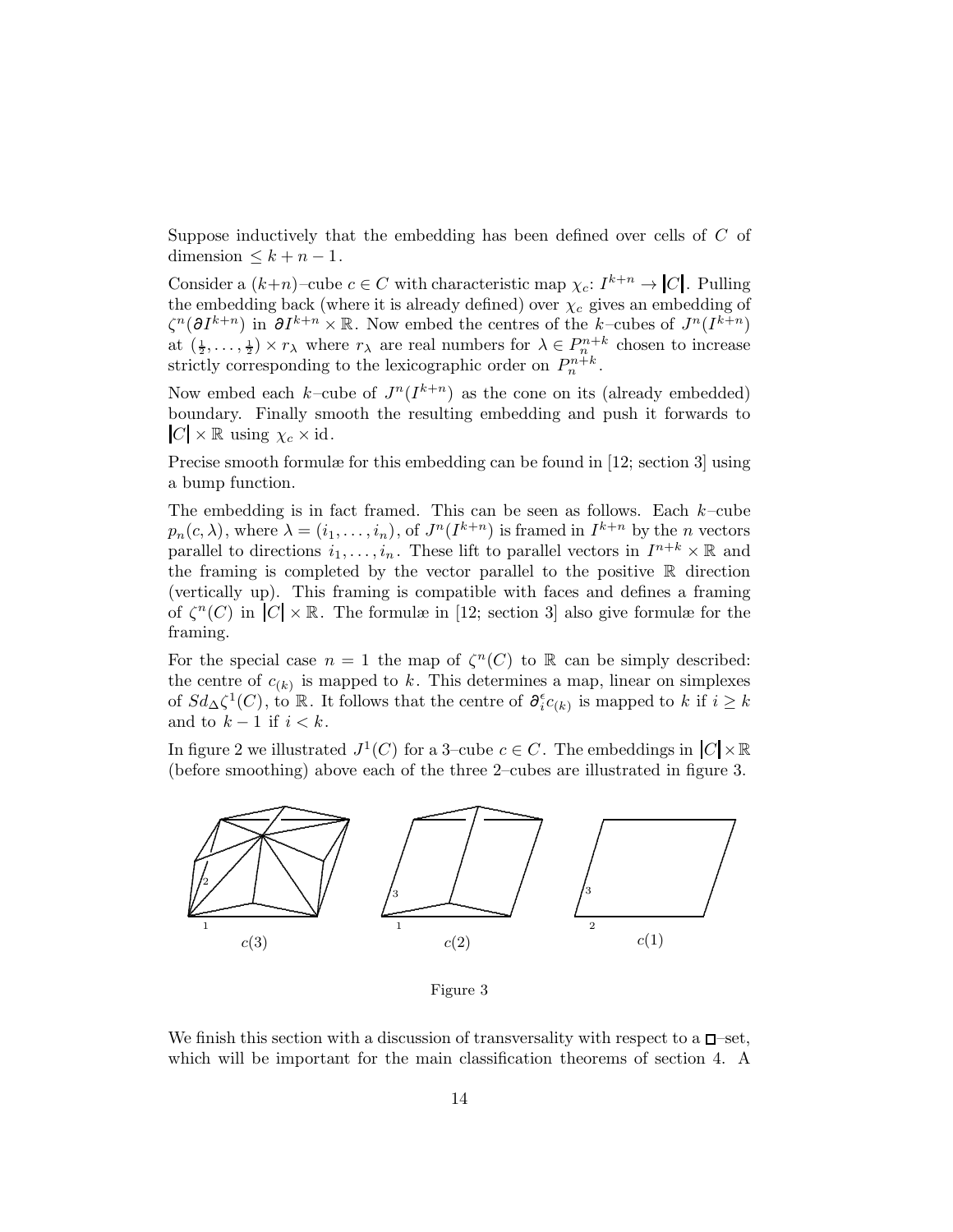similar treatment can be given for any smooth CW complex, but we shall not need this in this paper.

#### Transversality

#### **Definition** Transverse map to a  $\Box$ -set

Let M be a smooth manifold (possibly with boundary) of dimension  $m$  and  $C$ a  $\Box$ -set. Let c be an n-cell of C with characteristic map  $\chi_c: I^n \to |C|$  denote  $\chi_c(I^n - \partial I^n)$  by  $c^{\circ}$  (the interior of c) and  $\chi_c(\frac{1}{2}, \ldots, \frac{1}{2})$  by  $\hat{c}$  (the centre of c). Let  $f: M \to [C]$  be a map. Let  $M_c$  denote the closure of  $f^{-1}(c^{\circ})$  and  $N_c$  the closure of  $f^{-1}(\hat{c})$ .

We say f is transverse to c if  $M_c$  is a smooth m-manifold with corners embedded (as a manifold with corners) in  $M$  and equipped with a diffeomorphism  $\iota_c: N_c \times I^n \longrightarrow M_c$  such that the diagram commutes:

$$
N_c \times I^n \xrightarrow{\iota_c} M_c
$$
  

$$
\downarrow_{p_2} \qquad \qquad \downarrow f
$$
  

$$
I^n \xrightarrow{\chi_c} |C|
$$

where  $p_2$  denotes projection on the second coordinate. Thus  $N_c$  is a framed submanifold (with corners) of codimension n framed by copies of  $I<sup>n</sup>$  on each of which  $f$  is the characteristic map for  $c$ .

A map  $f: M \to |C|$  is transverse if it is transverse to each cell  $c \in C$  and the framings are compatible with face maps in the following sense. Let  $\lambda: I^q \to I^n$ be a face map and  $d = \lambda^*(c)$ . Then there is a face map (of manifolds with corners)  $\lambda_c^*$ :  $N_c \to N_d$  and the following diagram commutes:

$$
N_c \times I^q \stackrel{\text{id} \times \lambda}{\longrightarrow} N_c \times I^n
$$
  

$$
\downarrow \lambda_c^* \times \text{id} \qquad \downarrow i_c
$$
  

$$
N_d \times I^q \stackrel{i_d}{\longrightarrow} M
$$

where  $i_c = \text{inc.} \circ \iota_c$ , using the notation established above. The last condition can be summarised by saying that M is the realisation of a  $\Box$ -space and f is the realisation of a  $\square$ -map.

To see this, define a  $\Box$ -space by  $X_n = \coprod_{c \in C_n} N_c$  and  $\lambda^* = \coprod \lambda_c^*$  then the diffeomorphisms  $\iota_c$  define a homeomorphism  $\iota: |X| \to M$  and if we identify M with  $|X|$  via  $\iota$  then the commuting diagrams above imply that f is the realisation of a  $\Box$ -map  $|X| \to |C|$ .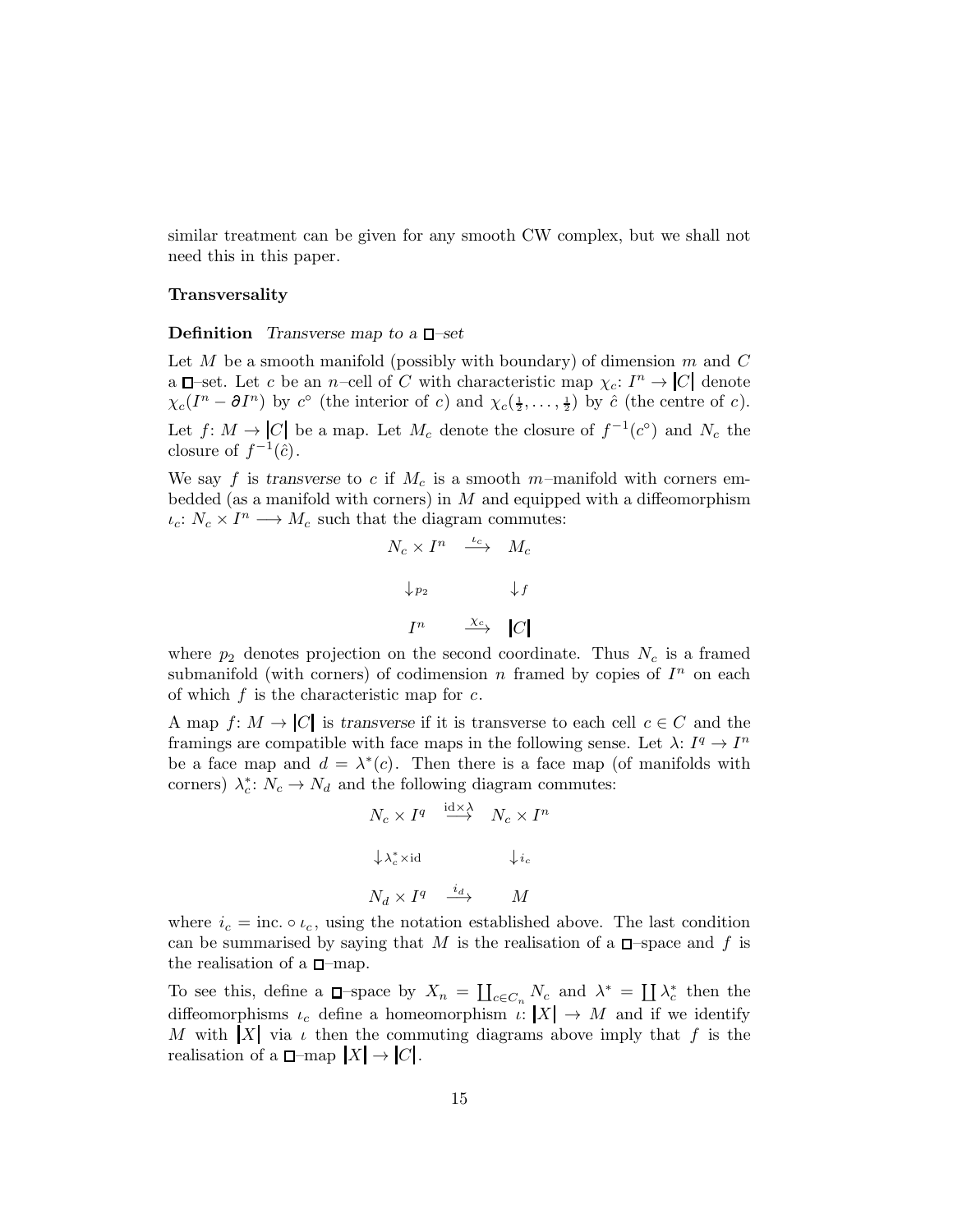Remark The framing compatibility condition in the definition of a transverse map is unnecessary. If  $f: M \to |C|$  is transverse to each cell of C then the framings can in fact be changed to become compatible (without altering  $f$ ). However, the full definition is the one that we shall need in practice.

Ellucidation To help the reader understand the (somewhat complicated) concept of a transverse map to a  $\square$ -set we shall describe transversality for maps of closed surfaces and 3–manifolds (possibly with boundary) into C .

A transverse map of a closed surface  $\Sigma$  into a  $\square$ -set C meets only the 2-skeleton of  $C$ . The pull-backs of the squares of  $C$  are a number of disjoint little squares in  $\Sigma$  (each of which can be identified with the standard square  $I^2$  and maps by a characteristic map to a 2–cell of  $C$ ). The pull-backs of the 1–cells are a number of bicollared 1–manifolds which are either bicollared closed curves or are attached to edges of the little squares (and each edge of each square is used in this way). Each bicollar line can identified with  $I<sup>1</sup>$  and is mapped by f to a 1–cell of  $C$  (by the characteristic map for that cell). Finally each component of  $\Sigma - \{\text{little squares and collared 1–manifolds}\}\$ is mapped to a vertex of C.

Thus we can think of the transverse map as defining a thickened diagram of selftransverse curves (with the squares at the double points). This is illustrated in figure 4. We shall explore the connection between transverse maps and diagrams in the next section.



Figure 4

A transverse map of a closed 3-manifold into a  $\Box$ -set C meets only the 3skeleton of  $C$ . The pullback of the 3-cubes are a number of little cubes each of which can be identified with  $I<sup>3</sup>$  and which map onto 3-cubes of C by characteristic maps. The pullback of squares are framed 1–manifolds (framed by a copy of the standard square) and such that each such square is mapped onto a square of  $C$  by a characteristic map. These framed 1–manifolds are attached to the square faces of the little cubes at their boundaries. The pullback of edges are framed sheets (framed by copies of  $I<sup>1</sup>$  and mapped by characteristic maps to edges of  $C$ ). The edges of the sheets are attached to edges of the framed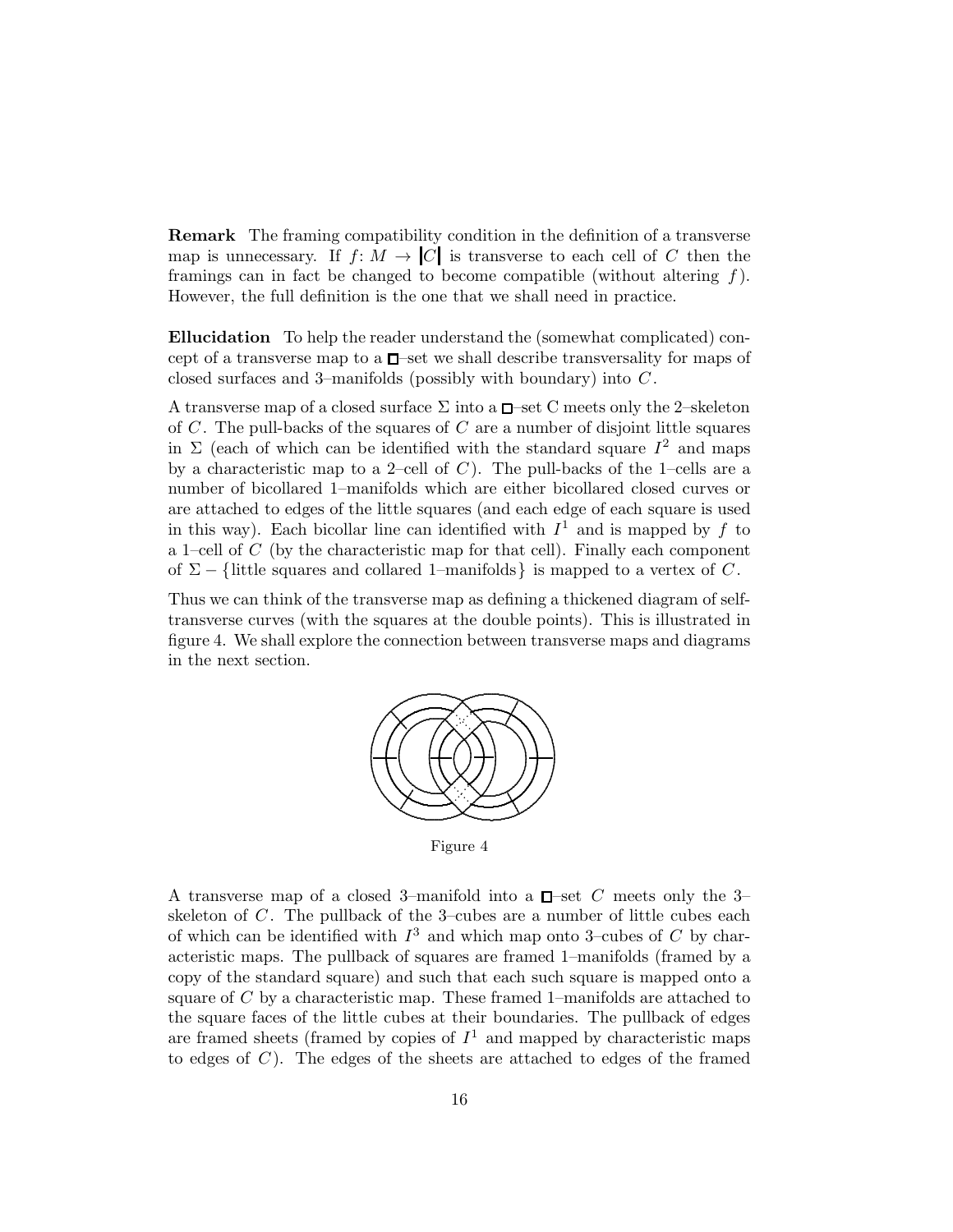1–manifold (ie along 1–manifold  $\times$  edge of square) and the two framings are required to be the same here (this is the framing compatibility condition in this case). The remainder of  $M$  is then a 3–manifold (with corners) each component of which is mapped to a vertex of  $C$ . A general view near one of the little cubes is illustrated in figure 5.



Figure 5

For a 3–manifold M with boundary, transversality has a similar description. In this case the little cubes are all in the interior of M,  $f|\partial M$  is a transverse map of a surface in C and the framed 1–manifolds can terminate at little squares in  $\partial M$  as well as faces of little cubes.

# **Theorem 2.5** Transversality for  $\Box$ -sets

Let M be a smooth manifold (possibly with boundary) and C a  $\Box$ -set. Let  $f: M \to [C]$  be a map. Then f is homotopic to a transverse map.

If  $f|\partial M$  is already transverse, then the homotopy can be assumed to keep  $f|\partial M$  fixed.

**Proof** We shall first prove the theorem in the case that  $M$  is a closed surface  $\Sigma$ , as this case contains all the ideas for the general case.

We start by using standard cellular approximation techniques to homotope  $f$ to meet only the 2–skeleton. Next we make  $f$  transverse to the centres of the squares of C. The result is that f maps a number of small squares in  $\Sigma$ diffeomorphically onto neighbourhoods of centres of squares in  $C$ . By radial homotopies, we can assume that each of these small squares in fact maps onto the whole of a square in C and that the rest of  $\Sigma$  now maps to the 1–skeleton. It is clear how to identify each little square with  $I^2$  so that f maps each by a characteristic map. Now let  $\Sigma'$  denote the closure of  $\Sigma - \{\text{small squares}\}\$ .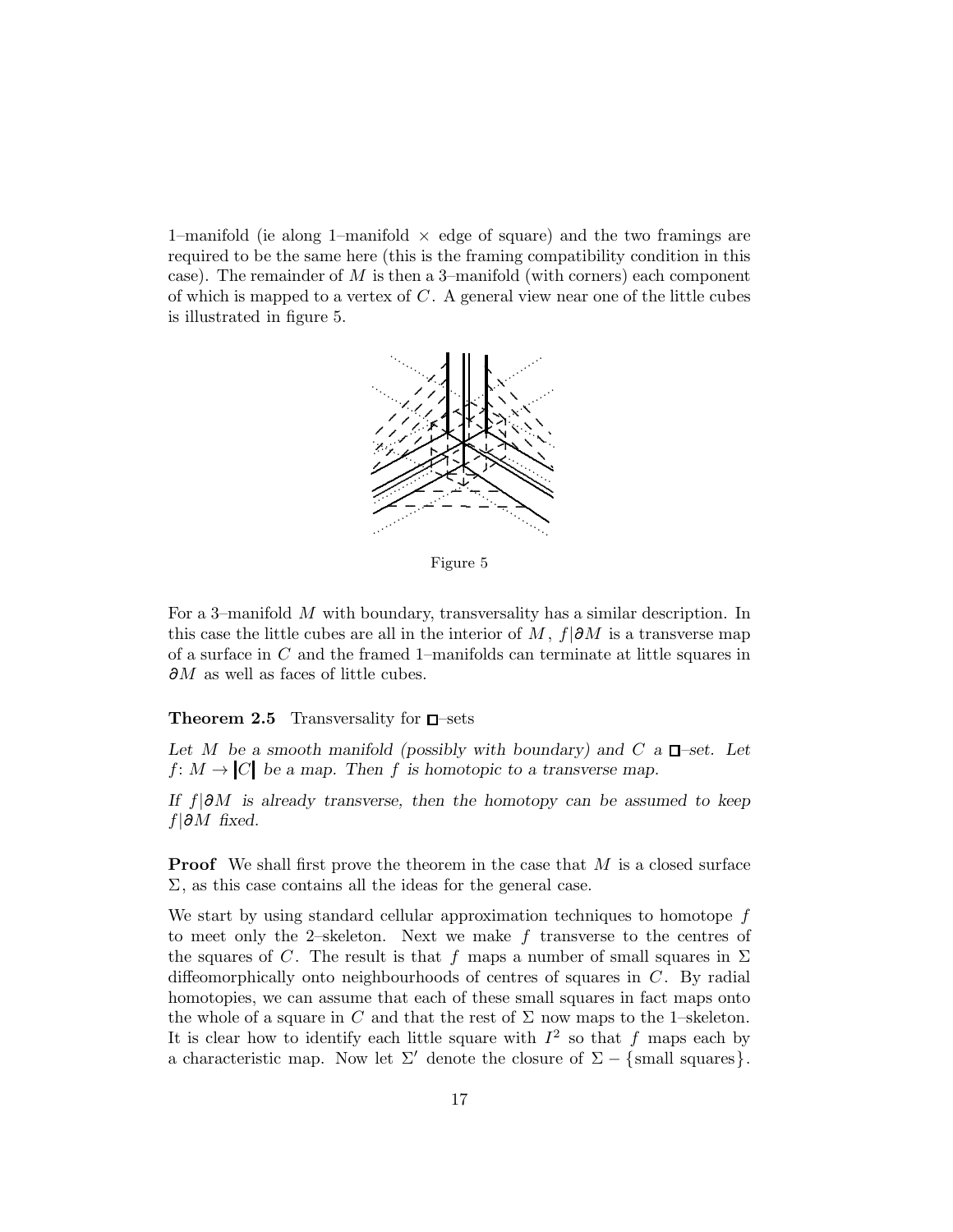Then  $\Sigma'$  is a surface with boundary (with corners) and  $f | \partial \Sigma'$  is transverse to the centres of the edges of  $C$ . By relative transversality and further radial homotopies, we can homotope f rel  $\partial \Sigma'$  so that the preimages of the centres of the edges of C are framed 1–manifolds in  $\Sigma'$  with framing lines mapped onto the relevant edges of C. Moreover we can identify each framing line with  $I<sup>1</sup>$ so that it is mapped by a characteristic map. If  $\Sigma_0$  now denotes the closure of  $\Sigma - \{\text{small squares and framed 1–manifolds}\}\$  then  $\Sigma_0$  is mapped to the 0– skeleton, ie each component of  $\Sigma_0$  is mapped to a vertex of C. The map f is now transverse.

For the general case of an  $n$ –manifold (perhaps with boundary), we can assume inductively that  $f|\partial M$  is already transverse and use cellular approximation rel  $\partial M$  to ensure that f meets only the n–skeleton. We next make f transverse to the centres of  $n$ –cells. By radial homotopies as in the 2–dimensional case we can assume that the closure of the preimage of the interiors of the  $n$ -cells denoted  $M_n$  is a collection of disjoint little n–cubes in  $M - \partial M$  each of which can be identified with  $I<sup>n</sup>$  and is mapped by a characteristic map, ie f is now transverse to the n–cells of C. Now let M' be the closure of  $M - M_n$  then  $f|\partial M'$  is transverse to the  $(n-1)$ –cells of C. By relative transversality and radial homotopies we can homotope f rel  $\partial M'$  to be transverse to the  $(n-1)$ cells. We then proceed by downward induction to complete the construction of a transverse map homotopic to f rel  $\partial M$ . Notice that the process produces compatible framings automatically. □

# Pulling back mock bundles by transverse maps

Now suppose that  $f: M^m \to |C|$  is a transverse map and  $\xi^q/C$  is a mock bundle. Then by choosing smooth CW decompositions of each manifold  $N_c$ so that the face maps  $\lambda_c^*$  are inclusions of subcomplexes (notation from the definition of a transverse map, above), then the product structure on  $M_c$  for each  $c \in C$  defines a smooth decomposition of M so that f is a smooth map (of smooth CW complexes). It follows from 2.2 and 2.3 that  $f^*(\xi)$  is a mock bundle of codimension q over M and that  $E(f^*(\xi))$  is a smooth manifold of dimension  $m - q$  representing the Poincaré dual to  $f^*(\xi)$ . Moreover if  $\xi$  is embedded in  $|C| \times Q$  then  $E(f^*(\xi))$  is  $\varepsilon$ -isotopic to a smooth submanifold of  $M \times Q$ .

The case when  $\xi$  is a James bundle  $\zeta^i$  of C will be particularly important for the rest of the paper. Let  $P_i$  denote  $E(f^*(\zeta^i))$ . Then  $P_i$  is a smooth manifold of dimension  $m - i$  which can be assumed to be embedded smoothly in  $M \times \mathbb{R}$ . Moreover we can see from construction that the image of  $P_1$  in M is a framed immersed self-transverse submanifold  $V$  of  $M$  of codimension 1.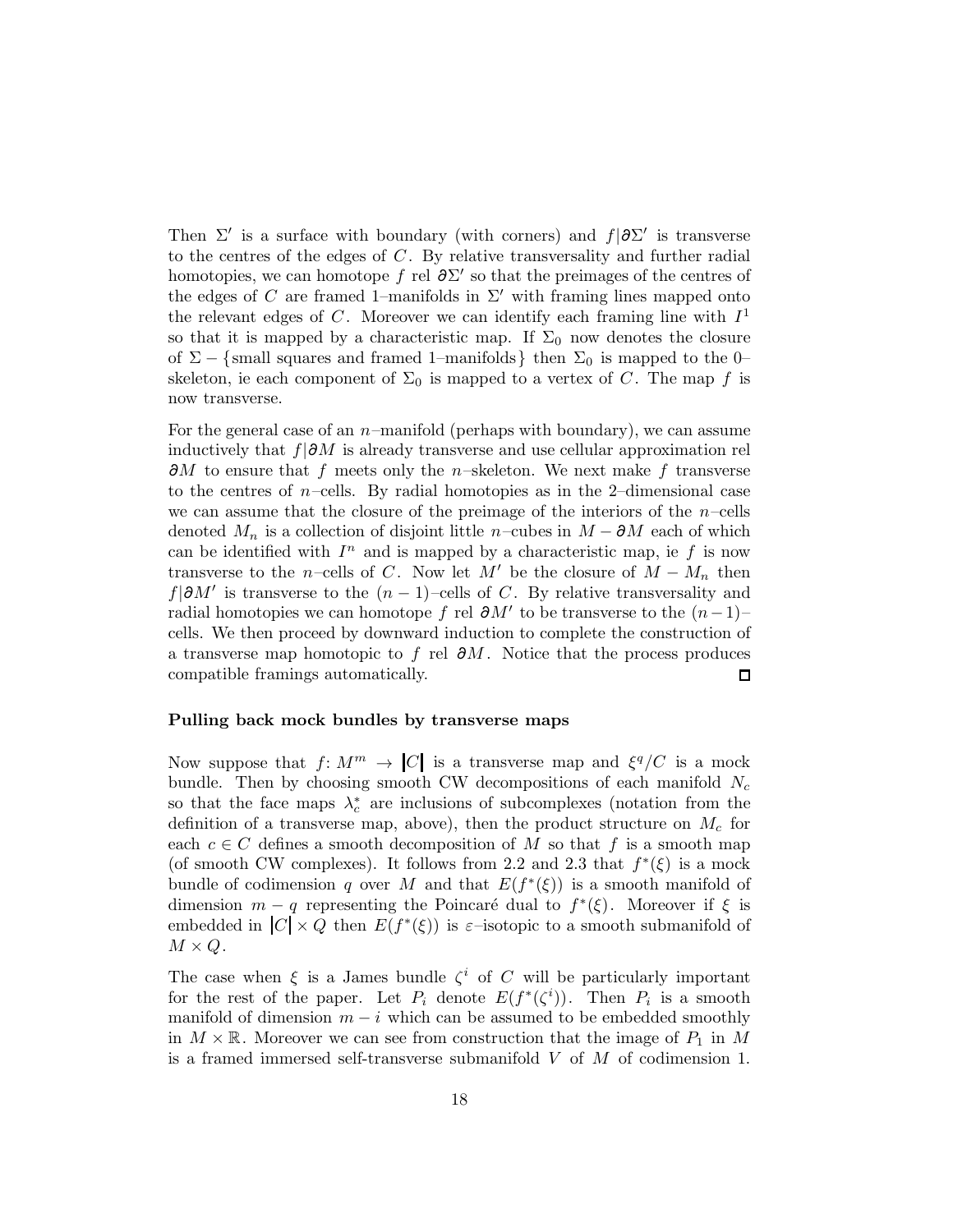(This is illustrated for the case  $m = 2$  in figure 4 above.) Moreover the images of  $P_i$  are the *i*-tuple points of V and this is illustrated in figure 5. In this figure the image of  $P_2$  is the immersed 1–manifold defined by the double lines and  $P_3$  is the 0–manifold of triple points.

The choice of terminology is explained in [12; section 3] where James bundles are related to classical James–Hopf invariants. There is then a connection with the results of [20] which also relate generalised James–Hopf invariants to multiple points of immersions see [12; remark 3.7]. In the next section we shall establish the connection with links and diagrams suggested by figures 4 and 5.

# 3 Links and diagrams

In this section we use the transversality theorem proved above to deduce the main classification theorem stated at the start of the paper, together with several related classification results.

We start by defining diagrams in arbitary dimensions. First we need the concept of a self transverse immersion. Let  $\mathbb{H}^p$  be the p-cube  $I^p$  together with the p hyperplanes  $x_i = \frac{1}{2}, i = 1, \ldots, p$  and let  $T^p$  denote the union of the p hyperplanes. Then  $\mathbb{H}^p \times I^{n-p}$  consists of an n–cube with p central hyperplanes meeting in an  $n-p$  dimensional subspace called the core. An immersed smooth manifold M of dimension  $n-1$  in a manifold Q of dimension n is called self transverse if each point x of M has a neighbourhood in Q like  $\mathbb{H}^p \times I^{n-p}$  in which the point  $x$  corresponds to an interior point of the core and in which  $T^p \times I^{n-p}$  corresponds to the image of M. The integer p is called the index of x and the set of points of index  $p$  is called the stratum of index  $p$ . The stratum of index one is locally embedded and the closures of components of index one points will be called the sheets of the immersed manifold  $M$ . Sheets can be locally continued through points of higher index. At a point of index  $p$  there are locally p such extended sheets which meet in a manifold of codimension  $p$ .

**Notation** We write  $M \times Q$  if M is a self-transverse immersed submanifold of codimension 1 of Q.

Remark Any immersed manifold of codimension 1 can be regularly homotoped so that it is self transverse (see Lashof and Smale [22]).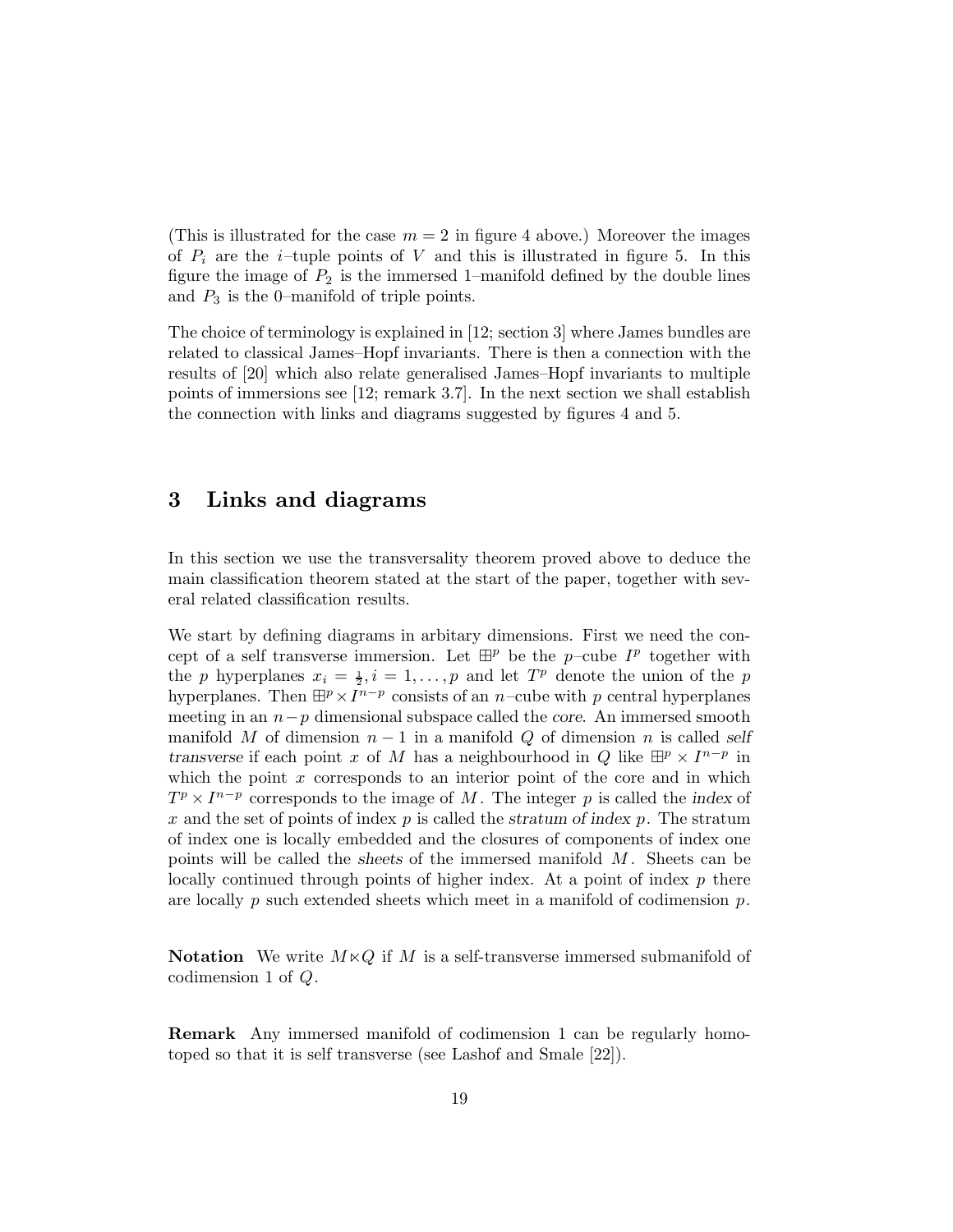# Definition (Framed) diagram

A diagram  $D$  in an n–manifold  $Q$  is a framed immersed self transverse submanifold M such that the sheets are locally totally ordered and this ordering is preserved in a neighbourhood of points of higher index. The ordering is thought of as "vertical" and we speak of a sheet being "above" another if it follows in the order.

We call the components of  $Q - M$  the regions of the diagram and also refer to these as the stratum of index 0 the diagram. In general the stratum of index  $p$ of  $D$  is the stratum of index  $p$  of  $M$  as described above.

### Example 1 Diagram on a surface

A diagram D on a closed surface  $\Sigma$  is a familiar concept. It comprises a collection of framed immersed circles in general position in  $\Sigma$  such that at each crossing one of components is locally regarded as the overcrossing curve and the other as the undercrossing curve.



The framing can be pictured as a transverse arrow for each arc of the diagram the direction of which is preserved through crossings.



The component of  $\Sigma - D$  are the regions of the diagram and we call the components of  $D - \{\text{double points}\}\$ the arcs of D. These are what we called sheets above.

If the surface is oriented then the framing determines an orientation on the arcs of the diagram (and conversely) by the left-hand rule illustrated:



This framing is usually called the "blackboard framing".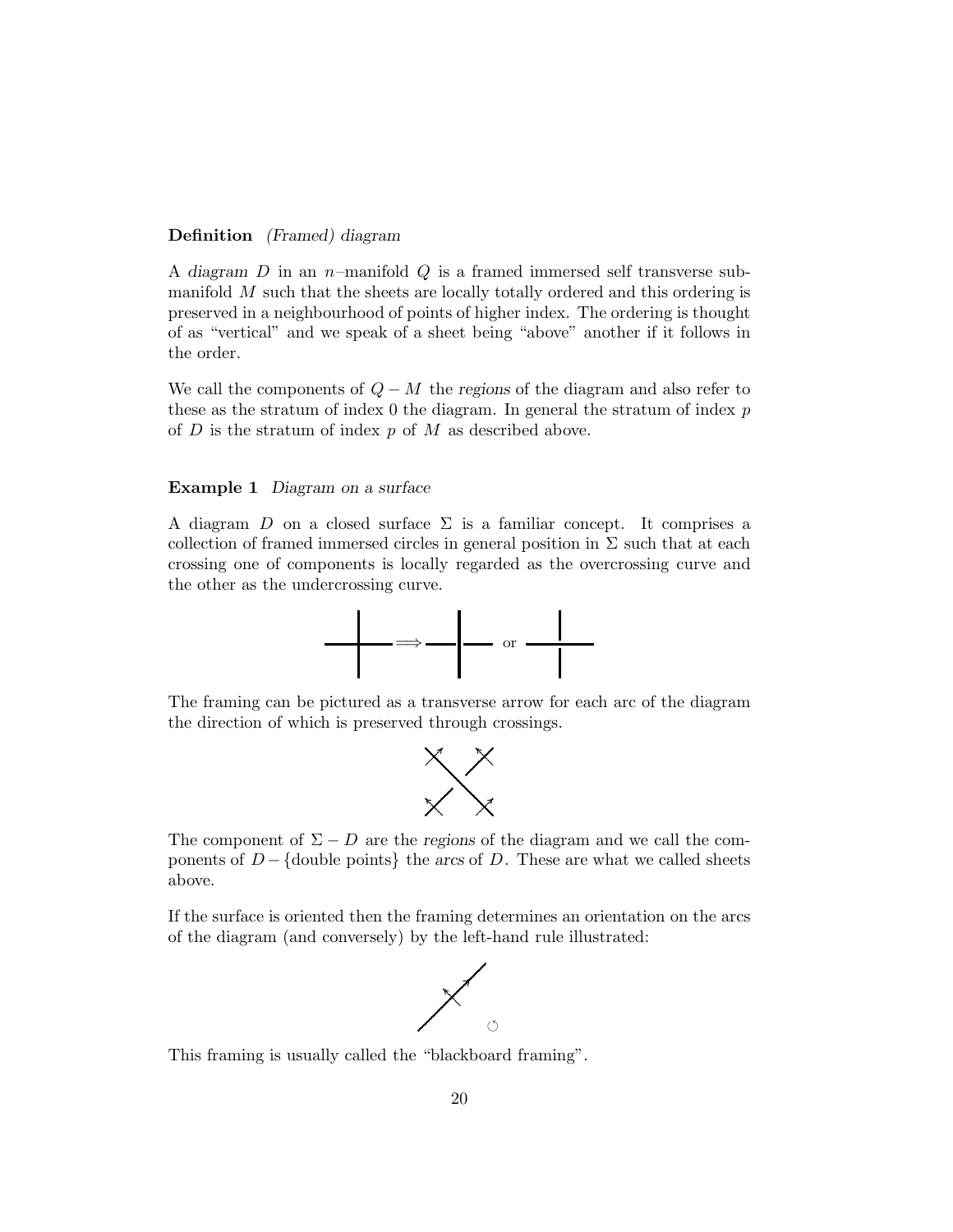### Example 2 Diagram in a 3–manifold

A diagram in a closed 3–manifold is a self-transverse immersed surface (ie transverse double curves and triple points) equipped with a compatible ordering of sheets at double curves and triple points. Compatible means that the ordering of sheets at the triple points restricts to give the ordering at adjacent double arcs. It follows that the ordering of sheets at double arcs is preserved in a neighbourhood of a triple point. So, for example, if in the following diagram sheet 2 is above sheet 1 then sheet  $2'$  is above sheet  $1'$ .



**Remarks** (1) If  $M \times Q$  and both M and Q are oriented then the orientations determine a canonical framing of  $M$  in  $Q$  analogous to the blackboard framing for a diagram on a surface.

 $(2)$  In the case that M or Q have boundary, we assume that diagrams are proper ie that M meets  $\partial Q$  in its boundary (which thus defines a diagram in  $\partial Q$ ).

# Framed embeddings and diagrams

A diagram  $D : M \times Q$  determines a framed embedding of M in  $Q \times \mathbb{R}$  (ie a link) by lifting the sheets at multiple points in the R direction in the order given. In other words a sheet "above" another sheet is lifted higher. The framing is given by using the given framing of the diagram and taking vertically upwards as the last framing vector. It is clear that the resulting link, called the lift of D is well-defined up to an isotopy which moves points vertically.

There is a converse to this process. A framed link determines a diagram. This is a consequence of the compression theorem. Let  $M$  be a framed embedding in  $Q \times \mathbb{R}$ . We call M horizontal if the last framing vector is always vertically up. Note that a horizontal embedding covers an immersion in Q.

**Compression Theorem** Let M be a framed embedding in  $Q \times \mathbb{R}$ , then M is isotopic (by a small isotopy) to a horizontal embedding; moreover if M already horizontal in the neighbourhood of some compact set, then the isotopy can be assumed fixed on that compact set.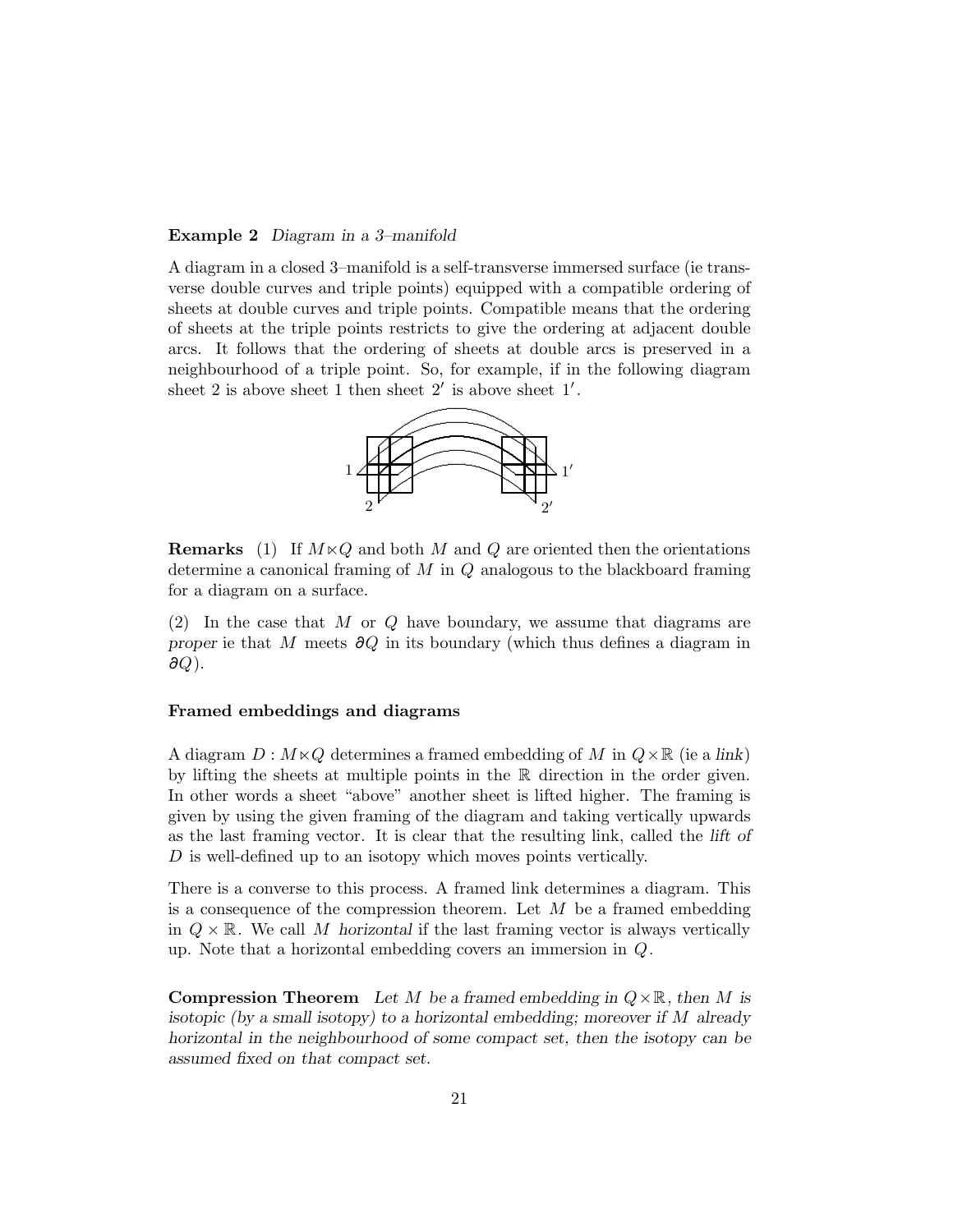The theorem follows from a deep result of Gromov [16]. Direct proofs are given in [26].

Corollary 3.1 Any framed link of codimension 2 is isotopic to the lift of some diagram.

Proof This follows at once from the Compression Theorem and Lashof–Smale [22].  $\Box$ 

There are relative versions of both results used in the corollary so that, for example, if M and Q have boundary and M is embedded properly in  $Q \times \mathbb{R}$ such that the embedding of the boundary is the lift of a diagram, then the diagram determined by  $M$  can be taken to extend the given diagram of the boundary.

### The fundamental rack of a diagram and a link

For details here see [8; pages 369–375]. A diagram in  $\mathbb{R}^2$  determines a fundamental rack by labelling the arcs by generators and reading a relation at each crossing:

3.2



More generally any diagram determines a rack in a similar way. Components of index 1 of  $D$  are labelled by generators and a relation is read from each component of index 2 by the same rule as in the 2–dimensional case (think of a perpendicular slice); points of higher index are not used (cf [8; remark (2), page 375]).

(Note that there are really two versions of diagram 3.2 because the framing of the understring is immaterial.)

Notation If  $D$  is a diagram, then we denote the fundamental rack of  $D$ defined as above by  $\Gamma(D)$ .

A framed codimension 2 embedding L also determines a fundamental rack denoted  $\Gamma(L)$ , see the next definition for details; moreover if D is a diagram in  $\mathbb{R}^n$  and L is a lift in  $\mathbb{R}^{n+1}$ , then  $\Gamma(D)$  can be naturally identified with  $\Gamma(L)$ [8; theorem 4.7 and remark (2), page 375].

We need to interpret the rack  $\Gamma(D)$  in the case that the diagram is not in  $\mathbb{R}^n$ . This case was not covered in [8].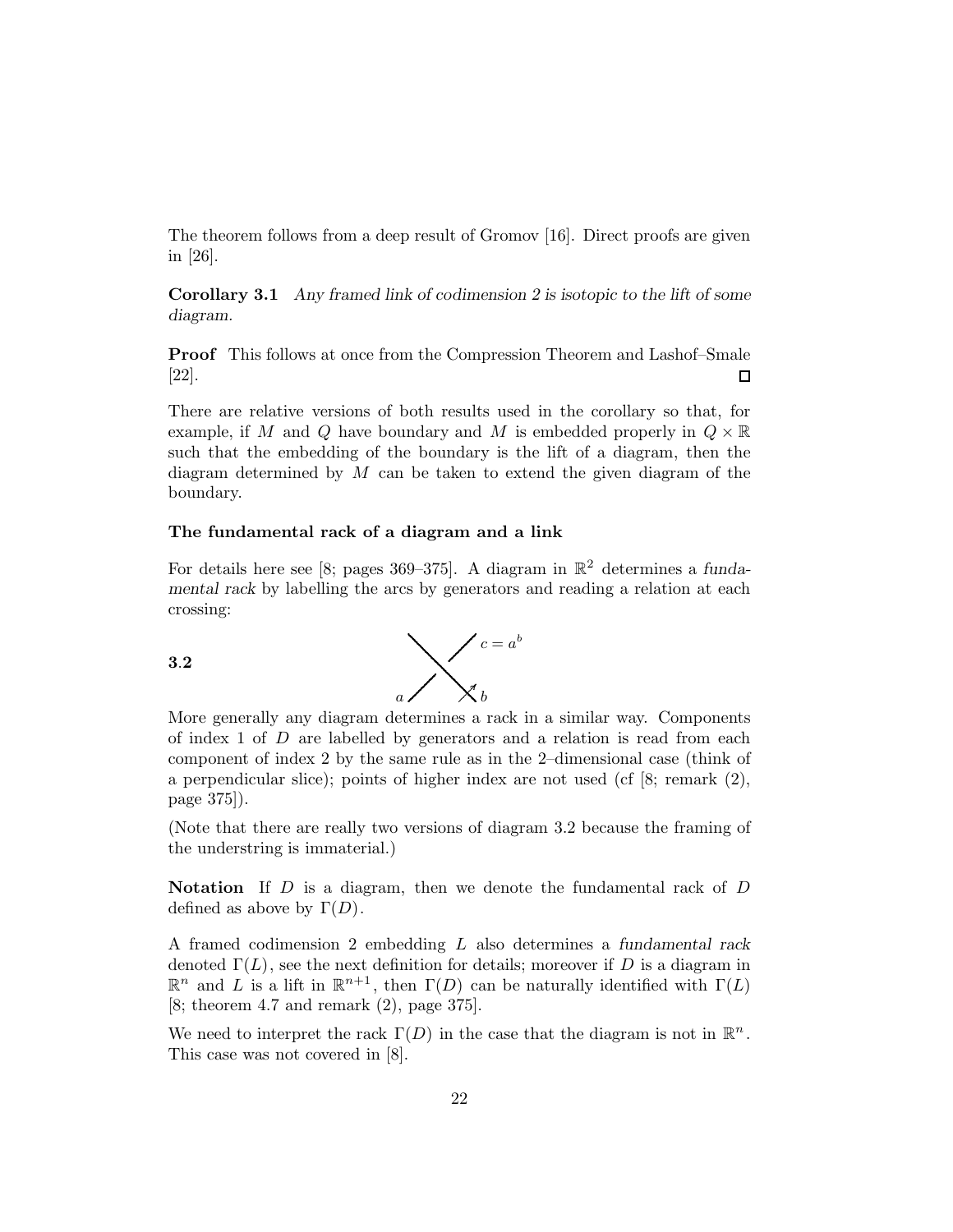## Definition The reduced fundamental rack

Let  $L : M \subset Q \times \mathbb{R}$  be a framed codimension two embedding (ie a link) and choose a basepoint  $* \in Q \times \mathbb{R} - M$ . Consider paths  $\alpha$  from the parallel (framing) manifold of M to  $*$  in  $Q \times \mathbb{R} - M$ . Recall that the fundamental rack  $\Gamma(L)$ comprises the set of homotopy classes of these paths with the rack operation  $a^b$ , where  $a = [\alpha], b = [\beta]$ , given by the class of the composition of  $\alpha$  with the "frying pan" loop determined by  $\beta$ , namely  $\overline{\beta} \circ \mu \circ \beta$  where  $\mu$  is the meridian at the start of  $\beta$  [8; page 359]. To define the reduced fundamental rack  $\overline{\Gamma}(L)$  we kill the action of  $\pi_1(Q)$ . More precisely, two paths  $\alpha, \beta$  starting from the same point are equivalent if  $\overline{\beta} \circ \alpha$  is a product of conjugates of elements of  $\pi_1(Q)$  in  $\pi_1(Q \times \mathbb{R} - M)$ , where Q is identified with  $Q \times 1$  and we assume that the link lies below level 1. This is extended to homotopy classes in the obvious way.

It can be checked that this is an equivalence relation and that the rack operation is defined on equivalence classes. The resulting rack is the reduced fundamental rack  $\overline{\Gamma}(L)$ .

There is a simple interpretation of the reduced rack. Replace  $\mathbb{R}$  by  $[-1,1]$ (assume that the link lies between levels  $-1$  and 1). Now define  $\overline{Q}$  to be  $Q \times [-1,1]/Q \times 1$  (ie a copy of the cone on Q) based at the image of  $Q \times 1$ . Note that the definition of the fundamental rack does not use that the bigger manifold is actually a manifold. Thus we can define the fundamental rack  $\Gamma(M\subset\overline{Q})$ . It is not hard to check that  $\overline{\Gamma}(L)=\Gamma(M\subset\overline{Q})$ .

Note that if Q is simply connected then the reduced fundamental rack coincides with the usual fundamental rack.

**Lemma 3.3** Let  $D : M \times Q$  be a diagram and let L be the link given by lifting D to  $Q \times \mathbb{R}$ . Then  $\Gamma(D)$  can be naturally identified with  $\overline{\Gamma}(L)$ .

**Proof** Using the interpretation of  $\overline{\Gamma}(L)$  as  $\Gamma(M \subset \overline{Q})$ , the proof given in [8; pages 372–375] adapts with obvious changes.  $\Box$ 

## Labelling diagrams by racks

Let  $D$  be a diagram. We say that  $D$  is labelled by a rack  $X$  if each component of the stratum of index 1 of  $D$  is labelled by an element of  $X$  with compatibility at strata of index 2 given by rule 3.2 on a perpendicular slice, where  $a, b, c$  now denote elements of X (rather than generators of  $\Gamma(D)$ ) and  $c = a^b$  in X.

There is a natural labelling of any diagram by its fundamental rack, which we call the identity labelling. More generally we have the following result which follows immediately from definitions: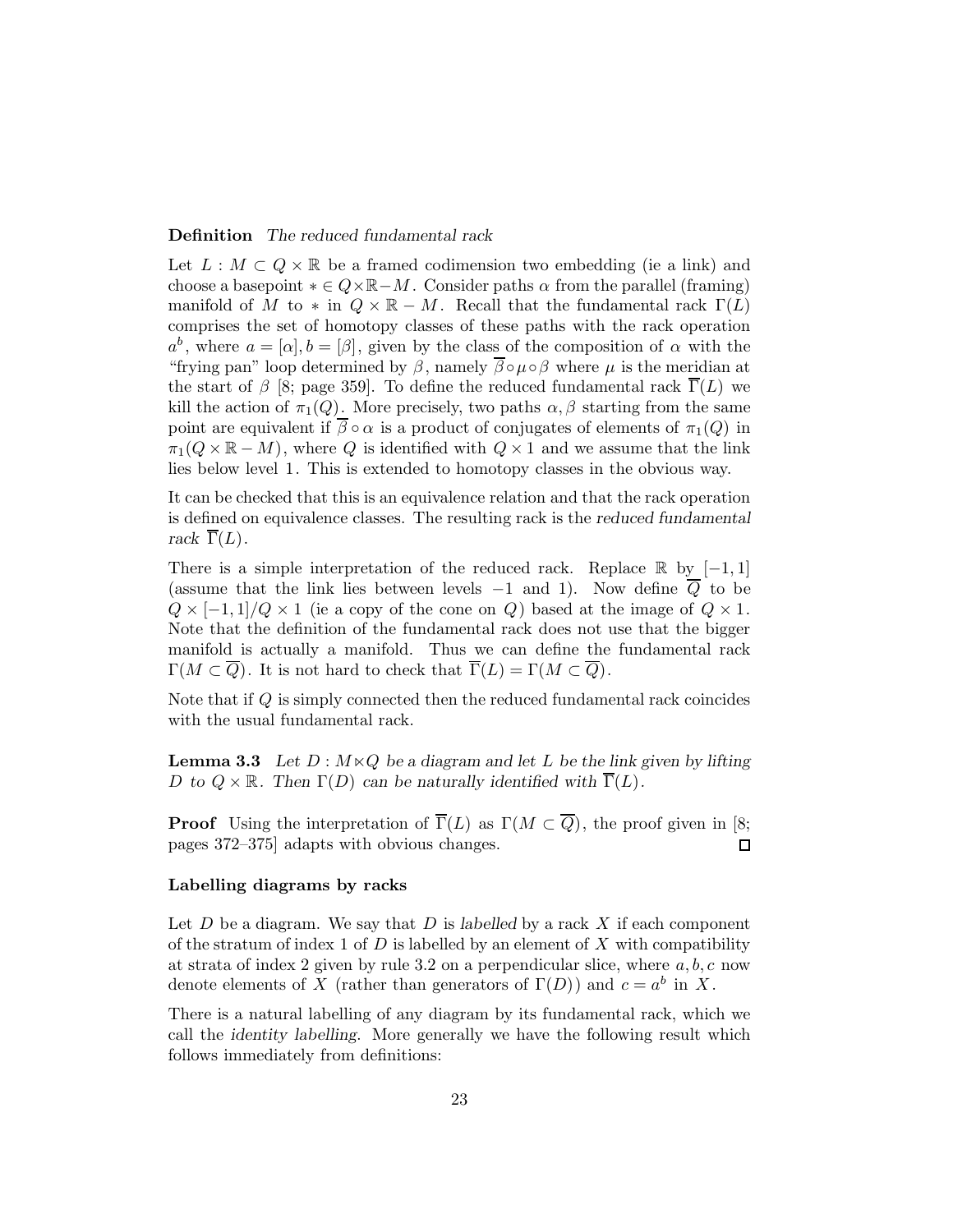**Lemma 3.4** A labelling of a diagram  $D$  by a rack  $X$  is equivalent to a rack homomorphism  $\Gamma(D) \to X$ . П

The lemma implies that labelling is functorial in the sense that a rack homomorphism  $X \to Y$  induces a labelling by Y, it also implies that labelling is really a property of the lift, not the diagram:

**Corollary 3.5** A labelling of a diagram by a rack  $X$  is equivalent to a rack homomorphism to  $X$  of the reduced fundamental rack of the lifted framed embedding.  $\Box$ 

We often speak of a framed link having a representation in  $X$  to mean that the the fundamental rack has a homomorphism to  $X$ .

## Labelling diagrams by  $\Box$ -sets

A diagram is labelled by a  $\Box$ -set C if, for each p, each component of the stratum of index  $p$  is labelled by a  $p$ -cube of  $C$  with compatibility conditions. We shall explain these in detail for diagrams in surfaces and 3–manifolds. The general case is a straightforward extension.

A diagram D on a surface is labelled by a  $\square$ -set C if:

(1) The regions are labelled by vertices of  $C$ .

(2) The arcs are labelled by edges of  $C$  compatibly with adjacent regions. This means that the edge labelling an arc  $\alpha$  is attached (in C) to the two vertices labelling the adjacent regions. To decide which vertex labels which side, identify the edge with the transverse framing arrow:

$$
\begin{array}{c|c}\n & \partial_1^1 a \\
a & \\
\hline\n\partial_1^0 a\n\end{array}
$$

(3) The double points are labelled by squares of  $C$  compatibly with adjacent arcs. This means that the four adjacent arcs are labelled by the four 1–faces of the square. The rule for determining which face labels which arc is this: position the a copy of the standard square (ie  $I^2$ ) at the double point with faces oriented correctly by the framing arrows and axis 1 parallel to the overcrossing. Now the four faces intersect the appropriate adjacent arcs, see the diagram below, where we have drawn both possible orientations for the square:

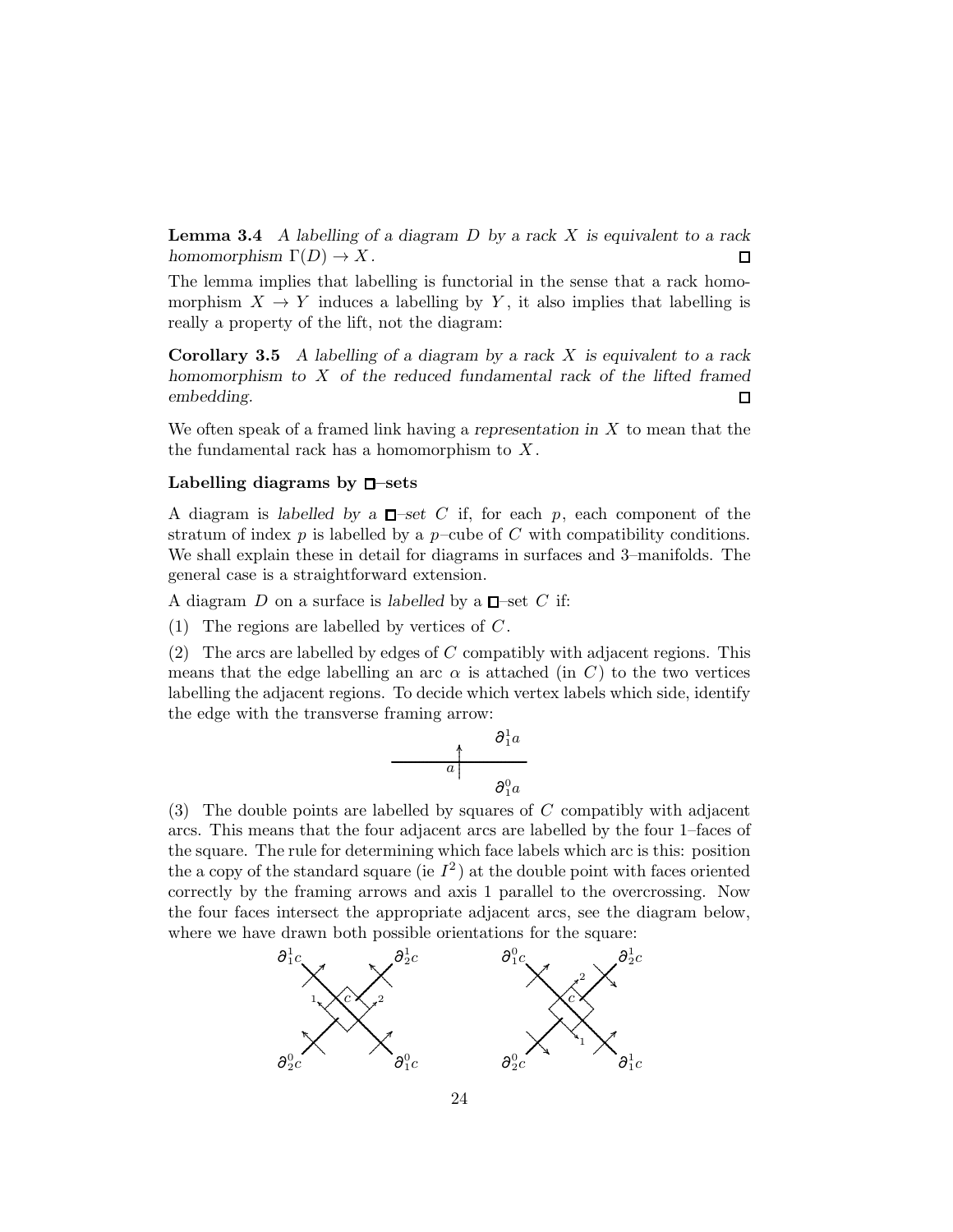Let  $D$  be a diagram in a 3-manifold  $M$ . Call the components of the double curves minus triple points double arcs, the components of the surface minus the double curves sheets and the components of M minus the surface regions.

A labelling of D by a  $\Box$ -set C is a labelling of regions (resp. sheets, double arcs, triple points) by vertices (resp. edges, squares, 3–cubes) of C subject to compatibility conditions at sheets, double curves and triple points.

The compatibility conditions at sheets and double curves are the same as for a 2–dimensional diagram (imagine working in a transverse slice) whilst the compatibility condition at a triple point can be described as follows. Say the positive side of a sheet coincides with the head of its framing arrow. Suppose a triple point is labelled by  $x \in C_3$ . Suppose a nearby double curve is labelled by  $y \in C_2$  and the missing sheet is number  $i \in \{1, 2, 3\}$ . Then  $\partial_i^{\epsilon} x = y$  where  $\epsilon = 1$  if the double curve is on the positive side of the missing sheet and  $\epsilon = 0$ otherwise. (Notice that a small copy of the standard cube  $I<sup>3</sup>$  can be placed at a triple point by orienting axes according to framing of sheets and ordering axes so that axis i is perpendicular to the  $i<sup>th</sup>$  sheet. If this is done then the small cube meets an adjacent double arc in the face given by the above labelling rules.)

These compatibility conditions extend to a general diagram in the obvious way. If a component of the stratum of index p is labelled by  $c \in C_p$  then the neighbouring components of the index  $(p-1)$  stratum are labelled by  $\partial_i^{\epsilon}(c)$ with the rule for determing i and  $\epsilon$  being analogous to the 3-dimensional case.

# Remarks

(1) If  $C = BX$ , where X is a rack, then labelling in C is precisely the same as labelling in  $X$ . This is the same as labelling index 1 components by elements of X with the usual compatibility requirement at index 2 points (diagram 3.2). Points of higher index play no part because a 3–cube of  $C = BX$  is determined by its faces (see the discussion in section 1, the key example). Also there is no need to label index 1 components explicitly since a square in  $BX$  is determined by its edges. The compatibility condition ensures that the required square exists.

(2) Every diagram has the trivial labelling, namely labelling by  $T$ , the trivial –set (with one cell of each dimension). This can also be regarded as labelling by the trivial rack (with one element).

(3) Labelling is functorial: Given a diagram labelled in C and a  $\Box$ -map  $f: C \to D$  then f transforms the labels to a labelling in D.

(4) There is also the concept of labelling by a trunk  $T$  in other words labelling by the nerve  $\mathcal{N}$  (see [10]). In this case regions are labelled by vertices and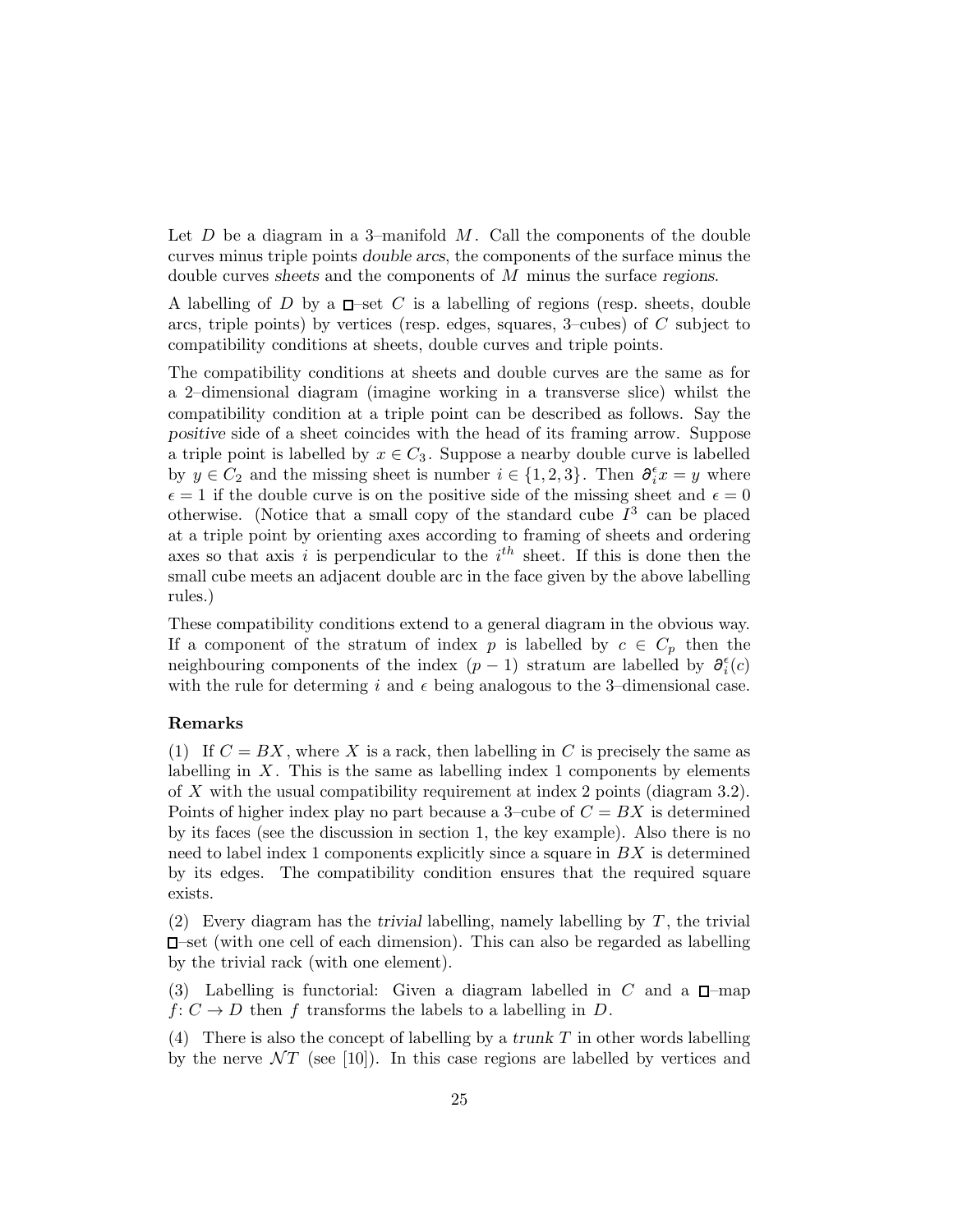index 1 components by edges (between the vertices labelling adjacent regions) such that at index two components the adjacent index 1 components form a preferred square. As for racks, points of higher index play no part in the labelling.

(5) The case of labelling by the action rack space  $B_Y X$  [10; example 3.1.2] is worth describing in detail. This is the same as labelling the diagram by the rack X togther with a regional labelling by Y. Here Y is a set on which X acts (see [10; above 1.4]). In other words regions are labelled in Y compatibly with the labelling on sheets: if a region is labelled  $a \in Y$  and a sheet labelled  $b \in X$  is crossed (in the framing direction) then the region on the other side is labelled  $a^b$  (the action of b on a). An important special case is when  $X = Y$  and the action is the rack operation and all labels lie in  $X$ . This type of labelling was used in [27], with X the three colour rack, to distingush left and right trefoils. The space  $B_X X$  is called the extended rack space.

# Labelling and transversality

In section 2 we defined a transverse map of a manifold M in a  $\square$ -set C and at the end of the section we observed that such a map defines a framed selftransverse immersed submanifold  $V$  of  $M$  (see figures 4, 5), which can be seen as the image of the pull-back of the first James bundle  $\zeta^1(C)$ . We also observed that  $\zeta^1(C)$  embeds in  $|C| \times \mathbb{R}$  and hence this immersed submanifold is covered by an embedding in  $M \times \mathbb{R}$  in other words it is a diagram. Moreover this diagram is labelled by  $C$  in a natural way. Recall that each component of index  $p$  is surrounded by a  $p$ –cube bundle, the fibres of which are mapped to a  $p$ -cube of C. Label the component by this cube. It can readily be checked that this labelling is compatible, indeed the definition of compatibility (above) was set up precisely in this way.

Thus a transverse map to C determines a diagram labelled by  $C$ . We now describe the converse process which is given by the construction of a neighbourhood system for the diagram. To help understand the somewhat complicated construction, we shall deal with the cases  $n = 2, 3$  in detail first.

# 2–dimensional case

Suppose that we are given a diagram in a surface  $\Sigma$  labelled by C. We construct a neighbourhood system for the diagram by drawing little squares around the double points and continue to construct bi-collars around the arcs.

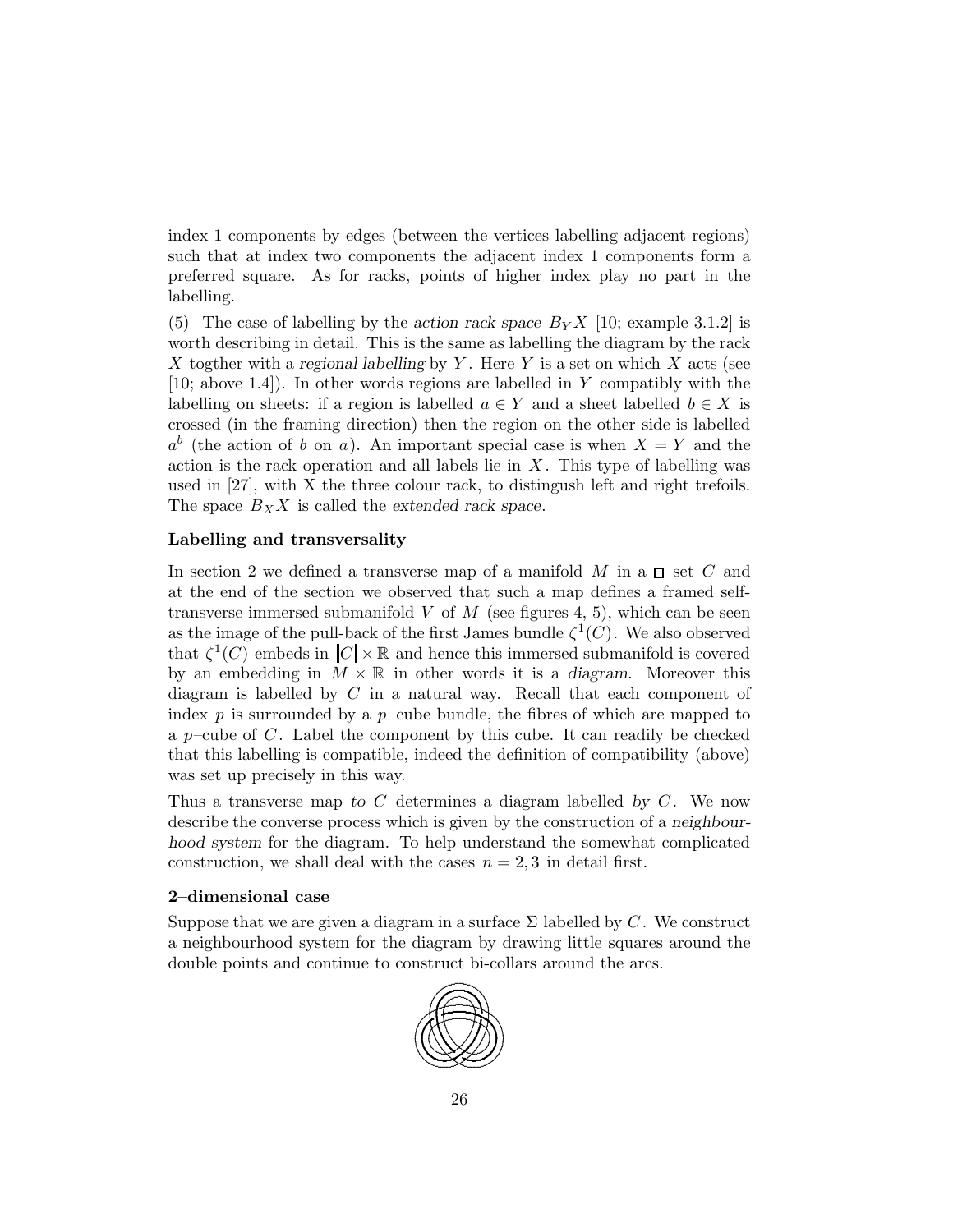This determines a transverse map into  $C$  by mapping the regions outside the squares and bi-collars to the labelling vertex, collapsing the bi-collars onto fibres and mapping to the labelling edge and finally mapping the little squares to the labelling squares for the double points, using the orientations for edges and squares described in the definition of labelling by a  $\square$ -set (above).

It is clear that this construction is unique up to minor choices which only affect the neighbourhood system up to an ambient isotopy fixing the diagram setwise. To be precise, define two transverse maps of  $\Sigma$  in C to be diagram isotopic if they differ by an ambient isotopy fixing the pull-back diagram setwise then we have a well-defined process for turning a labelled diagram into a diagram isotopy class of transverse maps.

# 3–dimensional case

Given a diagram in a 3-manifold  $M$  we construct a neighbourhood system as follows. We choose little 3–cubes around the triple points which meet neighbouring sheets in the three central 2–cubes. Each of these can be identified with  $I<sup>3</sup>$  in a canonical way using the ordering of sheets as described above. We call the portions of the double arcs outside these cubes, reduced double arcs. Next construct a trivial bundle with fibre a square around each reduced double arc such that each square meets neighbouring sheets in the central cross and which fits onto a face of the relevant 3–cube at boundary points (precisely how to construct these trivial bundles will be explained in lemma 3.6 below). Finally construct bi-collars around the reduced sheets (outside the square bundles) which fit onto edges of the squares. (See figure 5 for a view of part of this construction.)

Now map the 3–cubes to the labelling 3–cube of  $C$ , collapse the square bundles onto a single square and map to the labelling square, and likewise collapse the bi-collars and map to labelling edges and finally map the reduced regions to labelling vertices. The result is the required transverse map to  $C$ .

The only element of choice in the contruction was the choice of the neighbourhood system. In the next lemma we show how to choose this system using collaring arguments. Using uniqueness of collars we can then see that the system is unique up to ambient isotopy fixing the diagram setwise.

Lemma 3.6 Constructing neighbourhood systems by collars

Let  $D$  be a diagram in a 3-manifold  $M$ . Then  $D$  has a neighbourhood system and any two such systems differ by an ambient isotopy of M fixing D setwise.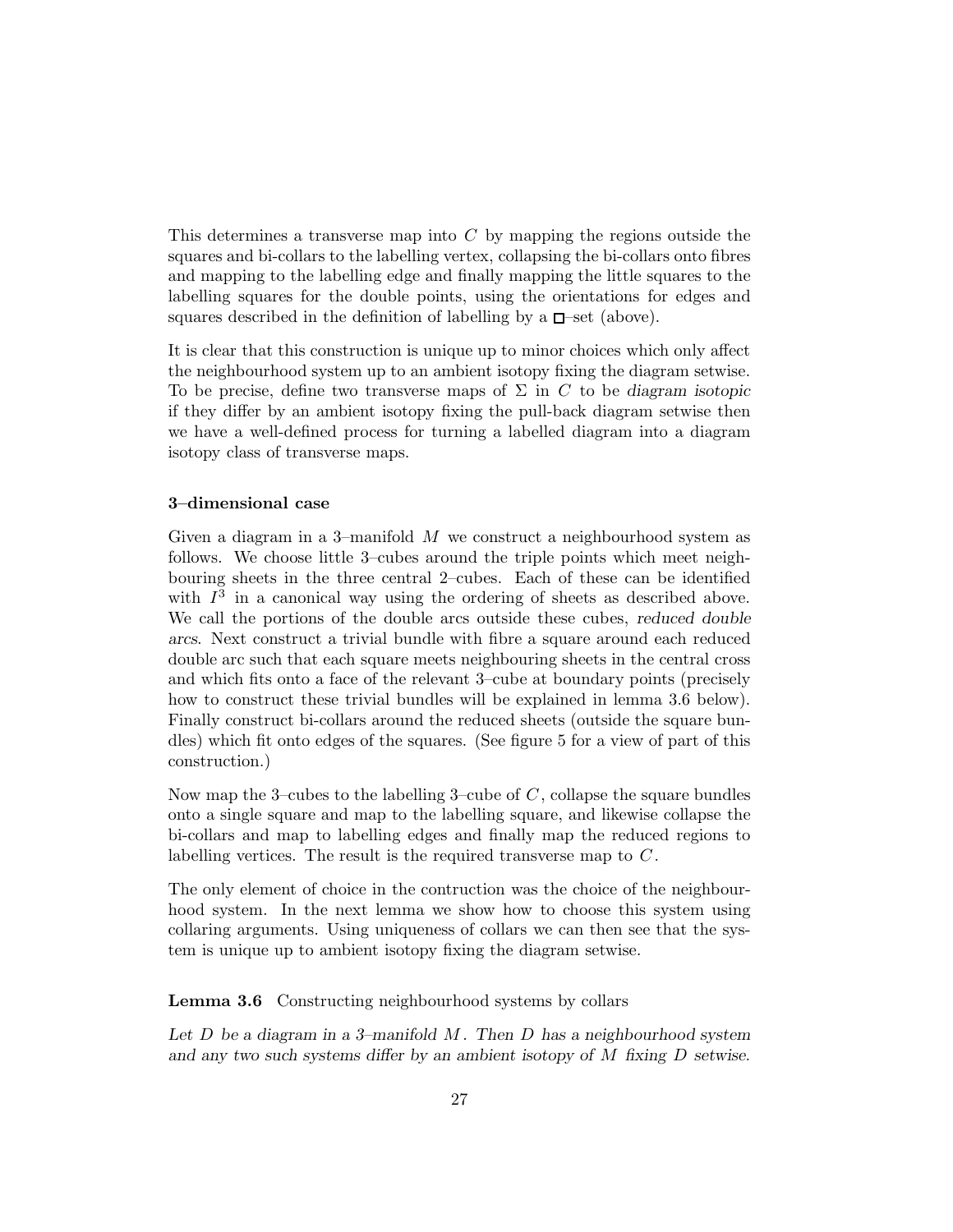**Proof** Start by choosing a collar for each triple point in each double arc (ie an interval). Now concentrate on a particular triple point  $p$  and label the extended sheets near  $p\,1,2,3$  (in the order given by the diagram) and use the label 12 for example for the extended double arc  $1 \cap 2$  etc. The collar on p in 12 is a double interval  $J$  say. Choose a bi-collar on  $J$  in 1 extending the chosen collar in 13. This defines a square S say in 1. Do the same for  $12$  in 2 and  $13$  in 3. We now have three mutually perpendicular squares. Complete the little cube at  $p$  by choosing a bi-collar on S in M extending the chosen (partially defined) collars on 12 in 2 and 13 in 3.

To define the square bundle on a reduced double arc  $\alpha$  say, choose bi-collars in both intersecting sheets (extending collars given by the little cubes on  $\partial J$ ) and then extend one of these to a bi-collar on the total space of the other collar (extending the collars given by the squares over  $\partial J$ ). Finally construct the bicollars over the reduced sheets extending the already constructed collars (given by the square bundles) over the boundary.

It is clear that a neighbourhood system defines all the above collars and the uniqueness part of the lemma now follows from uniqueness of collars.  $\Box$ 

# The general case

The extension of the case  $n = 3$  to the general case is straightforward: a neighbourhood system for a diagram  $D$  labelled in  $C$  is constructed by choosing little  $n$ -cubes around each point of index  $n$  meeting nearby sheets in central  $(n-1)$ –cubes. Then the faces are extended to trivial  $(n-1)$ –cubes bundles around the reduced index n−1 strata and the process is completed by downward induction on index. Uniqueness is proved in the same way as the case  $n = 3$ . The neighbourhood system and the labelling in C determines a transverse map to C unique up to diagram isotopy that is up to an isotopy fixing the diagram setwise.

It is clear that the two processes: transverse map to labelled diagram and labelled diagram to transverse map (via neighbourhood system) are inverse and we can summarise this in the following result.

**Proposition 3.7** There is a bijection between labelled diagrams in M labelled by a  $\Box$ -set C and diagram isotopy classes of transverse maps of M in C.

The bijection is given by pulling back the first James bundle  $\zeta^1(C)$ .

 $\Box$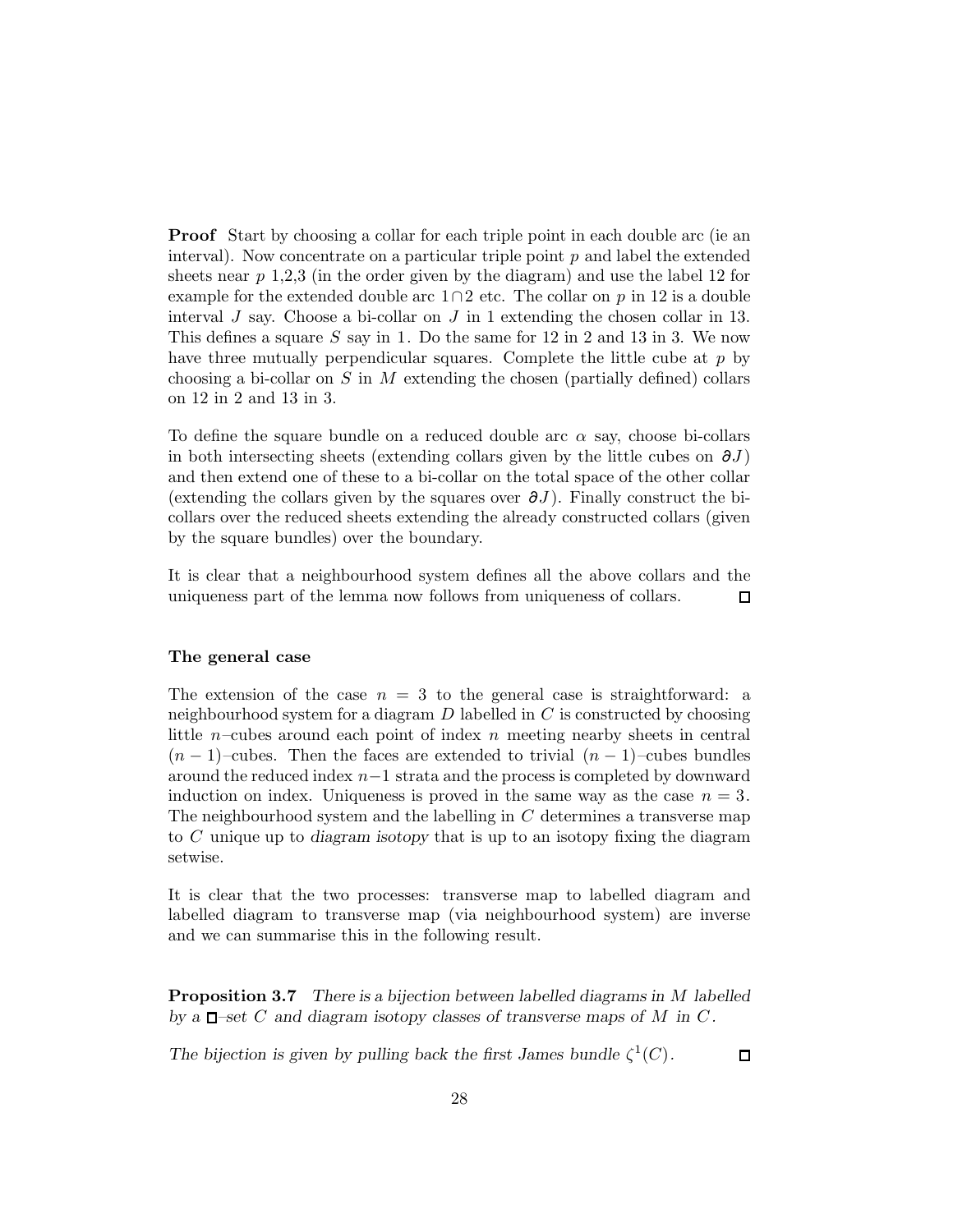**Remarks** (1) Note that the lift of the diagram in  $M \times \mathbb{R}$  is also obtained by pulling back the embedded first James bundle  $\zeta^1(C) \subset C \times \mathbb{R}$ .

(2) There is a relative version of the proposition for the case  $M$  has boundary: the restriction of the bijection to the boundary coincides with the bijection for the boundary.

In order to interpret  $\pi_n$  of a cubical set, we need a based version of the proposition. Choose basepoint  $* \in S^n$  and base vertex  $* \in C_0$  and identify  $S^n - \{*\}$ with  $\mathbb{R}^n$ .

**Proposition 3.8** There is a bijection between labelled diagrams in  $\mathbb{R}^n$  labelled by a  $\Box$ -set C such that the non-compact region is labelled by the vertex  $* \in C_0$  and diagram isotopy classes of based transverse maps of  $S^n$  in C.

The bijection is given by pulling back the first James bundle  $\zeta^1(C)$ .  $\Box$ 

# The classification theorems

We now interpret homotopy classes of maps into C and in particular  $\pi_n(C)$ . To do this we shall need the following definition.

# Definition Cobordism of diagrams

Diagrams  $D_0$ ,  $D_1$  in M are cobordant if there is a diagram D in  $M \times I$  which meets  $M \times \{0, 1\}$  in  $D_0$ ,  $D_1$  respectively. We call D the cobordism between  $D_0$ and  $D_1$ . It can readily be checked that diagram cobordism is an equivalence relation.

There is a similar notion of cobordism for labelled diagrams and we denote the set of cobordism classes of diagrams in M labelled in a  $\Box$ -set C by  $\mathcal{D}(M, C)$ .

Now let C be a  $\Box$ –set with a basepoint  $* \in C_0$ . Define the set  $\mathcal{D}(n, C)$  to be the set of labelled cobordism classes of diagrams in  $\mathbb{R}^n$  (labelled by C) such that the non-compact region is labelled by the vertex ∗.

The set of diagrams in  $\mathbb{R}^n$  has an addition given by disjoint union. To be precise, given diagrams  $D_1, D_2$  choose copies in disjoint half spaces, then define  $D_1+D_2$ to be  $D_1 \amalg D_2$ . This addition is well-defined up to cobordism, is compatible with cobordism and makes  $\mathcal{D}(n, C)$  into an abelian group.

In the case when  $C = BX$ , a rack space, we abbreviate  $\mathcal{D}(M, BX)$  and  $\mathcal{D}(n, BX)$  to  $\mathcal{D}(M, X)$  and  $\mathcal{D}(n, X)$  respectively.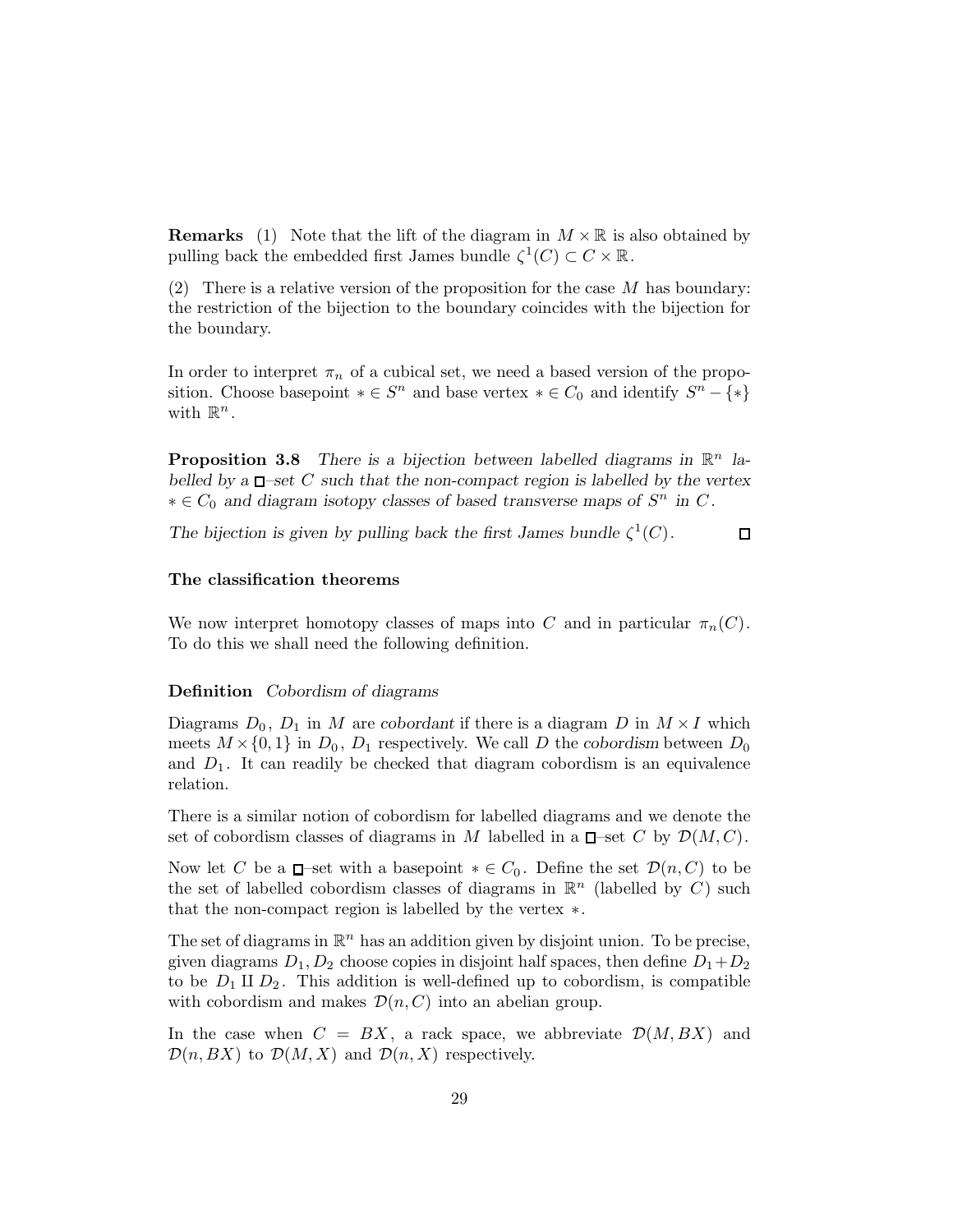### Theorem 3.9 Classification of labelled diagrams

Let C be a  $\Box$ -set. There is a natural bijection between the set of homotopy classes of maps  $[M, |C|]$  and  $\mathcal{D}(M, C)$ . If C has basepoint  $* \in C_0$ . There is a natural isomorphism between  $\pi_n(C)$  and  $\mathcal{D}(n, C)$ .

The isomorphisms can be described as given by pulling back the first James bundle  $\xi^1(C)$  which thus plays the rôle of classifying bundle for labelled diagrams.

**Proof** By proposition 3.7 a labelled diagram in  $M$  determines a (transverse) map of  $M$  in  $C$ . Similarly by a cobordism determines a homotopy. Thus we have a function  $\Phi: \mathcal{D}(M, C) \to [M, |C|]$ . By transversality (theorem 2.5)  $\Phi$  is a bijection. For the second bijection we use 3.8 instead of 3.7. The rest of the theorem follows from definitions.  $\Box$ 

We now specialise to the case when  $C$  is the rack space  $BX$  and labelling in  $C$  is the same as labelling in  $X$  and is a property of the link which covers the diagram. Note that  $BX$  is based at the unique 0–cell.

We need to define cobordism of links:

### Definition Cobordism of links

We say that framed links  $L_0, L_1$  in W are cobordant if there is a framed link L properly embedded in  $W \times I$  which meets  $W \times \{0,1\}$  in  $L_0$ ,  $L_1$  respectively.

Let  $X$  be a rack, then there is an analogous notion of cobordism of links with representation in  $X$ , namely a cobordism with a representation in  $X$  (ie a homomorphism of the fundamental rack in  $X$ ) extending the given representations on the ends.

It can readily be checked that cobordism is an equivalence relation and we denote the set of cobordism classes of framed links in W with representation in X by  $\mathcal{F}(W,X)$ .

In the case that  $W = M \times \mathbb{R}$  then we can consider representations using reduced fundamental rack as defined earlier; we use the notation  $\overline{\mathcal{F}}(M\times\mathbb{R},X)$  for the set of framed links in  $M \times \mathbb{R}$  with homomorphism of reduced fundamental rack in X up to cobordism also with homomorphism of reduced fundamental rack in  $X$ .

In the case that  $W = \mathbb{R}^{n+1}$  we abbreviate the notation  $\mathcal{F}(\mathbb{R}^{n+1}, X)$  to  $\mathcal{F}(n+1)$  $(1, X)$ .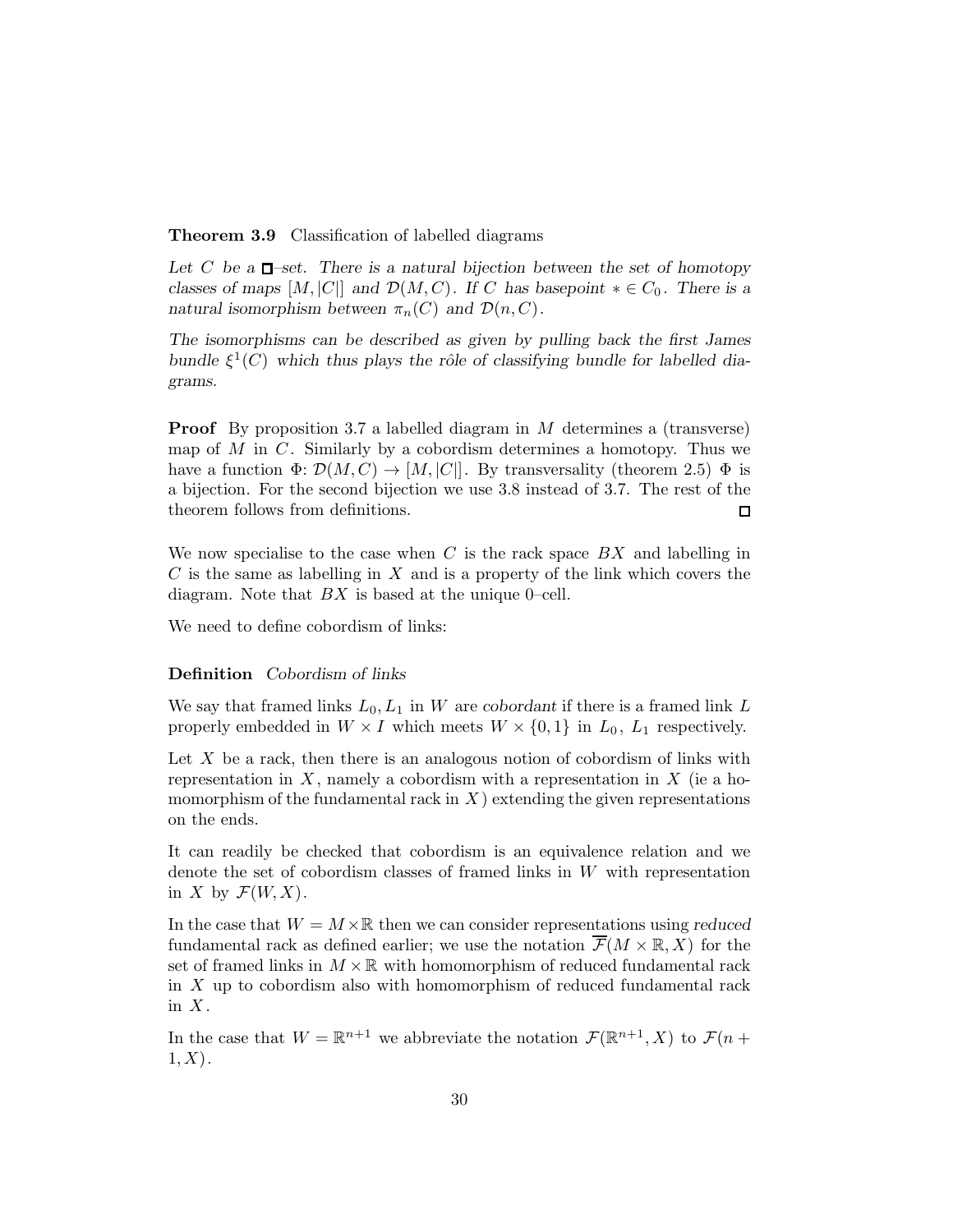There is an addition on  $\mathcal{F}(n+1,X)$  given by disjoint union. To be precise, given links  $L_1, L_2$  choose copies in disjoint half spaces, then define  $L_1 + L_2$ to be  $L_1 \amalg L_2$ . We need to explain how to represent  $L_1 \amalg L_2$  in X. The simplest way to do this is to use diagrams. If  $L_i$  is given by the diagram  $D_i$ then  $L_1 \amalg L_2$  is given by  $D_1 \amalg D_2$  and representations correspond to labellings of  $D_1, D_2$  which define a labelling of  $D_1 \amalg D_2$  in the obvious way. We can also define the required representation using the fact that the fundamental rack of  $L_1$  II  $L_2$  is the free product of the fundamental racks of  $L_1, L_2$  (see [8; page 357]). The homomorphisms of the two factors determine a homomorphism on the entire rack.

The addition on  $\mathcal{F}(n+1,X)$  is well-defined up to cobordism, is compatible with cobordism and makes  $\mathcal{F}(n+1, X)$  into an abelian group.

**Proposition 3.10** There is a bijection  $\mathcal{D}(M, X) \to \overline{\mathcal{F}}(M \times \mathbb{R}, X)$  and an isomorphism  $\mathcal{D}(n, X) \to \mathcal{F}(n+1, X)$  both induced by lifting diagrams.

Proof This follows from definitions and corollaries 3.1 and 3.5.

 $\Box$ 

Combining the last two results, we deduce our main classification theorem:

Theorem 3.11 Classification of links

Let X be a rack. There is a natural bijection between  $[M, BX]]$  and  $\overline{\mathcal{F}}(M \times$  $\mathbb{R}, X$ ) and there is a natural isomorphism between  $\pi_n(BX)$  and  $\mathcal{F}(n+1, X)$ . The embedded first James bundle plays the rôle of classifying bundle in both cases.

#### Double cobordism

Diagrams are doubly cobordant if they are cobordant by a simultaneous cobordism of diagram and the containing manifold. More precisely, suppose that  $D_i: V_i \times M_i$  is a diagram for  $i = 1, 2$ . Then  $D_1$  is doubly cobordant to  $D_2$  if there is a diagram  $U \ltimes W$  with boundary, such that the boundary is the disjoint union  $D_1 \amalg D_2$ .

There is a similar notion of double cobordism of diagrams with labelling in a  $\Box$ -set or a rack and there is an analogous notion of double cobordism of links possibly with representation in a rack. We shall consider the special case of product links by which we mean links in  $L: V \subset M \times \mathbb{R}$  up to double cobordism of V and M with representation of reduced fundamental rack in a given rack  $X$ .

These sets all form abelian groups under disjoint union.

The proofs of theorems 3.11 and 3.9 extend to prove the following theorem.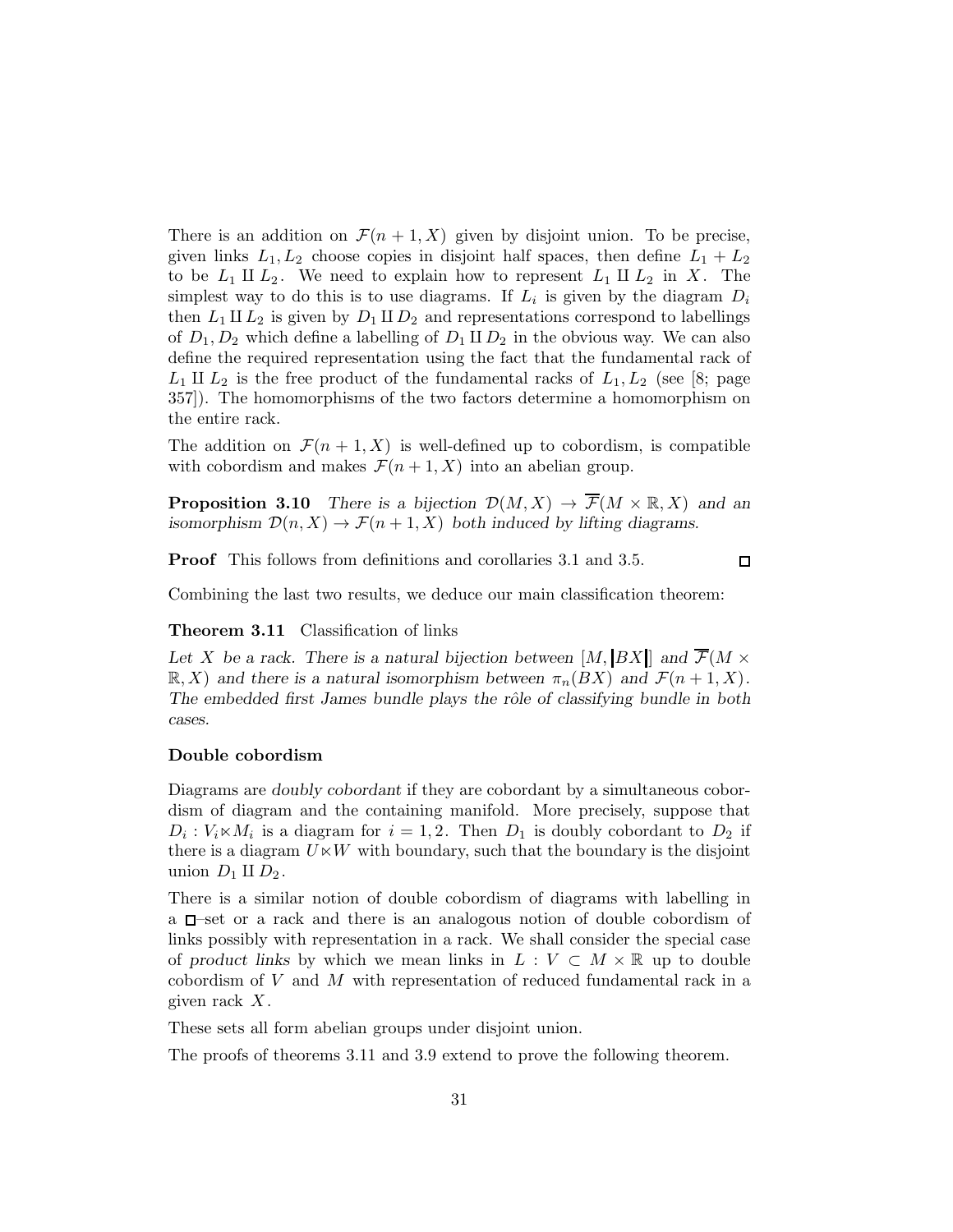**Theorem 3.12** Classification up to double cobordism

The set of double cobordism classes of diagrams in  $n$ -manifolds labelled in the  $\Box$ -set C is in natural bijection with  $\mathfrak{N}_n(C)$  (the unoriented bordism group). If the containing manifolds are oriented and we use oriented bordism, then the set is in bijection with  $\Omega_n(C)$  (the oriented bordism group).

The set of double cobordism classes of product links in  $n$ -manifolds cross  $\mathbb R$ with representation of reduced fundamental rack in a given rack  $X$  is in natural bijection with  $\mathfrak{N}_n(BX)$ . If all manifolds are oriented then the set is in bijection with  $\Omega_n(BX)$ .

# Calculations

Later in the paper (section 5) we shall report on calculations of homotopy and homology of rack spaces. Any such calculation gives an immediate calculation of a link group using the appropriate classification theorem above. We shall not spell out all such corollaries, but here are a couple of sample results:

(1) Let K be the trefoil knot with any framing. Any link in  $\mathbb{R}^3$  with representation in  $\Gamma(K)$  is cobordant (with representation) to the disjoint union of n copies of K with identity representation.

(2) The group of double cobordism classes of three coloured product links in oriented 3–manifolds is isomorphic to  $\mathbb{Z} \oplus \mathbb{Z}_3$ . Hence there is a particular three coloured link which is non-trivial under double cobordism, but for which the disjoint union of three copies is trivial.

Here three colouring means representation in the three colour rack  $D_3 =$  $\{0, 1, 2 \mid a^b = c \text{ iff } a, b, c \text{ are all the same or all different}\}.$ 

The first result follows from theorems 3.11 and 5.4. Theorem 5.4 implies that  $\pi_2$  of the rack space of the fundamental rack of any irreducible link in  $\mathbb{R}^3$  is  $\mathbb{Z}$ . (Result (1) is therefore true with the trefoil replaced by any irreducible link.)

The second result follows from theorem 3.12, the fact that  $\Omega_3(X) \cong H_3(X)$  for any space X, and the calculation of  $H_3(BD_3)$  as  $\mathbb{Z} \oplus \mathbb{Z}_3$  given in [27].

# 4 The classical case

We now turn to the lowest non-trivial dimension  $(n = 2)$ . In this case the cobordism classes can readily be described as equivalence classes under simple moves and this gives a combinatorial description of  $\pi_2(C)$  which can be used for calculations.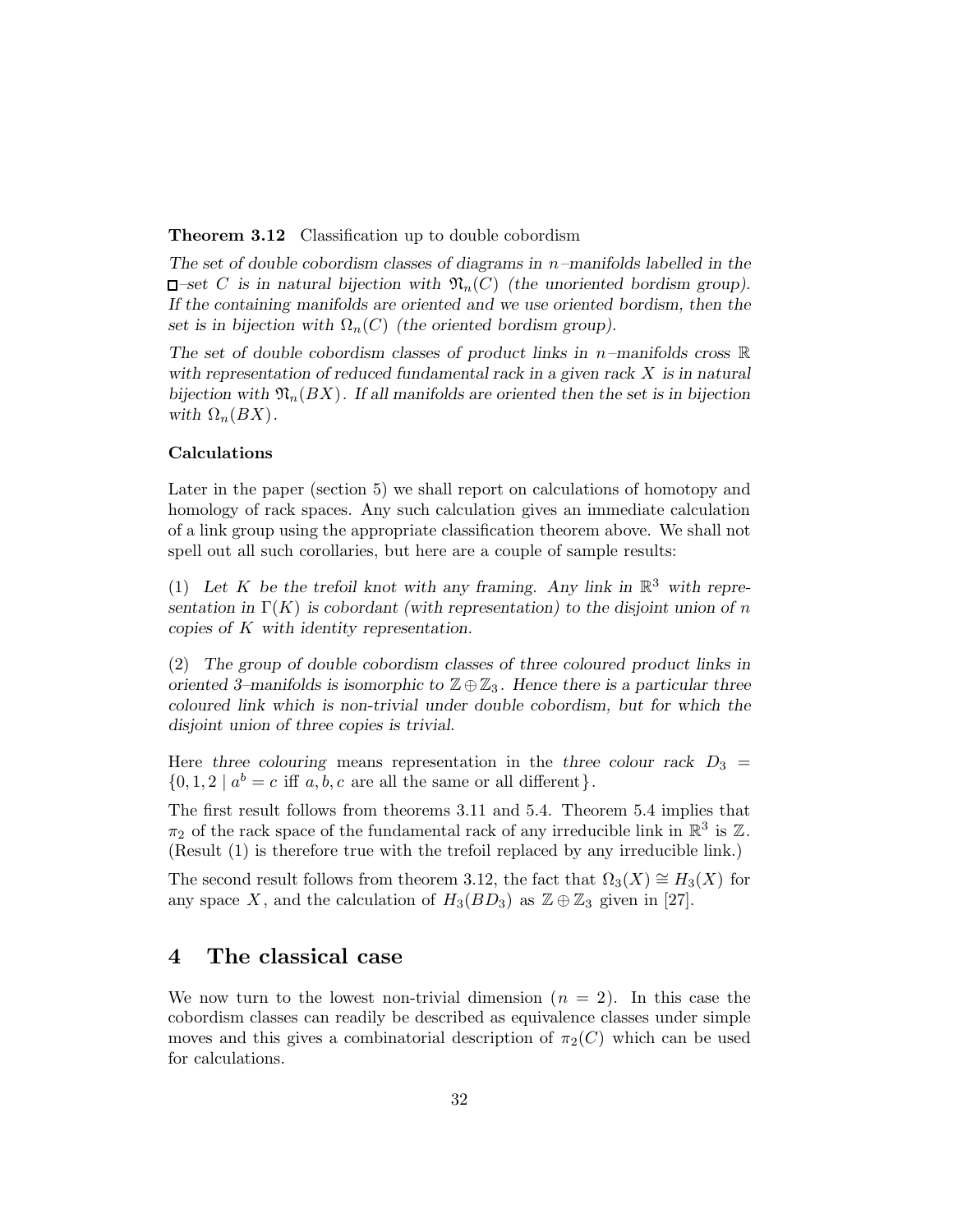#### Framed embeddings and diagrams

Up to isotopy any framed embedding in  $\mathbb{R}^3$  is the lift of a diagram in  $\mathbb{R}^2$ . This is seen by choosing any diagram to represent the (unframed) link and then correcting the framing by introducing twists (Reidemeister 1–move):

R1 . ...... ..... . ⇔ ⇔ . ...... ..... .

(This argument is the proof of the Compression Theorem in this easy case.) The resulting diagram is unique up to regular homotopy (or equivalently Reidemeister 2 and 3 moves) together with the double Riedemeister 1–move illustrated below. For a proof see [8; pages 369-370]. We shall refer to these moves as R2, R3 and R11 (pronounced r-one-one) respectively:



There is a similar result with the same proof for any surface.

# Classification by cobordism

Recall that  $\mathcal{D}(2, C)$  is the (group) of labelled cobordism classes of diagrams in  $\mathbb{R}^2$  labelled in the based  $\Box$ -set C (such that the infinite region is labelled by ∗). We recall Theorem 3.9 in this case:

Theorem 4.1 Classification of labelled diagrams

Let C be a  $\Box$ -set with basepoint  $* \in C_0$ . There is a natural isomorphism between  $\pi_2(C)$  and  $\mathcal{D}(2, C)$ .

The theorem cuts both ways. It classifies diagrams up to cobordism and also provides an interpretation of  $\pi_2(C)$  which can be used for calculations. For this purpose we need to break a cobordism into a sequence of combinatorial moves which we now describe.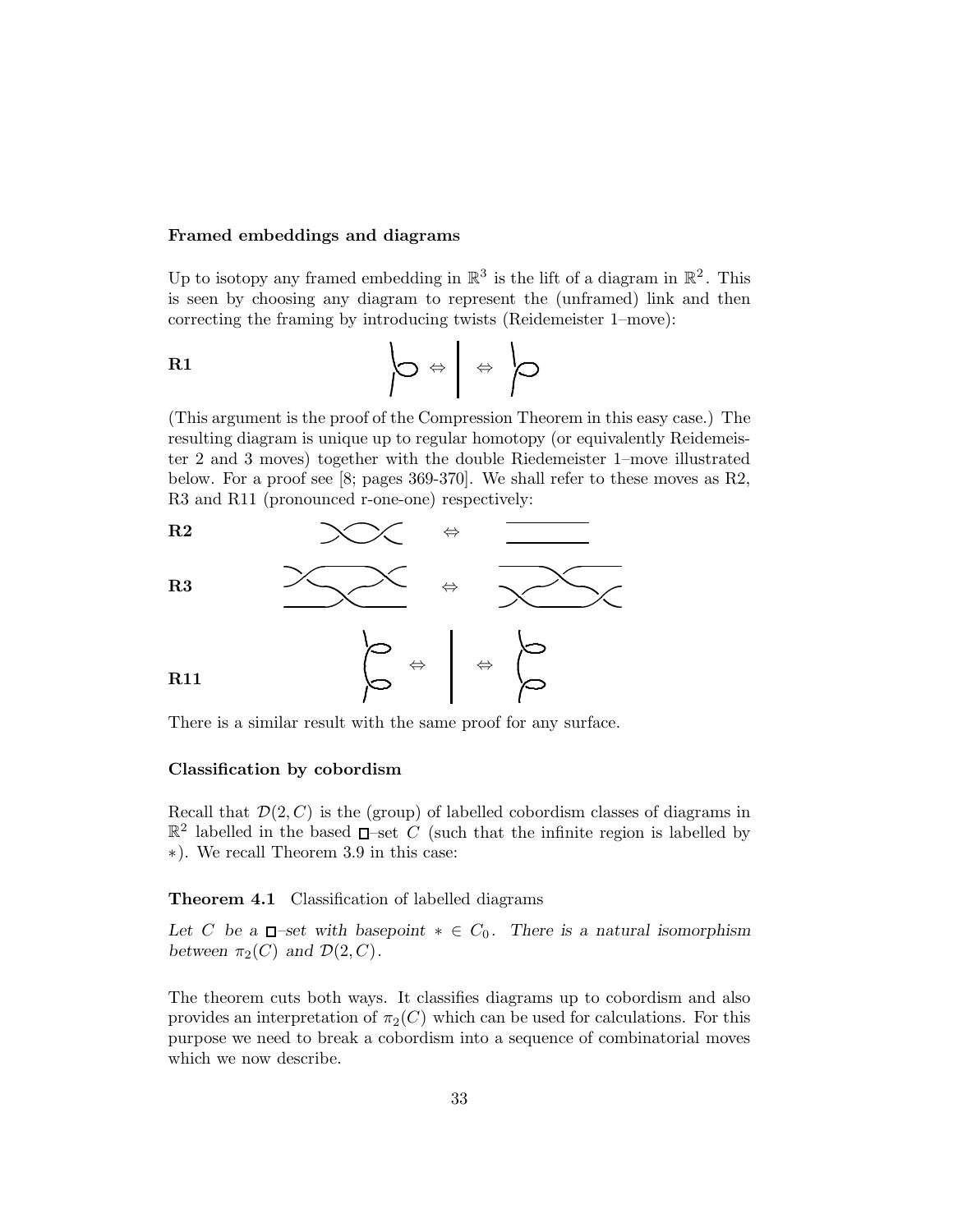#### Cobordism by moves

Suppose that we are given a cobordism (a diagram D in  $\mathbb{R}^2 \times I$ ) between diagrams  $D_0, D_1$ . Think of  $\mathbb{R}^2 \times I$  as a sequence of copies of  $\mathbb{R}^2$ . This breaks  $D$ into a sequence of slices. By general position this is an isotopy apart from a finite number of critical slices which are maxima, minima and saddles of the sheets, maxima and minima of the double curves and triple points. Corresponding to these are the diagram moves listed below:

# Diagram moves

**BD** Births and deaths of little circles:  $D \Leftrightarrow D \cup O$ .



# R2 move

# R3 move

If the cobordism is labelled then the labelling before and after a move satisfies the following compatibility conditions:

 $BD$  Births must correspond to an edge of  $C$ :



There is no condition for deaths.

Br Bridges must be between arcs with the same label.

An R2 move must involve two double points labelled by the same square (with opposite orientations):



In the figure the following face equalities hold:  $n = \partial_1^0 b = \partial_1^0 f$ ,<br>  $m = \partial_1^1 b = \partial_1^0 a$ ,  $l = \partial_1^1 a$ ,  $a = \partial_1^1 c$ ,  $f = \partial_1^0 c$ ,  $e = \partial_2^1 c$ ,  $b = \partial_2^0 c$ ,<br>  $k = \partial_1^1 f = \partial_1^0 e$ .

An  **move must correspond to a 3-cube of**  $C$ **.**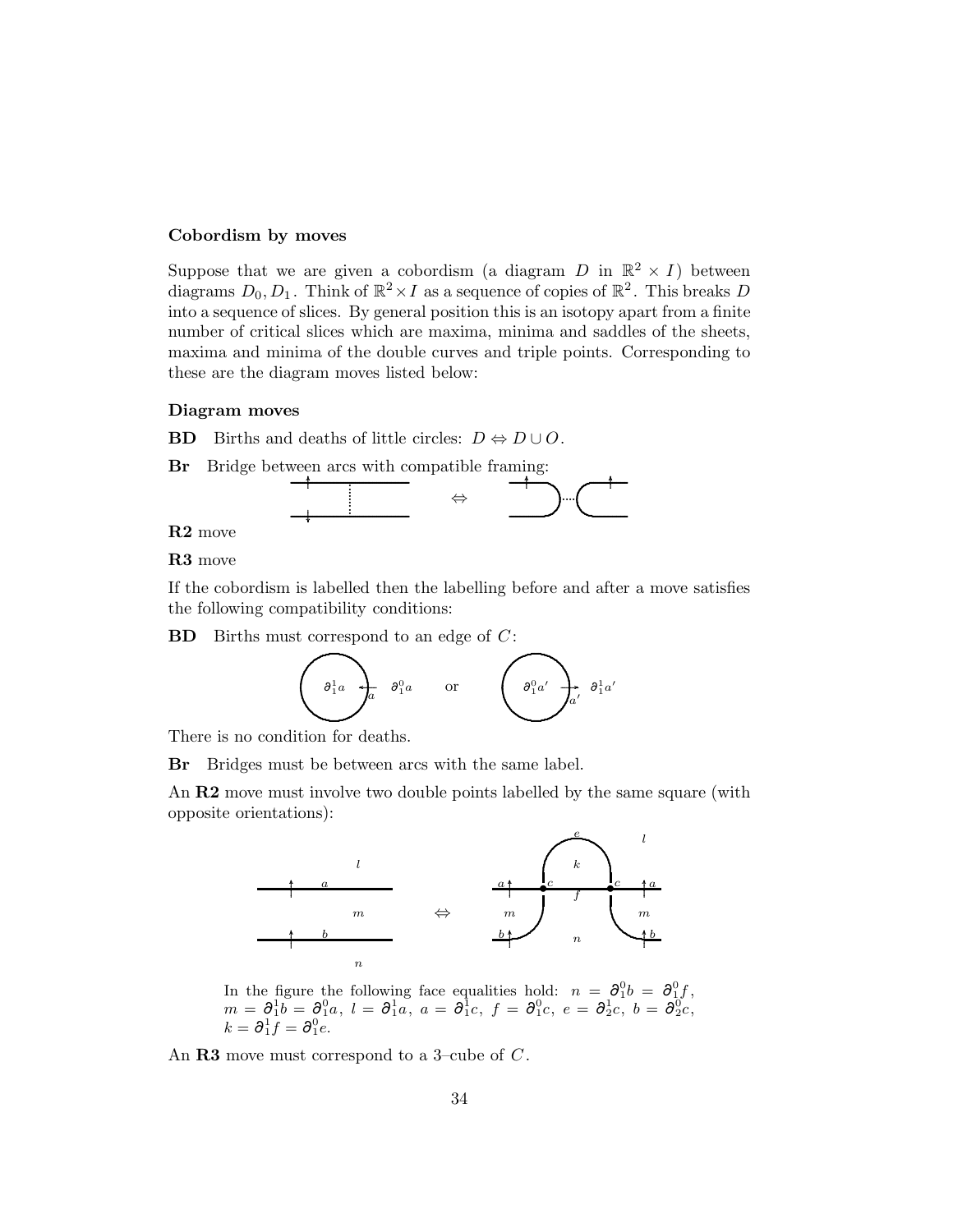**Proposition 4.2** Diagrams labelled in  $C$  are cobordant iff they differ by compatible moves BD, Br, R2, R3 (above).  $\Box$ 

Note If the labelling is by a rack then R2 and R3 moves are always compatible (this is essentially what the rack laws are designed for [8; section 4]), and births can have arbitrary labels.

### Digression on  $\pi_2$

Remark Theorem 4.1 and the description of cobordisms in terms of moves allows us to make calculations of  $\pi_2$ . See for example theorem 5.15 for a report of calculations made by this method. Note at once that the writhe of a diagram is invariant under moves and hence we always have a map to  $\mathbb{Z}$ . The writhe is defined (as usual) to be the number of double points counted with sign  $-$  a right-hand crossing counting  $+1$  and a left-hand one  $-1$ .

This map to  $\mathbb Z$  is not always onto as the illustrative example below shows. The writhe has the following interpretation: Let  $t<sub>C</sub>: C \rightarrow T$  be the constant map as usual. Then writhe is the same as  $\pi_2(C) \stackrel{(t_C)_*}{\longrightarrow} \pi_2(T) = \pi_2(\Omega(S^2)) = \pi_3(S^2) =$ Z.

# **Example** Calculation of  $\pi_2$  (torus)

As an illustration of the use of diagrams to calculate  $\pi_2$  of a  $\Box$ -set we calculate  $\pi_2$  (2–torus).

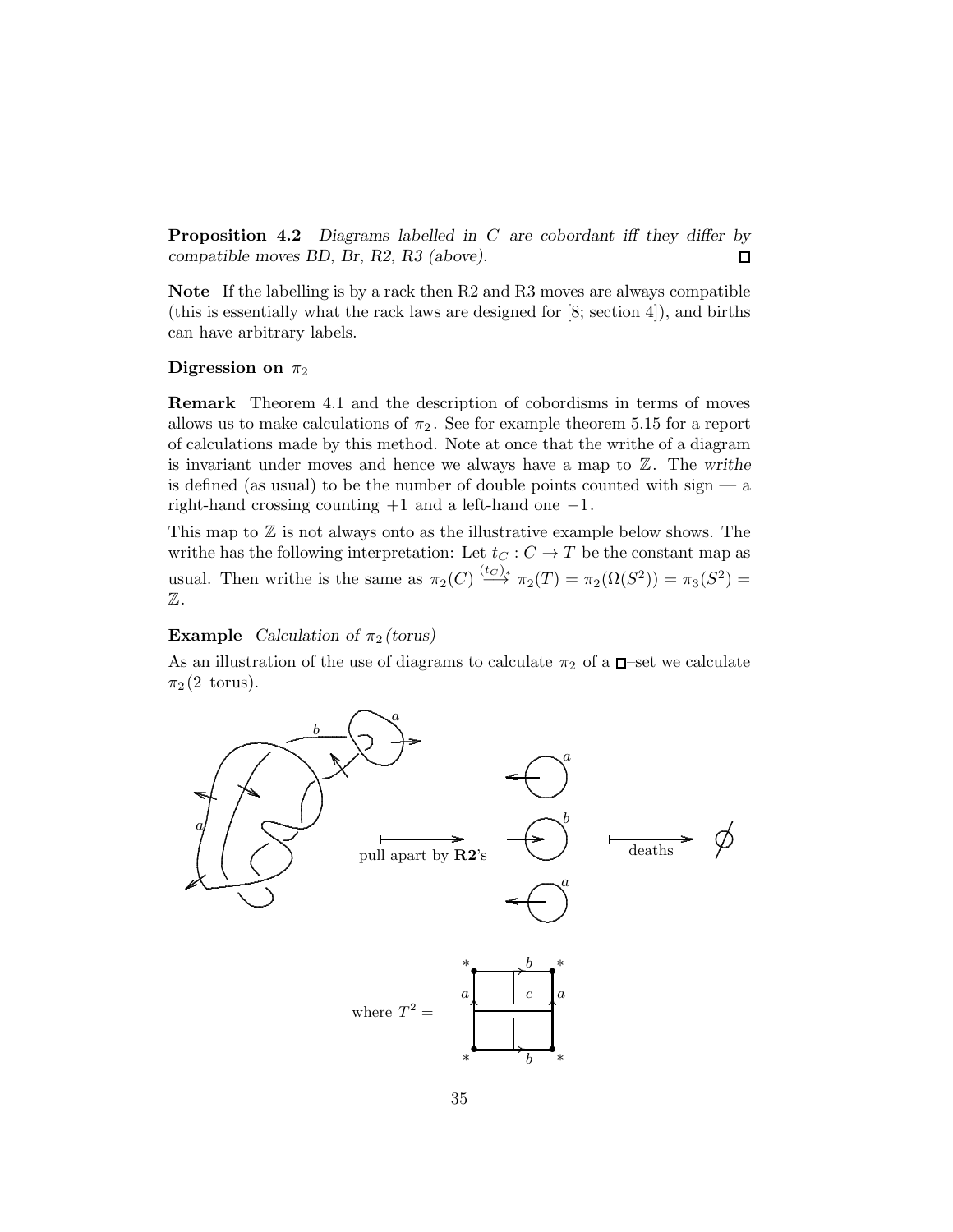## The Whitehead conjecture

To illustrate the applicability of this method in general, we now give a translation of the Whitehead conjecture [30] into a conjecture about coloured diagrams.

Recall that the Whitehead conjecture states that if  $K$  is a subcomplex of the 2– dimensional complex L then  $\pi_2(L) = 0$  implies  $\pi_2(K) = 0$ . By [12; proposition 1.2 it is sufficient to establish the conjecture for 2-dimensional  $\square$ -sets and subsets.

We consider plane diagrams up to moves Br, BD and R2. No R3's are allowed because the dimension is at most 2.

A colouring of a diagram is a colouring of arcs, regions and crossings. The outside (infinite) region is always coloured white say. A colour scheme is a list of allowable colours (three lists one each for regions, arcs and crossings) and rules about neighbouring colours. The rules prescribe the two neighbouring colours for a given colour on an edge and all the neighbouring colours for a given colour on a crossing.

Moves are allowable if Br and BD moves respect the colour scheme and R2 moves involve two crossings with the same colour (but opposite orientation).

A diagram is reducible if it can be changed to the empty (all white) diagram by allowable moves.

Using proposition 4.9, the Whitehead conjecture now has the following equivalent statement:

Conjecture 4.3 Suppose that for a given colour scheme all diagrams are reducible, then any diagram can be reduced without using any colours not already used in the diagram.

#### Classification of links using moves

Let X be a rack; recall that  $\mathcal{F}(3, X)$  is the group of cobordism classes of links in  $\mathbb{R}^3$  with representation in X; recall also that  $\mathcal{F}(3, X) \cong \mathcal{D}(2, X) \cong \pi_2(BX)$  as a special case of 3.9 and 3.10. It is possible to analyse cobordisms combinatorially in this dimension and this provides an alternative proof of the first of these two isomorphisms.

**Theorem 4.4** (Special case of 3.10)  $\mathcal{F}(3, X) \cong \mathcal{D}(2, X)$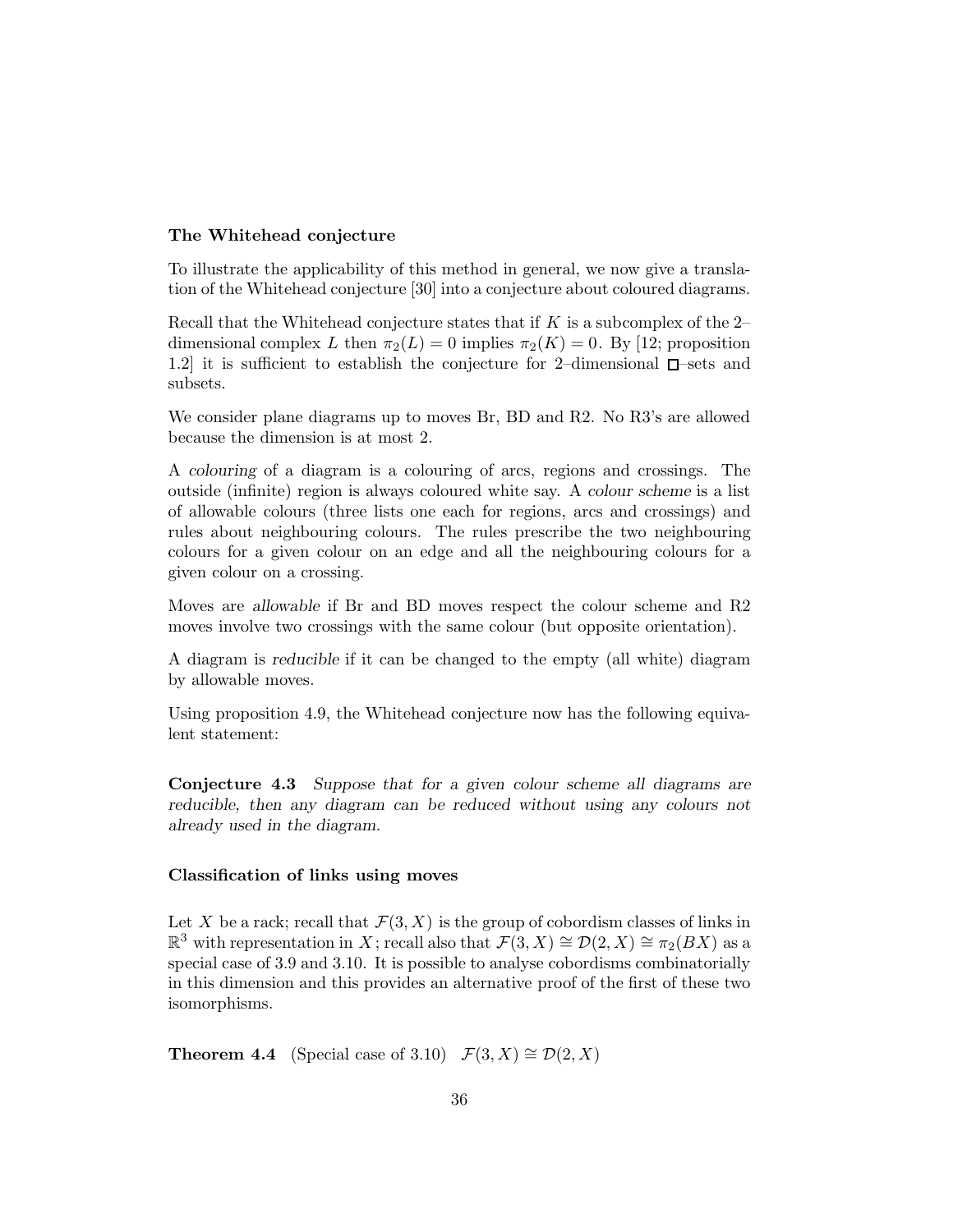Proof Any diagram labelled in X lifts to a framed link with representation in  $X$  and a cobordism of diagrams to a cobordism of links. Thus we have a homomorphism:

$$
\Psi \colon \mathcal{D}(2, X) \longrightarrow \mathcal{F}(3, X)
$$

 $\Psi$  is surjective since any framed link is the lift of a diagram (unique up to moves R11, R2, R3). To see that  $\Psi$  is injective we have to show that labelled diagrams whose lifts are cobordant are themselves cobordant (as diagrams) or equivalently (using proposition 4.2) that they differ by moves BD, Br, R2 and R3. We shall show this by analysing the cobordism. Since the representation (or labelling) in  $X$  plays no real rôle in the proof it will henceforth be suppressed.

Now the cobordism is a framed 3–manifold in  $\mathbb{R}^3 \times I$  and by slicing by parallel  $\mathbb{R}^3$ 's we obtain (using general position) a sequence of framed links with the following critical stages (where a slice contains a critical point of the projection to  $I$ ): Bridge moves, births and deaths of small circles. Moreover by rotating small neighbourhoods of these critical points (if necessary) we can assume that near the critical point nearby slices are lifts of diagrams; ie that the R1 moves needed to correct the framing are away from the critical points.

Thus we can choose diagrams near these critical stages whose lifts are isotopic to the nearby slices and which differ by diagram moves BD or Br. Now away from critical stages each link in the sequence corresponds to a diagram unique up to moves R2, R3, R11 and combining the two sets of moves, we see that the cobordism corresponds to diagram moves BD, Br, R2, R3, R11. But the following sequence of pictures shows how to achieve an R11 as a combination of a bridge move, an R2 and a death. The rest of the theorem is clear.  $\Box$ 



# Virtual links

Virtual links have been introduced by Kauffman [19] and studied by several authors including Carter–Saito–Kamada [3], Fenn–Jordan–Kauffman [7], Kamada– Kamada [18] and Kuperberg [21]. Here we shall show that the second homology group of the rack space  $BX$  classifies framed virtual links with representation in a rack  $X$ , up to cobordism.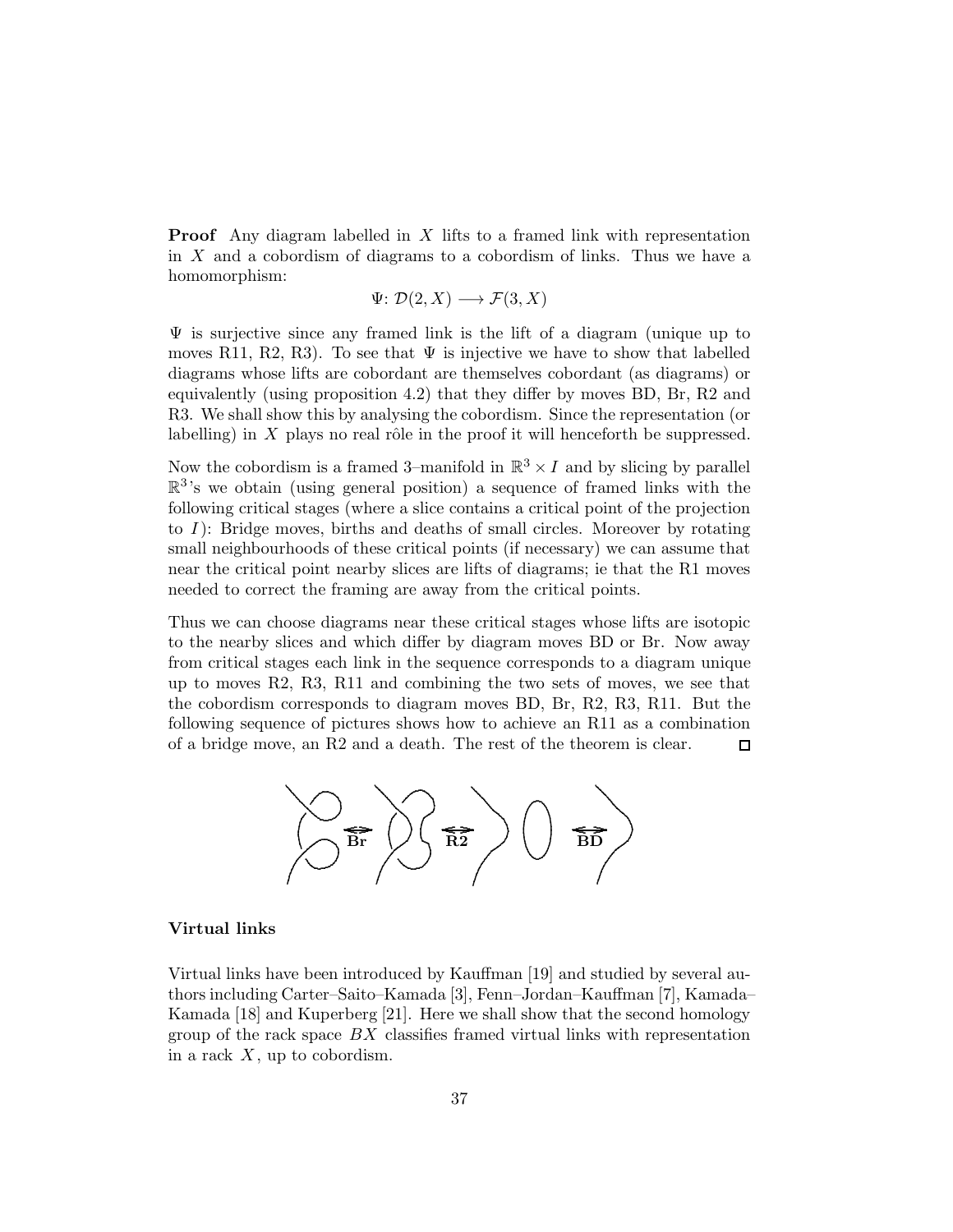## Oriented Gauss codes and oriented crossing graphs

There are several equivalent definitions of a virtual link. Kauffman [19] introduced the subject and defined a virtual link as an equivalence class of oriented Gauss codes up to Riedemeister moves (R1, R2 and R3). An oriented Gauss code is the same as a 4–valent graph such that each vertex can be indentified with a standard crossing in the plane up to rotation through  $\pi$ . In other words, we know which of the edges at the vertex are the over-crossing arcs and which are the undercrossing arcs and we also have a cyclic ordering of the arcs at the vertex — over, under, over, under. We call such a 4-valent graph an oriented crossing graph. So a virtual link is an equivalence class of oriented crossing graphs under Riedemeister moves.

# Virtual link diagrams

Now an oriented crossing graph can be immersed in the plane with the vertices forming crossings with the correct orientation. Such an immersion is welldefined up to changing the immersion on edges and this leads to the more usual definition of virtual links in terms of diagrams. The crossings which come from the vertices of the graph are the real crossings and the ones which come from crossings of the immersed edges are the virtual crossings. The result is a virtual link diagram. The equivalence relation on virtual link diagrams is generated by Reidemeister moves on real crossings together with the ability to move an arc containing only virtual crossings to any other position with the same endpoints. This latter move can be replaced by a set of extended Reidemeister moves — Reidemeister moves R1, R2 and R3 for virtual crossings and one mixed move, namely an R3 move with two virtual and one real crossing. See Kauffman [19; figures 2 and 3].

## Framed virtual links

We need to extend these definitions to *framed virtual links*. To frame a virtual link, we orient the components and use the blackboard framing convention. Moreover in the above definitions we replace the R1 move for real crossings with the double Reidemeister 1–move (the R11 move). Thus a framed virtual link is an equivalence class of oriented crossing graphs, with edges oriented compatibly with crossings, under R2, R3 and R11. Equivalently it is an equivalence class of oriented virtual link diagrams under moves R2, R3 and R11 for real crossings plus the extended moves, including R1 for virtual crossings.

## Stable equivalence

We need to interpret (framed or unframed) virtual links as equivalence classes of genuine (framed or unframed) links in oriented surfaces cross I .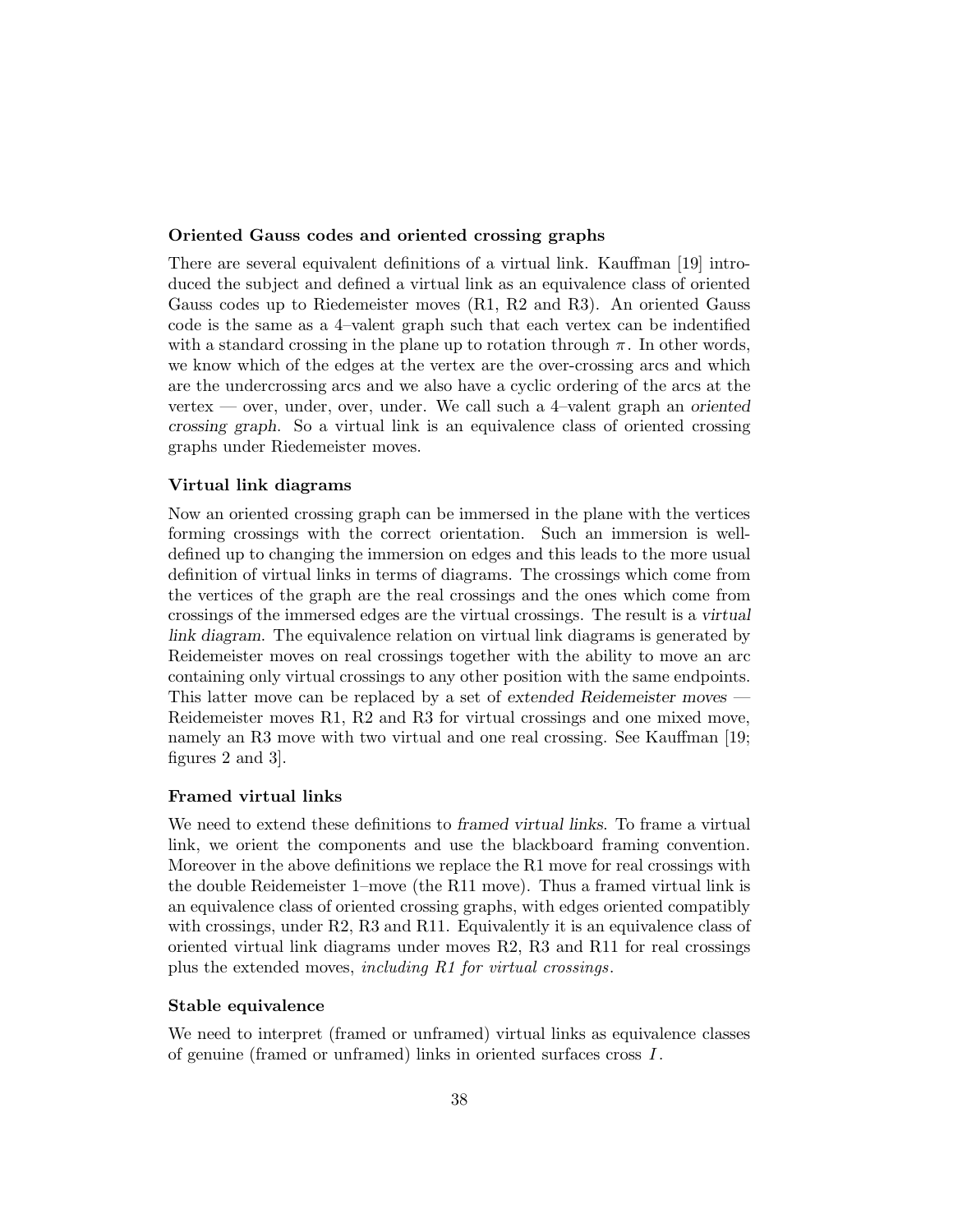**Definitions** Let  $\Sigma$  be an oriented surface and let L be a link in  $\Sigma \times I$ . Suppose that  $D_1, D_2 \subset \Sigma$  are discs disjoint from the projection of L. If we add an oriented handle to  $\Sigma$  with feet at  $D_1, D_2$  to form  $\Sigma'$  then we say that  $L \subset \Sigma' \times I$  is a stabilization of  $L \subset \Sigma \times I$ .

Links  $L_1 \subset \Sigma_1 \times I$  and  $L_2 \subset \Sigma_2 \times I$  are stably equivalent if they differ by a sequence of stabilizations and their inverses.

The following result is "well-known". It was suggested by Kauffman in [19] and can be deduced from [3; proposition 3.4]. However the proof of this last result spreads over three papers [3, 18, 19] so it seems worthwhile to include here a short direct proof.

Theorem 4.5 Virtual links (respectively framed virtual links) are in bijective correspondence with stable equivalence classes of links (respectively framed links) in oriented surfaces cross I .

**Proof** Let  $V\mathcal{L}$  denote the set of virtual links and let  $\mathcal{SL}$  denote stable equivalence classes of links in oriented closed surfaces cross I .

There is a function  $\phi: \mathcal{SL} \to \mathcal{VL}$  given as follows: Let  $L \subset \Sigma \times I$  be a link and project it to form a diagram in  $\Sigma$ . The diagram determines an oriented crossing graph and hence a virtual link. It is clear that the result is unaltered by stabilization. An isotopy can be replaced by Reidemeister moves which correspond to Reidemeister moves on the oriented crossing graph. Hence  $\phi$  is well-defined.

There is another function  $\psi: \mathcal{VL} \to \mathcal{SL}$  given as follows. Use the definition of a virtual link as an equivalence class of oriented crossing graphs. Let Γ be such a graph; consider an immersion of  $\Gamma$  in the plane with the vertices forming crossings with the correct orientation. Let  $N$  be an induced regular neighbourhood. It is easy to see that  $N$  depends only on the original graph. Form an oriented surface  $\Sigma$  by capping the boundary circles of N with discs. We obtain a link diagram in  $\Sigma$  and hence a link in  $\Sigma \times I$ . The result is unchanged by an R1 or R3 move on the original graph whilst an R2 may add (or delete) a handle disjoint from the diagram. Thus  $\psi$  is also well-defined.

It is clear that  $\phi \circ \psi$  is the identity on  $\mathcal{V}\mathcal{L}$ . To see that  $\psi \circ \phi$  is the identity on SL observe that the result of applying  $\psi \circ \phi$  to a link in  $\Sigma \times I$  with diagram D is the same as surgering along the circles which form the boundary of a regular neighbourhood of D. The surgery is a stable equivalence.

For the framed case, the proof is exactly the same with R1 moves replaced by R11 moves throughout.  $\Box$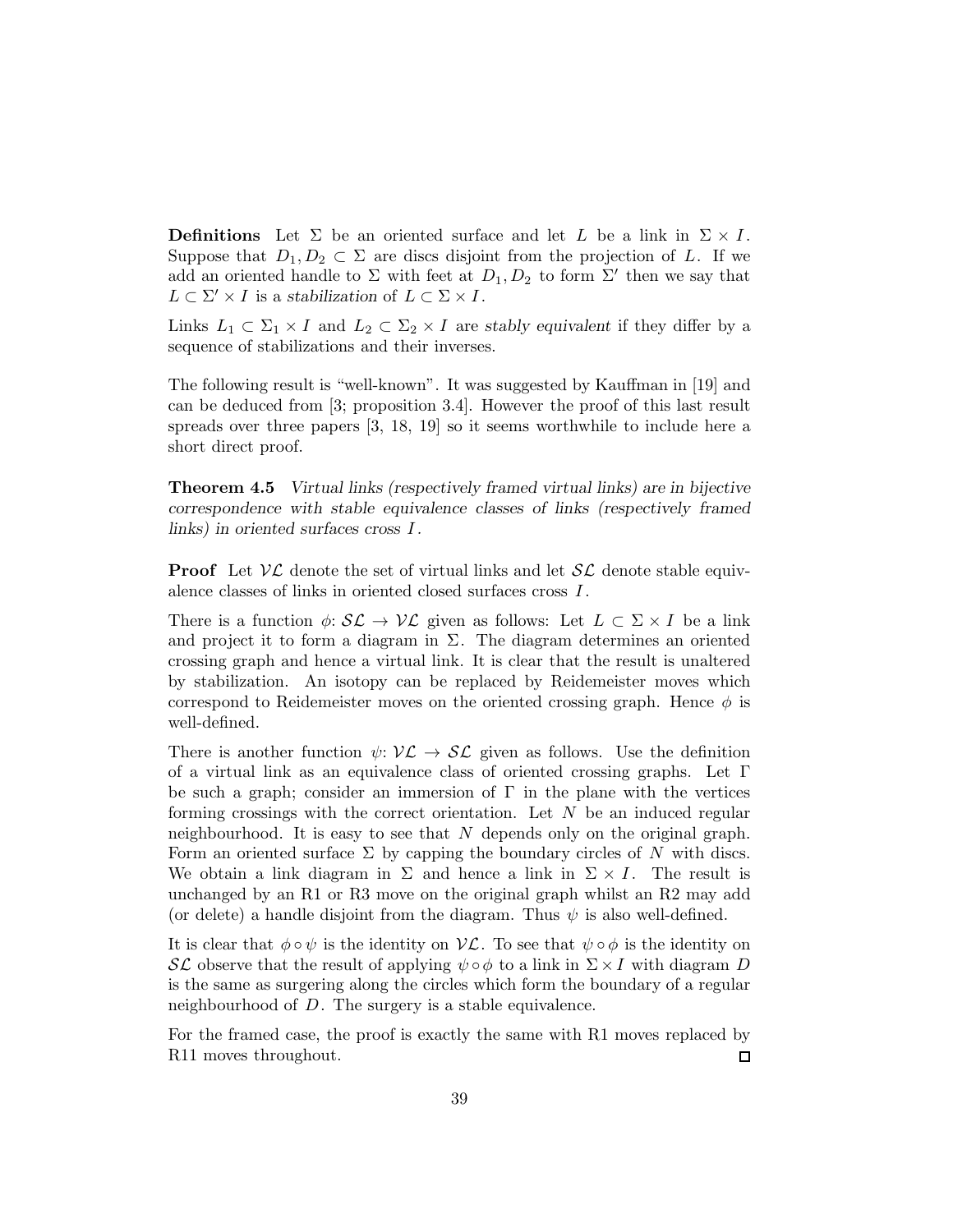Remark Kuperberg [21] has proved a far stronger result: a virtual link has a unique irreducible respresentation as a link in an oriented surface cross  $I$ , where irreducible means that no destabilizations are possible.

# The fundamental rack of a virtual link

There is a notion of a fundamental rack of a framed virtual link obtained from any diagram by labelling arcs with generators (ignoring all virtual crossings) and reading a relation at real crossings by the usual rule (3.2). Since this is the same as reading the fundamental rack of any corresponding diagram in an oriented surface, it follows from lemma 3.3 that this rack coincides with the reduced fundamental rack of any corresponding link in an oriented surface cross  $I$ .

Thus we have a good notion of a representation in a rack X for a framed virtual link, namely a homomorphism of fundamental rack in  $X$ .

# Cobordism of virtual links

Virtual links are cobordant if they differ by the allowed moves plus the two cobordism moves BD (birth–death) and Br (bridge) introduced earlier. Note that R11 moves can be obtained from R2, Br and BD moves and do not need to be included here. Combining the proofs of 4.4 and 4.5 we see that this corresponds to double cobordism of any corresponding link in surface cross I . (Notice that cobordism of surfaces is generated by stabilization.)

There are similar definitions of cobordism of framed links and of links with representation in a rack  $X$ .

Cobordism classes form an abelian group under disjoint union and we denote the group of cobordism classes of framed virtual links with representation in a rack X by  $\mathcal{VL}(X)$ .

Theorem 4.6 (Classification of virtual links)

There is a natural isomorphism between  $\mathcal{V}\mathcal{L}(X)$  and the second homology group of the rack space  $H_2(BX)$ .

**Proof** Theorem 3.12 shows that there is a natural bijection between the set of double cobordism classes of links in oriented surfaces cross  $I$  with representation in X and the oriented bordism group  $\Omega_2(BX)$ . But  $H_2(BX) = \Omega_2(BX)$  and the result follows.  $\Box$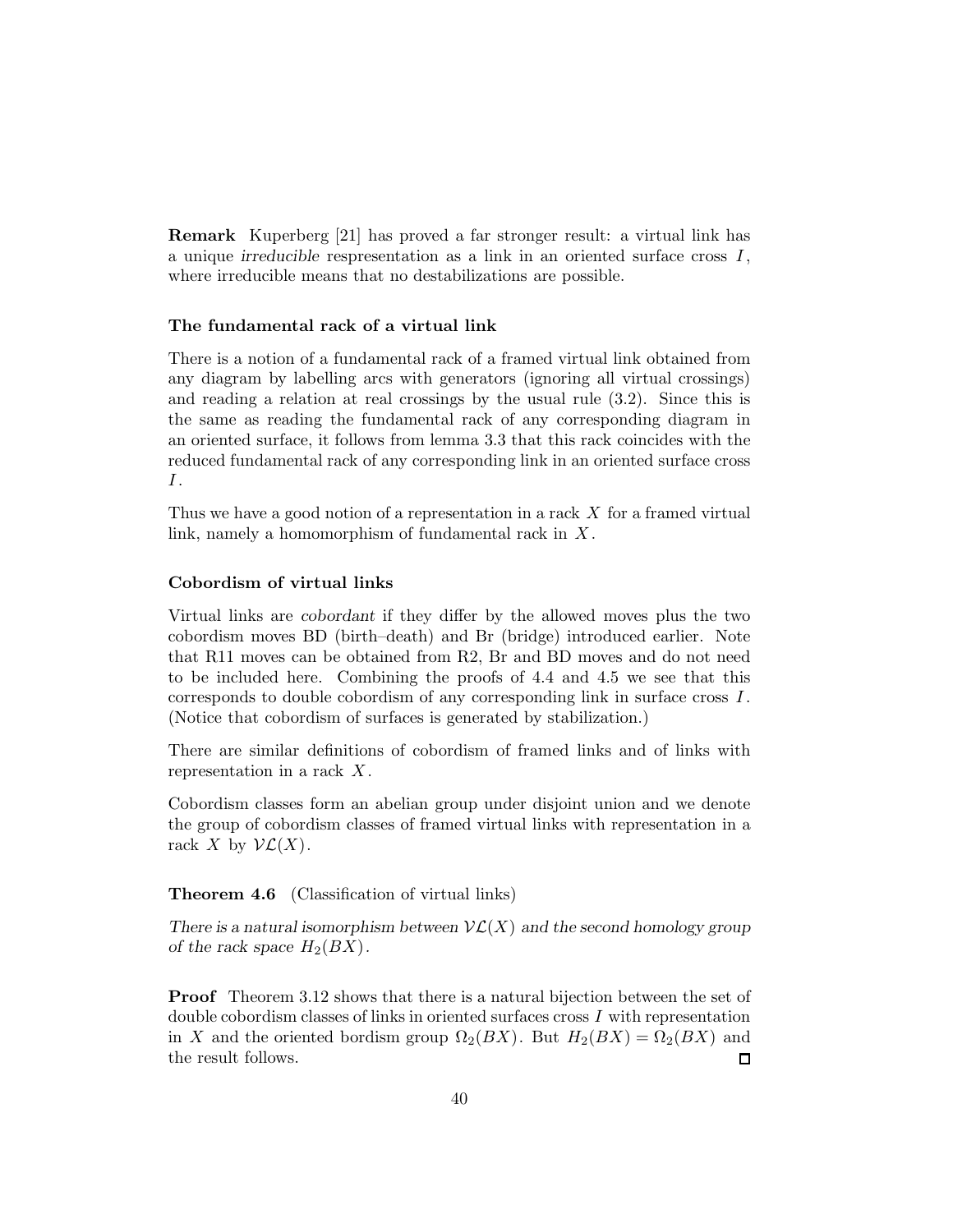### Calculations

In section 5 we report on calculations of  $H_2$  of rack spaces, in particular Greene's results in theorem 5.16. Using the last result any of these calculations implies results about virtual links.

Below are some samples. By  $n$ -colouring we mean a representation in the dihedral rack  $D_n := \{0, 1, \ldots, n-1\}$  with  $i^j = 2j - i \mod n$  for all  $i, j$ . The writhe of a framed virtual link is the number of crossings counted algebraically (the framing gives signs to crossings in the usual way). Writhe is a cobordism invariant and can be interpreted as the element of  $H_2(T) \cong \mathbb{Z}$  determined by the link. Here T is the trivial  $\square$ -set and is the rack space of the trivial rack (ie no labelling).

(1) Any odd coloured or uncoloured virtual link is cobordant to any other with the same writhe.

(2)  $\mathcal{VL}(D_{2n})$  for  $n > 0$  is at least  $\mathbb{Z}^4$ , thus there are at least three infinite families of even coloured cobordism classes with any given writhe. Furthermore  $\mathcal{VL}(D_4)$  has 2-torsion as well.

# 5 The algebraic topology of rack spaces

In this section we turn to invariants of rack spaces. These are important because any invariant of rack spaces automatically becomes a knot or link invariant by calculating it for the rack space of the fundamental rack of the knot or link. Moreover, further invariants can be derived by considering representations of the fundamental rack in other racks, for example, finite racks.

All the invariants considered in this section are homotopy type invariants; however the homotopy type of the rack space is not a complete link invariant for links in  $S<sup>3</sup>$  even when the rack itself is (see the remarks on theorem 5.4 below). In this context it is worth reiterating that the combinatorial structure of the rack space is equivalent to the rack itself and therefore it is valuable to construct combinatorial invariants of a  $\square$ -set which are not homotopy type invariants. The main new invariants introduced in [12] (the James–Hopf invariants), and also the associated generalised cohomology theories, are combinatorial invariants of this type.

Here we start by identifying the fundamental group of rack spaces and proving that they are simple. We then turn to calculations of homotopy groups. We calculate all the homotopy groups of the rack space of an irreducible link in a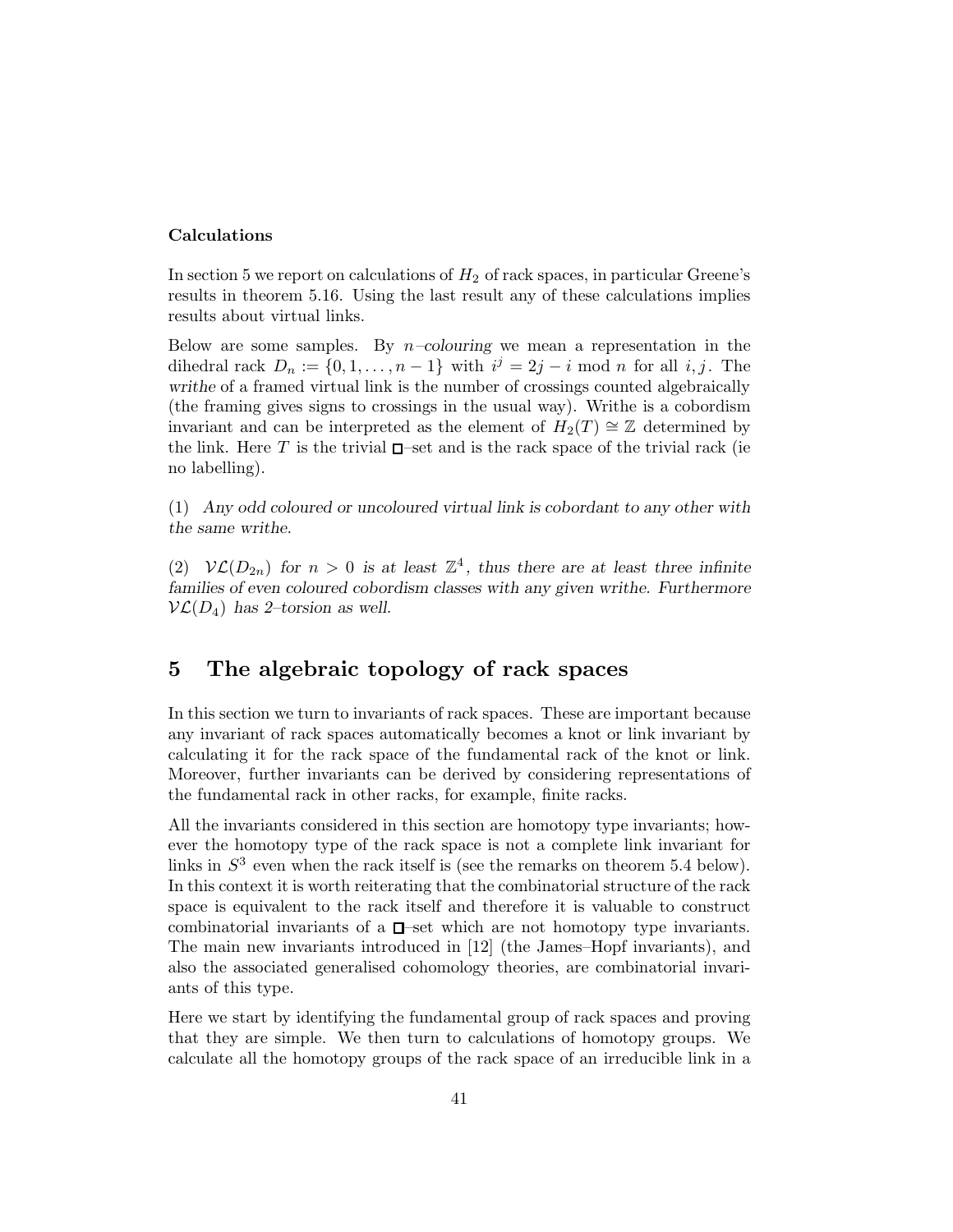3-manifold and the second homotopy group of the rack space of any link in  $S^3$ . We determine the homotopy type of the rack space of an irreducible link in an irreducible 3–manifold with infinite fundamental group. We also determine the homotopy type of the rack space of a free rack and of the trivial rack with  $n$ elements. (Note that Wiest [31] has also determined the homotopy type of the rack space of an irreducible link in a general 3–manifold.)

We conclude with some results on homology groups and a review of results of Flower [14] and Greene [15].

## Fundamental group

The fundamental groupoid of a  $\Box$ -set is discussed in [10]. We repeat the computation of the fundamental group of the rack space.

Recall from  $[8]$  that the associated group  $As(X)$  to a rack X is the group generated by the elements of X subject to the relations  $a^b = b^{-1}ab$ .

**Proposition 5.1** The fundamental group  $\pi_1(BX)$  of the rack space of a rack X is isomorphic to the associated group  $As(X)$  of X.

**Proof** Recall that the rack space  $BX$  has a single vertex and edges in bijection with the elements of X which therefore generate  $\pi_1(BX)$ . Moreover the relations given by the squares of  $BX$  are  $a^b = b^{-1}ab$  for  $a, b \in X$ . The result now follows from the definition of  $As(X)$ .  $\Box$ 

#### Simplicity of the rack space

We next prove that  $BX$  is a simple space for any rack  $X$ .

**Proposition 5.2** Let X be any rack then the action of the fundamental group  $\pi_1(BX)$  on  $\pi_n(BX)$  is trivial.

**Proof** Let  $\beta \in \pi_n(BX)$ , and let  $\alpha \in \pi_1(BX)$  be a generator corresponding to  $x \in X$  as above. We may represent  $\beta$  by a labelled diagram D in  $\mathbb{R}^n$ . Then  $\alpha \cdot \beta$  is represented by the diagram which comprises a framed standard sphere in  $\mathbb{R}^n$  labelled by x and containing D in its interior. But the following diagram cobordism shows that the two diagrams are equivalent. Pull the sphere under D to one side (without changing any labels on  $D$ ) and then eliminate it. □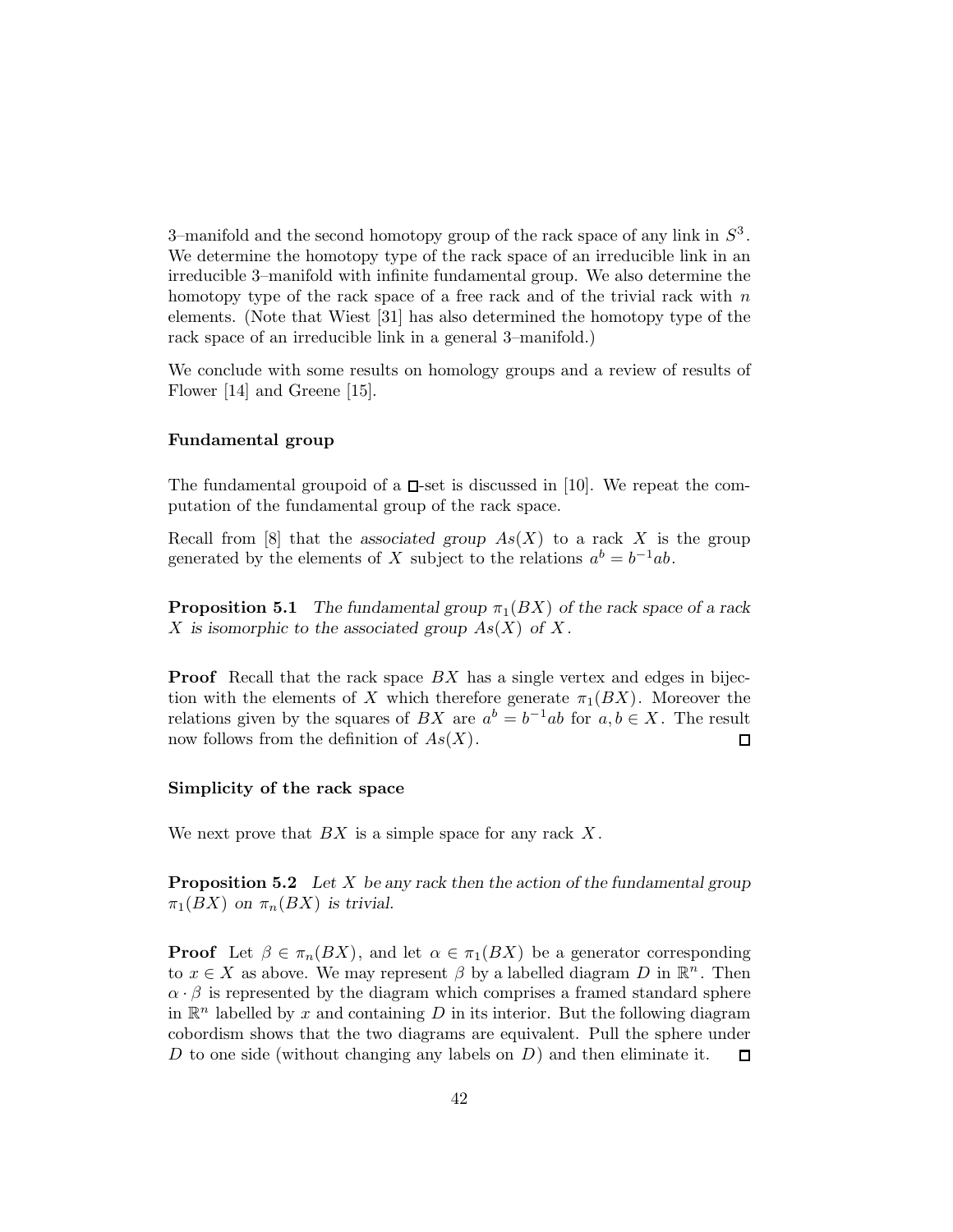**Notation** Let X be a rack. Recall from section 3 that  $\mathcal{D}(n, X)$ ,  $\mathcal{F}(n+1, X)$ denote the group of cobordism classes of diagrams in  $\mathbb{R}^n$  labelled by X and the group of framed cobordism classes of framed codimension 2 links in  $\mathbb{R}^{n+1}$ with representation in  $X$ , respectively.

We shall use the notation  $[D, \lambda]$  for an element of  $\mathcal{D}(n, X)$ , where D denotes a diagram and  $\lambda$  a labelling and we shall use the notation  $[L, F, \rho]$  for an element of  $\mathcal{F}(n+1, X)$  where L is a codimension 2 link (an  $(n-1)$ –manifold) in  $\mathbb{R}^{n+1}$ , F is a framing of L and  $\rho$  a representation in X, ie a homomorphism of the fundamental rack of  $(L, F)$  to X.

If  $x \in X$  is an element of X, then we denote by  $\lambda^x$  the labelling obtained from  $\lambda$  by operating on all labels by x. That this is also a labelling follows from the rack law. Similarly we denote by  $\rho^x$  the representation obtained by composing  $\rho$  with the automorphism  $a \mapsto a^x$  of X.

Corollary 5.3 Let X be a rack. Let  $[D, \lambda] \in \mathcal{D}(n, X)$  and let  $[L, F, \rho] \in$  $\mathcal{F}(n+1,X)$  and  $x \in X$ . Then  $[D,\lambda] = [D,\lambda^x]$ , and  $[L,F,\rho] = [L,F,\rho^x]$ .

**Proof** To see that  $[D, \lambda] = [D, \lambda^x]$  simply pull the sphere over instead of under in the proof of 5.2. The other result now follows from the isomorphism of the two groups (3.10).  $\Box$ 

**Remark** Notice that in the case that  $X$  is the fundamental rack of a link  $L$ in  $S<sup>n</sup>$  then the action of x is given by  $a<sup>x</sup> = a \cdot \partial x$  where  $\partial$  is the augmentation to  $\pi_1(L) := \pi_1(S^3 - L)$ , hence the corollary also implies invariance of  $\mathcal{D}(n, X)$ and  $\mathcal{F}(n+1, X)$  under the action of  $\pi_1(L)$  in this case.

# Homotopy groups of the rack space of an irreducible link

Let L be a framed link in a 3-manifold  $M^3$ . We say that L is irreducible if each embedded 2–sphere in  $M^3 - L$  bounds a 3–ball (ie  $M - L$  is an irreducible 3-manifold). We say that L is trivial if  $M = S<sup>3</sup>$  and L is equivalent to the unknot in  $S^3$  with zero framing.

Let  $\Lambda$  be a framed submanifold of  $\mathbb{R}^{n+1}$  with framing  $F: \Lambda \times D^2 \to \mathbb{R}^{n+1}$ . Write  $N(\Lambda) = \text{im}(F)$  for the tubular neighbourhood of  $\Lambda$  and  $\Lambda^c = \overline{\mathbb{R}^{n+1} - N(\Lambda)}$  for the closure of the complement. Also write  $\Lambda^+ = F(\Lambda \times \{(1,0)\})$  for the parallel manifold to Λ.

**Theorem 5.4** Let  $M^3$  be a 3-manifold and let L be a framed non-trivial irreducible link in  $M^3$ . Let  $\Gamma(L)$  denote the fundamental rack of L. Then for  $n > 1$ ,

$$
\pi_n(B\Gamma(L)) \cong \pi_{n+1}(M^3).
$$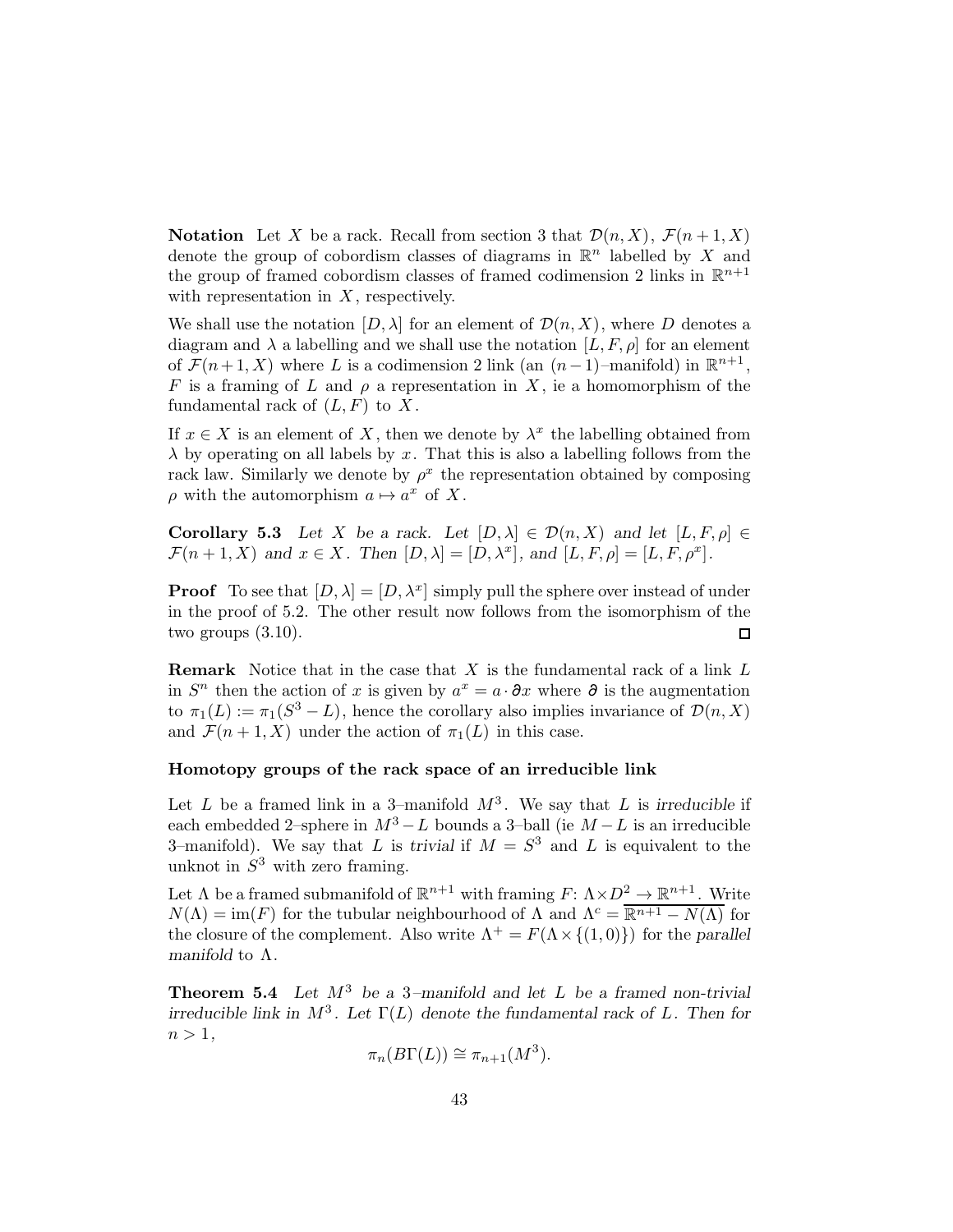**Proof** Recall from theorem 3.11 that  $\pi_n(B\Gamma(L)) \cong \mathcal{F}(n+1,\Gamma(L)).$ 

Define the homomorphism

$$
\phi \colon \pi_{n+1}(M^3) \to \mathcal{F}(n+1,\Gamma(L))
$$

as follows. Let  $\alpha \in \pi_{n+1}(M^3)$  be represented by a map  $f: \mathbb{R}^{n+1} \to M^3$  which is constant outside a compact set. Homotope  $f$  to be transverse to  $L$ . Then  $\Lambda = f^{-1}L$  is a framed submanifold with framing F such that f is compatible with the framings. Let  $\rho: \Gamma(\Lambda) \to \Gamma(L)$  be the induced homomorphism of racks. We define  $\phi(\alpha) = [\Lambda, F, \rho]$ . If f and g are both transverse representatives of  $\alpha$  then a homotopy between f and g can also be made transverse producing a bordism and we see that  $\phi$  is well defined.

## $\phi$  is surjective

For each component  $\Lambda_i^+$  of  $\Lambda^+$  let  $L_i^+$  be the corresponding component of L which is in the image of  $\Lambda_i^+$ . Notice that the  $L_i^+$ 's may not be distinct. For each i choose an embedded path  $p_i$  from  $\Lambda_i^+$  to the base point representing an element of  $\Gamma(\Lambda)$  so that the chosen paths only meet at the base point. Similarly choose a path  $q_i$  for  $L_i^+$ , where  $\rho[p_i] = [q_i]$ . Corresponding to our choices we have longitudinal and meridinal subgroups  $\Lambda_i(l), \Lambda_i(m)$ of  $\pi_1(\Lambda^c)$  and subgroups  $L_i(l), L_i(m)$  of  $\pi_1(L^c)$ . Now  $As(\Gamma(\Lambda)) \cong \pi_1(\Lambda^c)$ and  $As(\Gamma(L)) \cong \pi_2(M, L^c)$ . Then  $\rho: \Gamma(\Lambda) \to \Gamma(L)$  induces a homomorphism  $\rho_1: \pi_1(\Lambda^c) \to \pi_1(L^c)$  by composing with the boundary map in the homotopy exact sequence of the pair  $(M, L<sup>c</sup>)$ . See [8; page 360].<sup>2</sup> The homomorphism has restrictions  $\rho_i(l)$ :  $\Lambda_i(l) \to L_i(l)$  and  $\rho_i(m)$ :  $\Lambda_i(m) \to L_i(m)$ .

We claim that the hypotheses on L imply that the group  $L_i(l)$  is infinite cyclic. To see this, suppose not. Then some multiple of the longitude is null homotopic in  $L^c$ . By the loop theorem there is a closed essential curve in the neighbourhood of the longitude  $L_i^+$  which bounds a disc in  $L^c$ . But this neighbourhood is an annulus and the only possibility is that  $L_i^+$  itself bounds a disc. By irreducibility, we then see that  $L = L_i$  and is trivial, contradicting our hypotheses.

The space  $L_i^+$  together with its embedded 'tail'  $q_i$  is an Eilenberg-MacLane space so there is a unique map, up to homotopy,  $f_0: \Lambda_i^+ \cup p_i(I) \to L_i^+ \cup q_i(I)$ inducing the homomorphism  $\rho_i(l)$ . Further we can assume, for later convenience,  $f_0 \Lambda_i^+ \subset L_i^+$  and  $f_0 p_i = q_i$ . Since  $\rho_1$  is induced by sending meridians to

<sup>&</sup>lt;sup>2</sup>It has been pointed out by Wiest that the proof of the result used here [8; proposition 3.2] contains a misleading statement. To be precise the statement made at the top of page 361 in [8] is open to misinterpretation. The paths can also be varied by an isotopy which moves one little disc around another – essentially a pure braid automorphism. This can be realised by two interchanges and is implicit in the subsequent text.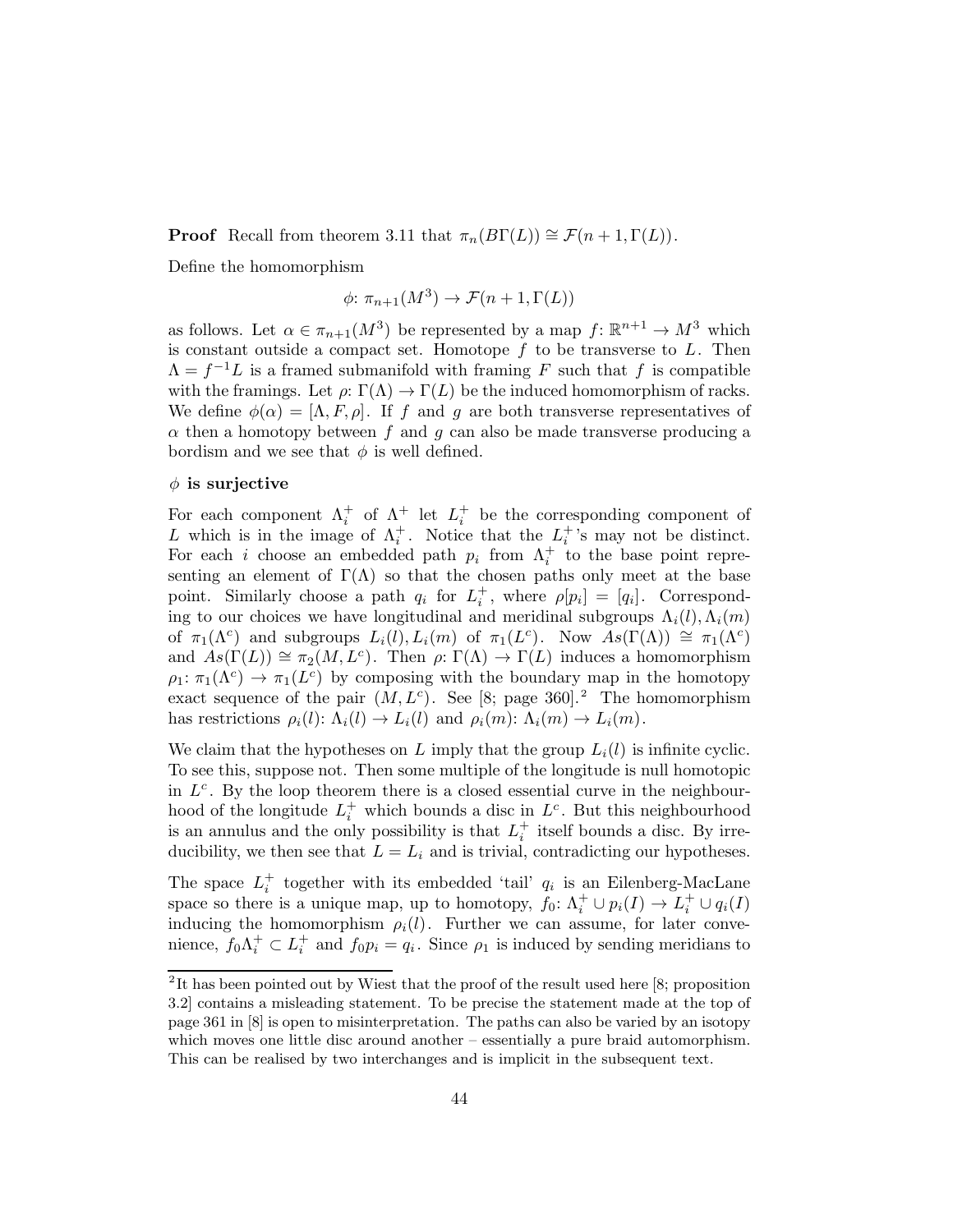meridians there is a unique extension  $f_1: N(\Lambda) \to N(L)$  which preserves framing. We can finally extend f over  $\Lambda^c$  since  $L^c$  is also an Eilenberg-MacLane space.

### $\phi$  is injective

First we observe that the map  $f$  constructed above is unique up to based homotopy. To see this suppose alternative choices  $p'_i$  and  $q'_i$  are made in place of  $p_i$  and  $q_i$  respectively and assume end points agree. Consider  $f'_0: \Lambda_i^+ \cup p_i'(I) \to$  $L_i^+ \cup q_i'(L)$ . We can assume the set of  $p_i$ 's together with the  $p_i'$ 's do not meet on interiors. Now suppose  $f_0 \circ (\overline{p_i} \cdot r \cdot p_i) \simeq \overline{q_i} \cdot l^{n_i} \cdot q_i$  where r is some loop in  $\Lambda_i^+$  and l is 'once round'  $L_i^+$ . Notice  $p'_i \simeq p_i \cdot (\overline{p_i} \cdot p'_i)$ . Then from the fact that a homomorphism of racks preserves the action of the associated groups we have, after an easy calculation,  $\rho_1[\overline{p'}_i \cdot r \cdot p'_i] = [\overline{q'}_i \cdot l^{n_i} \cdot q'_i]$ . It follows that  $f_0$ and  $f'_0$  can be taken to agree on  $\Lambda_i^+$  and  $f_1$  and  $f'_1$  agree on  $N(\Lambda)$ .

Now in completing the constructing of  $f$  consider the construction over the 1-skeleton. If we have  $fp_i = q_i$  then essentially the same argument shows we can assume  $fp'_i = q'_i$ . We are now ready to prove  $\phi$  is injective. Suppose  $(W, F, \rho)$  is a bordism between  $(W_0, F_0, \rho_0)$  and  $(W_1, F_1, \rho_1)$  and the latter are associated with maps  $g_0$  and  $g_1$  respectively. Now repeat the proof that  $\phi$  is onto but this time using  $S^{n+1} \times I$  and W and  $\rho$  in place of  $S^{n+1}$  and  $\Lambda$  and  $\rho$ . The resulting bordism then must give  $g_0$  and  $g_1$  on the two ends by the above observations. □

## Remarks on and consequences of theorem 5.4

It is worth pointing out that irreducibility of the link L in M does not imply irreducibility of the 3–manifold  $M$ . Indeed any connected 3–manifold contains an irreducible link (see [8; page 380 remark (2)]). The higher homotopy groups of a general (non-irreducible) 3–manifold can be very complicated. Each separating 2–sphere potentially determines a copy of  $\pi_*(S^2)$  which is then subject to action by  $\pi_1$  of the manifold.

The theorem therefore implies that the higher homotopy groups of rack spaces of irreducible links can in general be complicated. In the case that the 3– manifold is irreducible its higher homotopy groups are either all zero (the case when the fundamental group of  $M$  is infinite) or coincide with the homotopy groups of the 3–sphere. Turning first to infinite fundamental group case, we deduce:

Corollary 5.5 Let L be a framed non-trivial irreducible link in an irreducible 3–manifold M with infinite fundamental group and let  $\Gamma(L)$  denote the fundamental rack of L. Then  $B\Gamma(L)$  is a  $K(\pi,1)$  where  $\pi$  is the kernel of  $\pi_1(M-L) \to \pi_1(M)$ .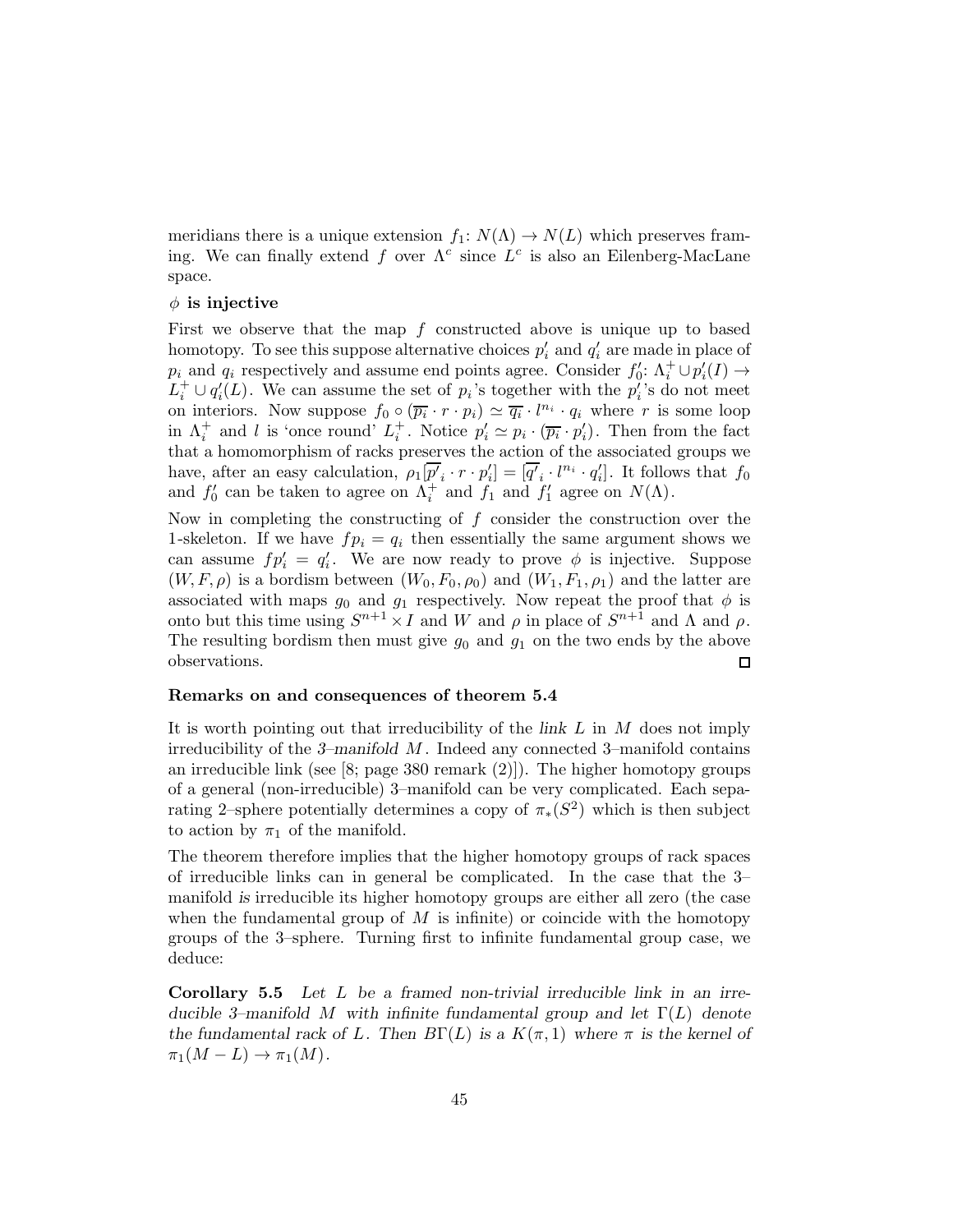**Proof** By the theorem and the remarks above,  $B\Gamma(L)$  is a  $K(\pi, 1)$  where  $\pi$ is the associated group of  $\Gamma(L)$  by proposition 5.1. But since  $\pi_2(M) = 0$ , [8; proposition 3.2] implies that the associated group is the kernel of  $\pi_1(M - L) \rightarrow$  $\pi_1(M)$ .  $\Box$ 

In the case when  $M$  is irreducible and has finite fundamental group (eg when  $M = S<sup>3</sup>$ ), then (as remarked earlier) the theorem implies that the higher homotopy groups of  $B\Gamma(L)$  coincide with the higher homotopy groups of  $S<sup>3</sup>$  (with an index shift of 1). Thus the theorem gives a plentiful supply of new geometric interpretations for these groups. We now describe one such interpretation which does not need the concept of fundamental rack for its statement.

We need to define the writhe of a framed link in a higher dimensional sphere. Let  $M^{n-1}$  be a framed submanifold of  $S^{n+1}$ . Let  $M^+$  denote the parallel manifold to M as usual and let  $\phi: M^c \to S^1$  be the map defined by any Seifert bounding manifold for the codimension 2 submanifold  $M$ . Then the composition  $M \to M^+ \stackrel{\phi \mid M^+}{\longrightarrow} S^1$  defines an element of  $H^1(M)$  called the writhe. There is a similar notion for the writhe of a cobordism and a cobordism which preserves writhe.

**Corollary 5.6** Fix an integer  $w > 0$  then  $\pi_{n+1}(S^3)$  is isomorphic to the set of equivalence classes of framed  $(n-1)$ –manifolds embedded in  $S^{n+1}$  with writhe divisible by  $w$ , under framed cobordism also with writhe divisible by  $w$ .

**Proof** Let  $U_w$  denote the unknot in  $S^3$  with framing w. Then  $U_w$  is irreducible, non-trivial and the theorem applies. But writhe divisible by  $w$  is the same as having a representation in the cyclic rack of order w which is  $\Gamma(U_w)$ .

Since we now know that  $\pi_{n+1}(S^3)$  is isomorphic to the set of equivalence classes of framed  $(n-1)$ -manifolds embedded in  $S^{n+1}$  with writhe divisible by w we can consider the forgetful map which ignores the writhe condition on framings.

**Corollary 5.7** The forgetful map is multiplication by  $w$ .

**Proof** This follows from observing that the map from  $\pi_3(S^3)$  to  $\pi_3(S^2)$  which is given by applying the Thom–Ponrjagin construction to  $U_w$  is w times the Hopf map. But the forgetful map is effectively composition with this map.  $\Box$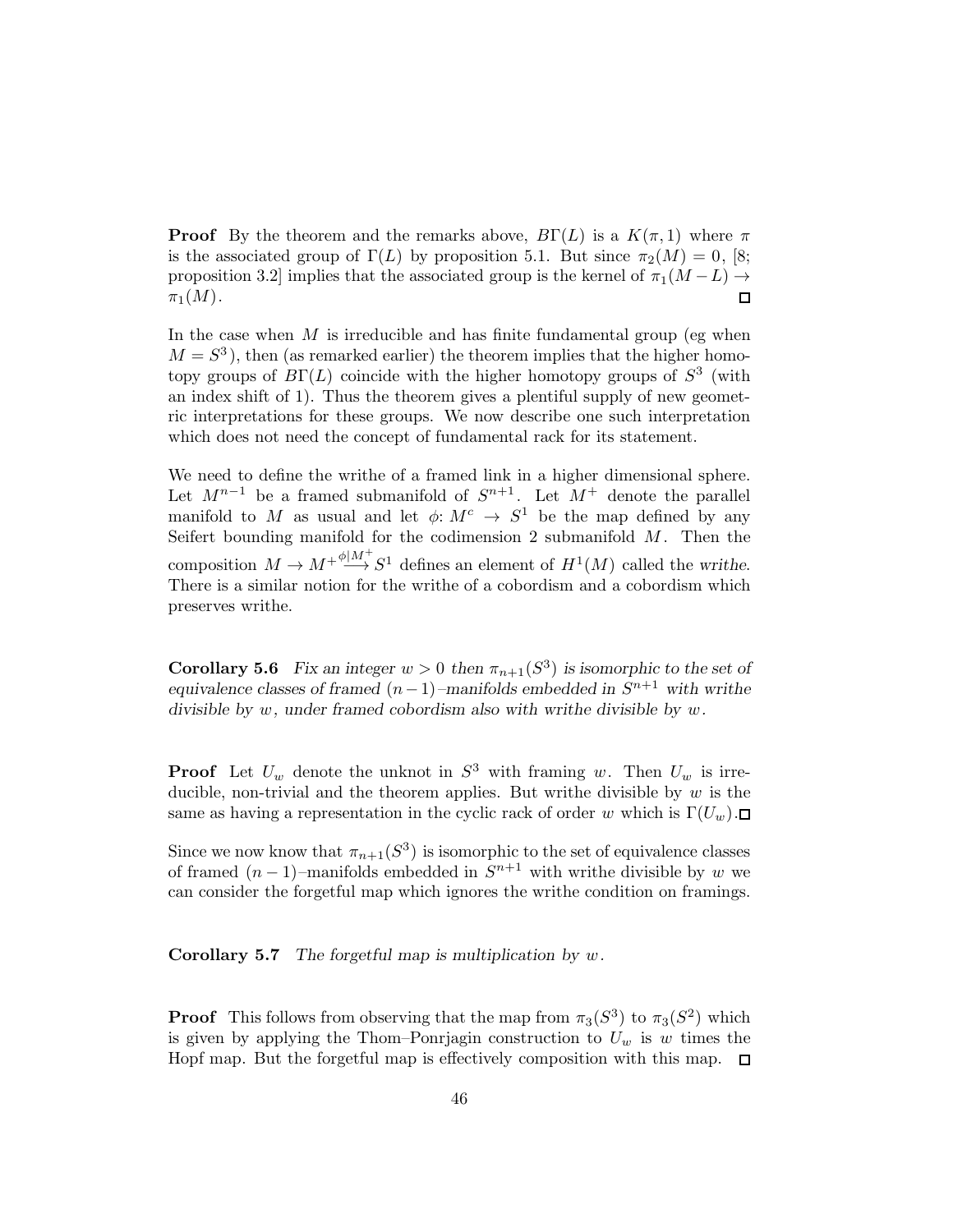By contrast in the case  $w = 0$ , the cobordism groups are all zero. This is essentially what theorem 5.13 below says.

Wiest [31] has extended these results in a number of ways. He has shown that the augmented rack space  $B_G X$  (where G is  $\pi_1(M-L)$ ) has the same homotopy type as  $\Omega(M^3)$ . This implies that BX has the homotopy type of  $\Omega(M^3)$ factored by an action of  $G$ . Further, he has shown that, for irreducible links in homotopy three spheres, the homotopy type of the rack space is determined by the fundamental group of the link. Thus for example if R is the reef knot in  $S^3$ (square knot in American English) and G is the granny knot (both taken with framing zero for definiteness) then  $B\Gamma(R)$  and  $B\Gamma(G)$  have the same homotopy type. In this case the fundamental rack is a classifying invariant and the two racks differ. Thus the homotopy type of the rack space (as distinct from the combinatorial structure) contains strictly less information that the rack itself.

# The second homotopy group for links in  $S<sup>3</sup>$

Now let L be a framed link in  $S^3$ . We say that L is non-split or irreducible if no embedded 2-sphere in  $S^3 - L$  divides the components of L into two non-empty subsets. (This is consistent with the usage of irreducible for links in  $M^3$  given earlier.)

In general a link can be written as a union  $L = L_1 \cup ... \cup L_k$  where each  $L_i$ is a maximal irreducible sublink. We call the sublinks  $L_i$  the blocks of  $L$ . A block is said to be trivial if it is equivalent to the unknot with zero framing.

**Theorem 5.8** Let L be a framed link in  $S^3$ . Then  $\pi_2(B(\Gamma(L))) \cong \mathbb{Z}^p$  where p is the number of non-trivial blocks of L. Furthermore a basis of  $\pi_2(B(\Gamma(L)))$ is given by diagrams representing these blocks.

Paraphrased, the theorem says that any link in  $S^3$  with representation in  $\Gamma(L)$ is cobordant respecting the representation to a unique standard link comprising a number of separate copies of the blocks of L.

## Proof Case 1: L is irreducible and non-trivial

This is a special case of theorem 5.4.

# Case 2: L is irreducible and trivial

In this case the homomorphism  $\phi: \pi_3(S^3) \to \mathcal{F}(n+1,\Gamma(L))$  defined in case 1 is surjective by exactly the same argument. But  $\phi$ [id] is represented by the trivial link with identity representation which is null cobordant.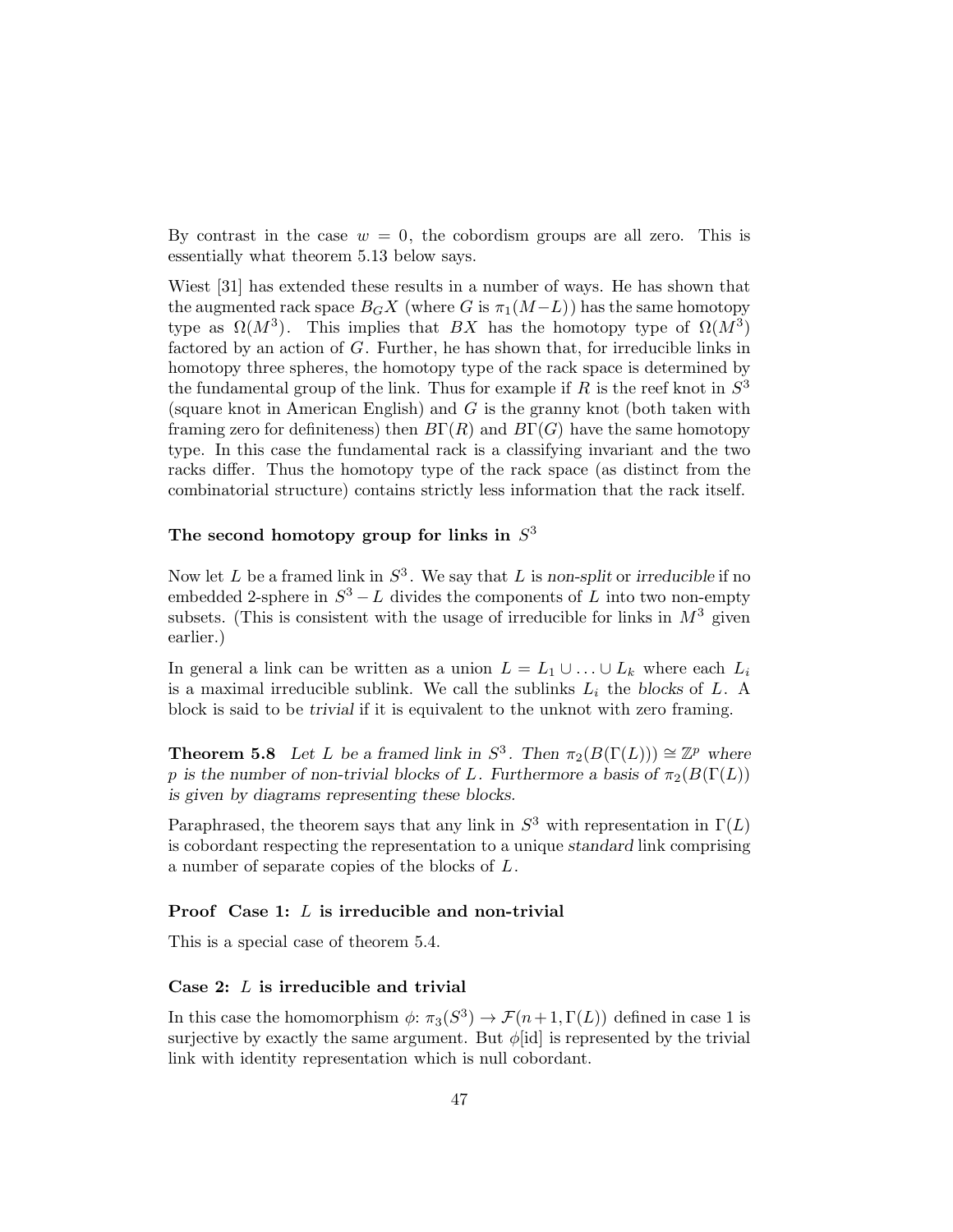This completes case 2 and we now turn to the general case  $L = L_1 \cup ... \cup L_k$ where each  $L_i$  is maximal irreducible. We need the following lemmas.

**Lemma 5.9** Let M be an irreducible 3-manifold. Let  $M_0$  be M with the interior of k balls  $B_1, \ldots, B_k$  removed. Then  $\pi_2(M_0)$  is generated as a  $\mathbb{Z}[\pi_1(M_0)]$ module by the spheres  $\partial B_i$ .

**Proof** Let  $\widetilde{M}$  and  $\widetilde{M}_0$  be the universal covers of M and  $M_0$  respectively. Then M can be obtained from  $M_0$  by filling in holes with copies  $gB_i$  of  $B_i$  one for each element g in  $\pi_1(M_0), i = 1 \dots n$ . Since M is irreducible  $\pi_2(M) \cong H_2(M) \cong$ 0. Then using a Mayer–Vietoris sequence we see that as an abelian group  $\pi_2(M_0) \cong H_2(M_0)$  has one generator for each pair  $(g, B_i)$  where  $g \in \pi_1(M_0)$ .

**Lemma 5.10** Let M be the connected sum  $M = M_1 \sharp \dots \sharp M_k$  of k irreducible 3-manifolds each with non trivial fundamental group. Then as a  $\mathbb{Z}[\pi_1(M)]$ module  $\pi_2(M)$  is generated by the separating spheres  $S_1, \ldots, S_{k-1}$ .

**Proof** Let an element of  $\pi_2(M)$  be represented by a map  $f: S^2 \to M$  of the 2-sphere into  $M$  which we may assume is transverse to the separating spheres. Consider an innermost disc  $D$  in  $S^2$  which has boundary in the intersection of  $f(S^2)$  and  $S_i$  say. Let D' be a (singular) disc in  $S_i$  which bounds ∂D. Then by the previous lemma the homotopy class of the sphere  $D\cup D'$  is in the subgroup generated as a  $\pi_1(M)$  module by the separating spheres  $S_1, \ldots, S_{k-1}$ . By subtracting this element, we may perform a homotopy to remove this intersection curve. We can now argue by induction on the number of intersections.  $\Box$ 

Returning now to the proof of the main theorem we look at  $\pi_3$  and attempt to construct as before a map  $f: \mathbb{R}^3 \to S^3$ . This time the complement of L may not be an Eilenberg-MacLane space. The construction of the mapping on the tubular neighbourhood of  $\Lambda$  runs as before and there is no obstruction to extending to the 2-skeleton of the complement but obstructions to mapping in the 3-cells may be non zero. By the above lemma it will be sufficient to consider the case of a single 3-cell, which may be taken to be far away from  $\Lambda$  and where the map on the bounding 2-sphere is as follows. The map is constant on the equator and the upper hemi-disc is wrapped around a separating sphere with degree  $\pm 1$ . The separating sphere contains just one component  $L_i$  of L. Maps on great arcs running from the south pole to the equator give the same path in  $S<sup>3</sup>$ . We can now map the lower hemi 3-ball to the image of this path so that the map is constant on the equatorial 2-disc. At this point, by considering the upper hemisphere together with the equatorial 2-disc, we see that the problem is reduced to the case where the bounding 2-sphere is mapped to the separating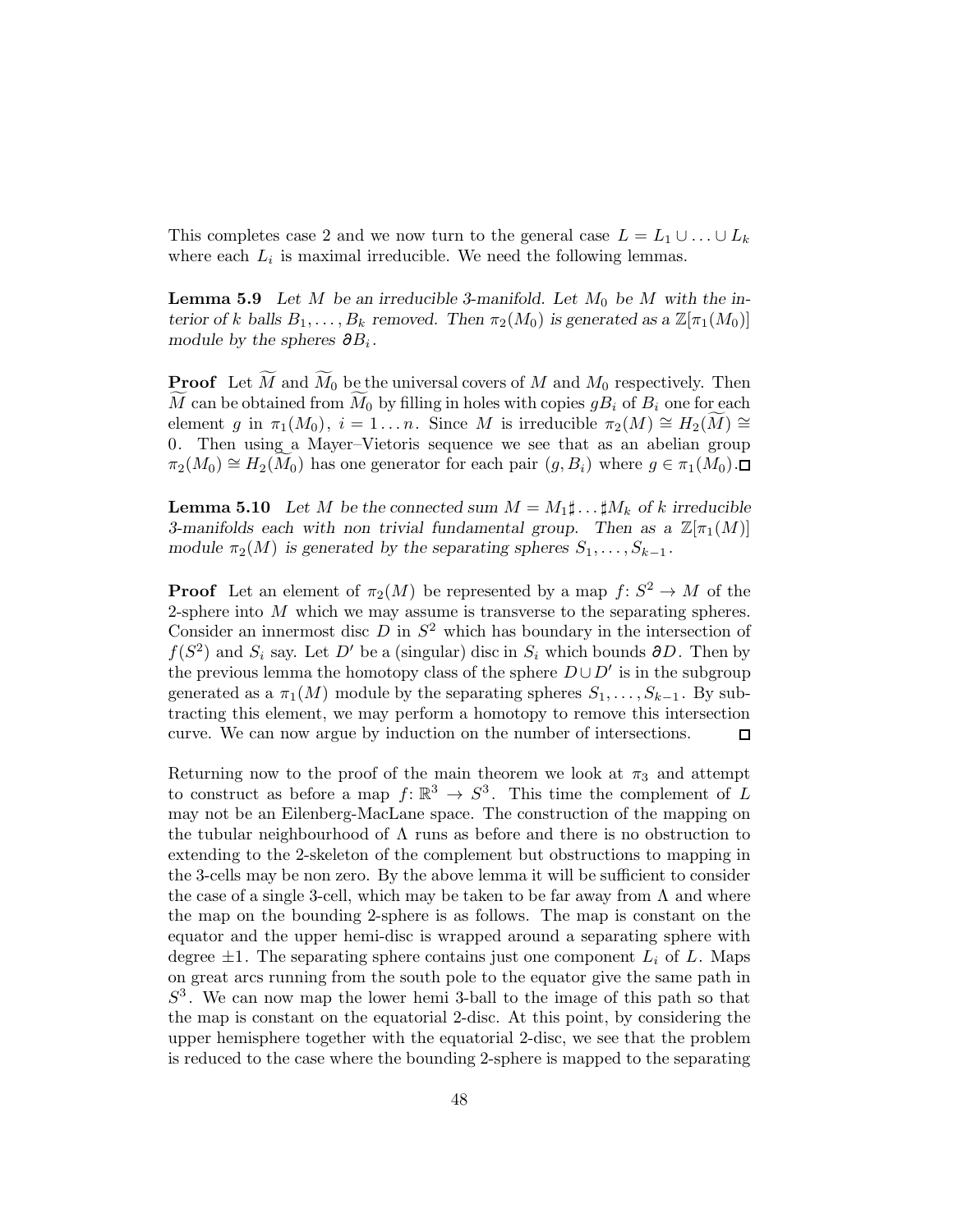2-sphere. But now if we add to  $\Lambda$  a copy of  $L_i$  in the 3-ball the map extends in the obvious way. Notice that the representation on the copy of  $\Gamma(L_i)$  which this determines is conjugated by a fixed element of  $\pi_1(L^c)$ , Call such a link *conjugated.* This means that the map  $f$  can be defined for the extended link. Indeed we may further extend the link by adding copies of  $L$  so that  $f$  has degree zero. If we now make the resulting null homotopy transverse to  $L$  we construct a bordism between  $[\Lambda, F, \rho]$  and and a number of disjoint copies of conjugated links  $L_i$ . By proposition 5.2 and the result in case 1 we can assume that these added links are labelled by identities and not conjugated. Thus the  $L_i$  with identity labelling form a generating set for  $\pi_2$ . Note that any trivial sublinks can be eliminated by a bordism as in case 2.

Now suppose some non-trivial linear combination of the  $[L_i, F_i, id_i]$  is bordant to zero. We need the following lemma.

**Lemma 5.11** Let X be the free product of racks  $X_i$  and let  $Y_j$  be the union of the orbits in X determined by  $X_j$ . Then there is a retraction of  $Y_j$  onto  $X_i$ .

**Proof** This follows from the definition of the free product of racks [8; page 357]. The retraction is defined by setting the action of other orbits equal to the trivial action.  $\Box$ 

The rack homomorphism commutes with the action of the associated groups and components correspond to orbits of the action. Thus the null bordism cannot mix components. Now observe that  $\Gamma(L)$  is the free product of the  $\Gamma(L_i)$  and therefore there is a retraction of the orbit determined by  $L_i$  onto  $\Gamma(L_i)$  by the lemma. Applying this retraction to the appropriate pieces of the null bordism we see that  $[L_i, F_i, id_i] = 0$ . This contradicts case 1.

It follows that the  $[L_i, F_i, id_i]$  form a basis for  $\pi_2$  and theorem 5.9 is proved.

## Homotopy type of the space of a trivial rack

Let  $X(n) = \{1, \ldots, n\}$  be the trivial rack with n elements; so that  $x^y = x$  for all  $x$  and  $y$ .

**Theorem 5.12** The classifying space  $BX(n)$  has the homotopy type of  $\Omega(S^2 \vee$  $\cdots \vee S^2$ , the loop space on the wedge of n copies of  $S^2$ .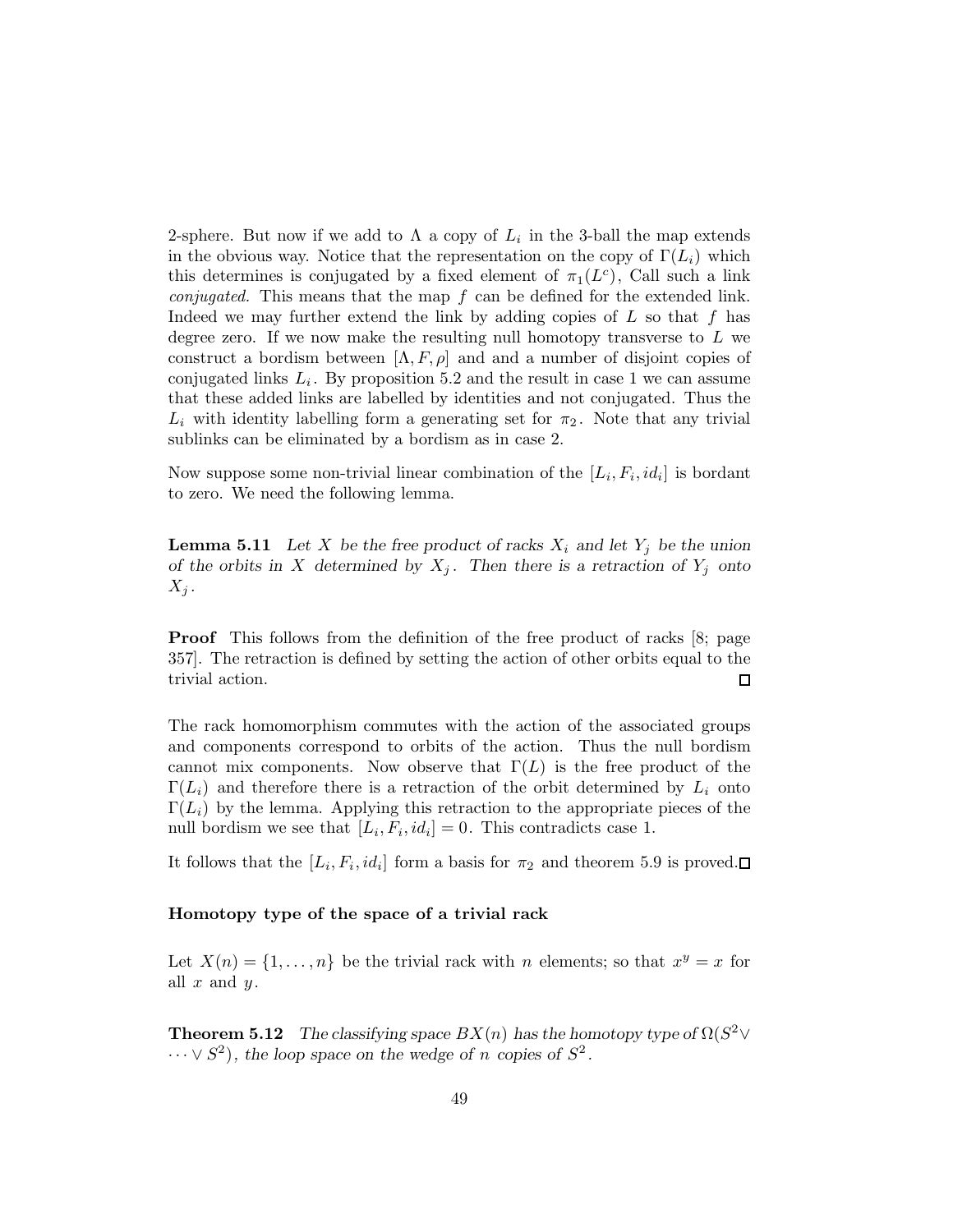**Proof** First observe the simple form of the faces in  $BX(n)$ ;

$$
\partial_i^{\epsilon}(x_1,\ldots,x_n) = (x_1,\ldots,\hat{x}_i,\ldots,x_n) \quad \text{for} \quad 1 \le i \le n, \quad \epsilon \in \{0,1\}
$$

Now  $\Omega(S^2 \vee \ldots \vee S^2) \simeq \Omega S(S^1 \vee \ldots \vee S^1)$ , but by the James construction  $\Omega S(S^1 \vee \ldots \vee S^1)$  has the homotopy type of  $(S^1 \vee \ldots \vee S^1)_{\infty}$  the free monoid on  $(S^1 \vee \ldots \vee S^1) \setminus {\ast}$ . Identify  $S^1$  with  $I/\partial I$  and let  $(k, t)$  denote the point t in the k-th copy of  $S^1$  in  $S^1 \vee \ldots \vee S^1$ . Then there is a homeomorphism  $BX(n) \to (S^1 \vee \ldots \vee S^1)_{\infty}$  given by

$$
[(i_1,\ldots,i_n),(t_1,\ldots,t_n)]\to (i_1,t_1)\cdot\ldots\cdot(i_n,t_n).
$$

It follows that  $\pi_k(B(X(n)))$  can be viewed geometrically as bordism classes of framed codimension two manifolds in  $S^{k+1}$  with components labelled in  $\{1,\ldots,n\}.$  $\Box$ 

**Remark** For  $k = 2$ , by the Hilton-Milnor theorem [17],  $\pi_2(BX(n)) \cong \mathbb{Z}^{n + \binom{n}{2}}$ where the second set of generators are Whitehead products. Geometrically,  $\pi_2(BX(n))$  is interpreted as cobordism classes of links with components labelled by  $n$  distinct labels, or equivalently as a link divided into  $n$  disjoint sublinks, and the first  $n$  integer invariants are total writhes of the sublinks and the remaining  $\binom{n}{2}$  $\binom{n}{2}$  are the mutual linking numbers. For more details, see [29].

#### Homotopy type of the space of a free rack

**Theorem 5.13** Let  $FR_n$  denote the free rack on n elements. Then  $BFR_n$ has the homotopy type of  $S^1 \vee \cdots \vee S^1$ , the wedge of n copies of  $S^1$ .

**Proof** Recall from theorem 3.11 that  $\pi_n(BFR_n) \cong \mathcal{F}(n+1, FR_n)$ .

We observe that  $FR_n$  is the fundamental rack of  $D_n$ , which is the link comprising *n* framed points in the 2-disc  $D^2$ . The proof of theorem 5.4 shows that if  $(\Lambda, FR_n, \rho)$  represents an element of  $\pi_n(BFR_n)$  (for  $n \geq 2$ ) then  $(\Lambda, F, \rho)$ pulls back from a transverse map of  $\mathbb{R}^{n+1}$  to  $D_n$ . But since  $D^2$  is contractible this map is null homotopic and applying relative transversality we obtain a null cobordism of  $(\Lambda, FR_n, \rho)$ . By 5.1  $\pi_1(BFR_n) \cong *_n\mathbb{Z}$  (the free product of n copies of  $\mathbb{Z}$ ). The result follows. □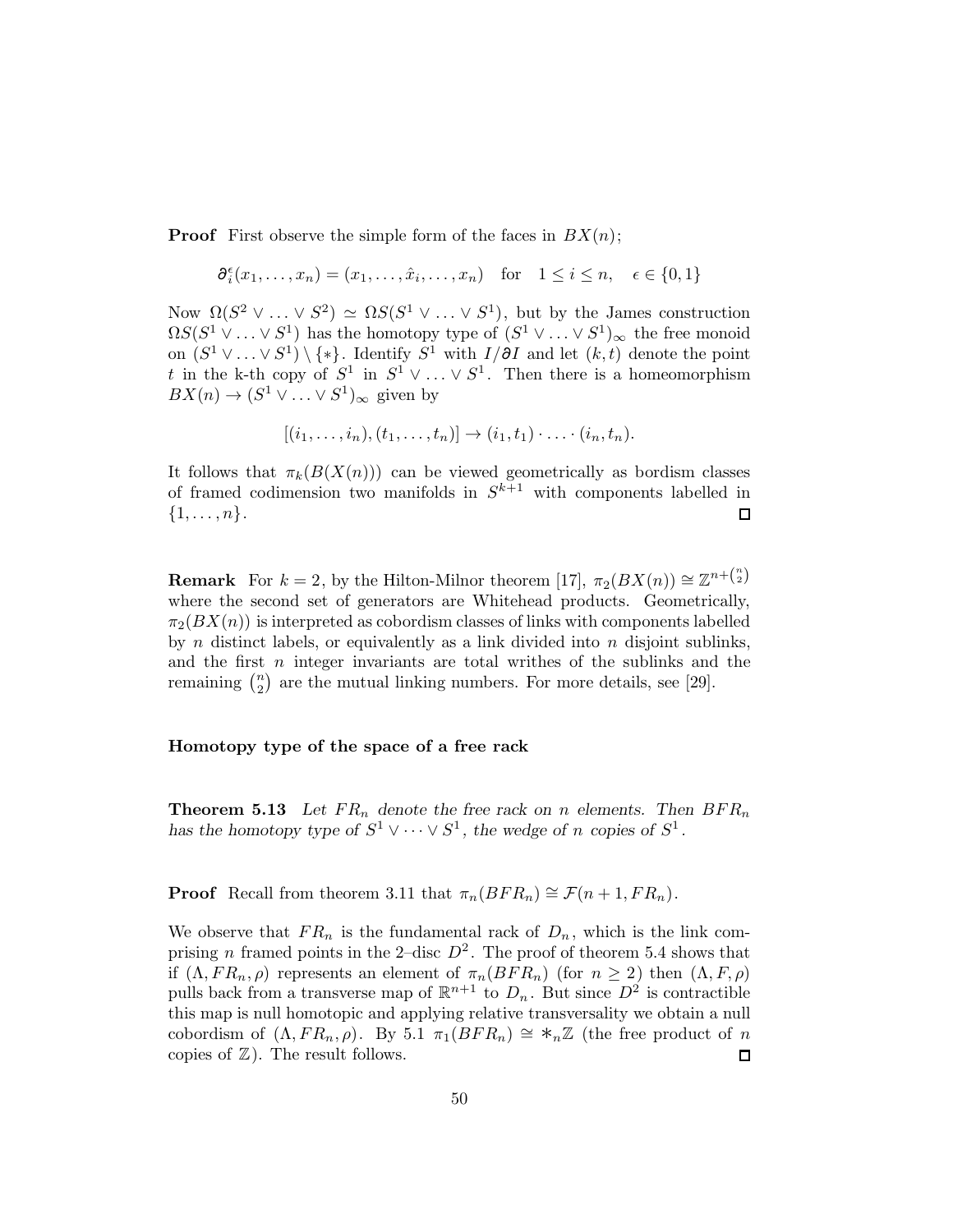Remark Recall from [8; page 376] that there is the concept of an extended free rack, which has free operator generators in addition to the usual free rack generators. This can be identified with the fundamental rack of a number of framed points in an orientable surface. A similar proof (using the fact that the higher homotopy groups of a surface vanish) then shows that if  $F$  is an extended free rack then  $BF$  has the homotopy type of a wedge of circles. Moreover both proofs extend with a little care to arbitrary free (or extended free) racks (in other words there is no need for the generating sets to be finite). Thus  $BF$  has the homotopy type of a 1–complex where  $F$  is any free (or extended free) rack.

# A remark on homology groups

Let  $X$  be any rack. Recall that there is the concept of the extended rack space  $B_X X$  [10; example 3.1.1] which is a covering space of  $BX$  [10; theorem 3.7]. Now there is a chain equivalence between  $C^*(BX, *)$  and  $C^{*-1}(B_XX)$ where  $* \in BX_0$  is the unique vertex. There are corresponding isomorphisms of homology and cohomology groups (with a shift of one dimension). This is defined by mapping  $(x, x_1, \ldots, x_n) \in B_X X^{(n-1)}$  to  $(x, x_1, \ldots, x_n) \in BX^{(n)}$ using the description given in [10; examples 3.4.1 and 2]. Note that  $\partial_{i-1}^{\epsilon}$  in  $B_X X$  coincides with  $\partial_i^{\epsilon}$  in  $BX$  for  $i = 2, 3, ..., n$  whilst  $\partial_1^1 = \partial_1^0$  in  $BX$  (both are given by  $(x_1, x_2, \ldots, x_n) \mapsto (x_2, \ldots, x_n)$  and that these two cancel out as a pair in the boundary formula.

Thus we have:

**Theorem 5.14** The rack space  $BX$  of any rack admits a covering space with the same homology groups but in dimensions all shifted one lower. □

The chain equivalence can be realised using a map  $|B_X X| \times S^1 \to |BX|$  defined as follows. Embed the  $(n-1)$ –cube  $(x, x_1, \ldots, x_n)$  of  $B_X X$  as the central  $(n-1)$ –cube perpendicular to the first direction in the n–cube  $(x, x_1, \ldots, x_n)$ of BX. Then use the remaining coordinate to extend to  $B_X X \times [-1,1]$ . Since  $\partial_1^1 = \partial_1^0$  in BX this map factors via  $B_X X \times [-1,1]/-1 \sim 1$  that is  $B_X X \times S^1$ . Then the above chain equivalence is given by crossing with the fundamental class of  $S^1$  and using this map.

It is an interesting question to characterise spaces which have the property of admitting a covering space with the same homology groups shifted one dimension.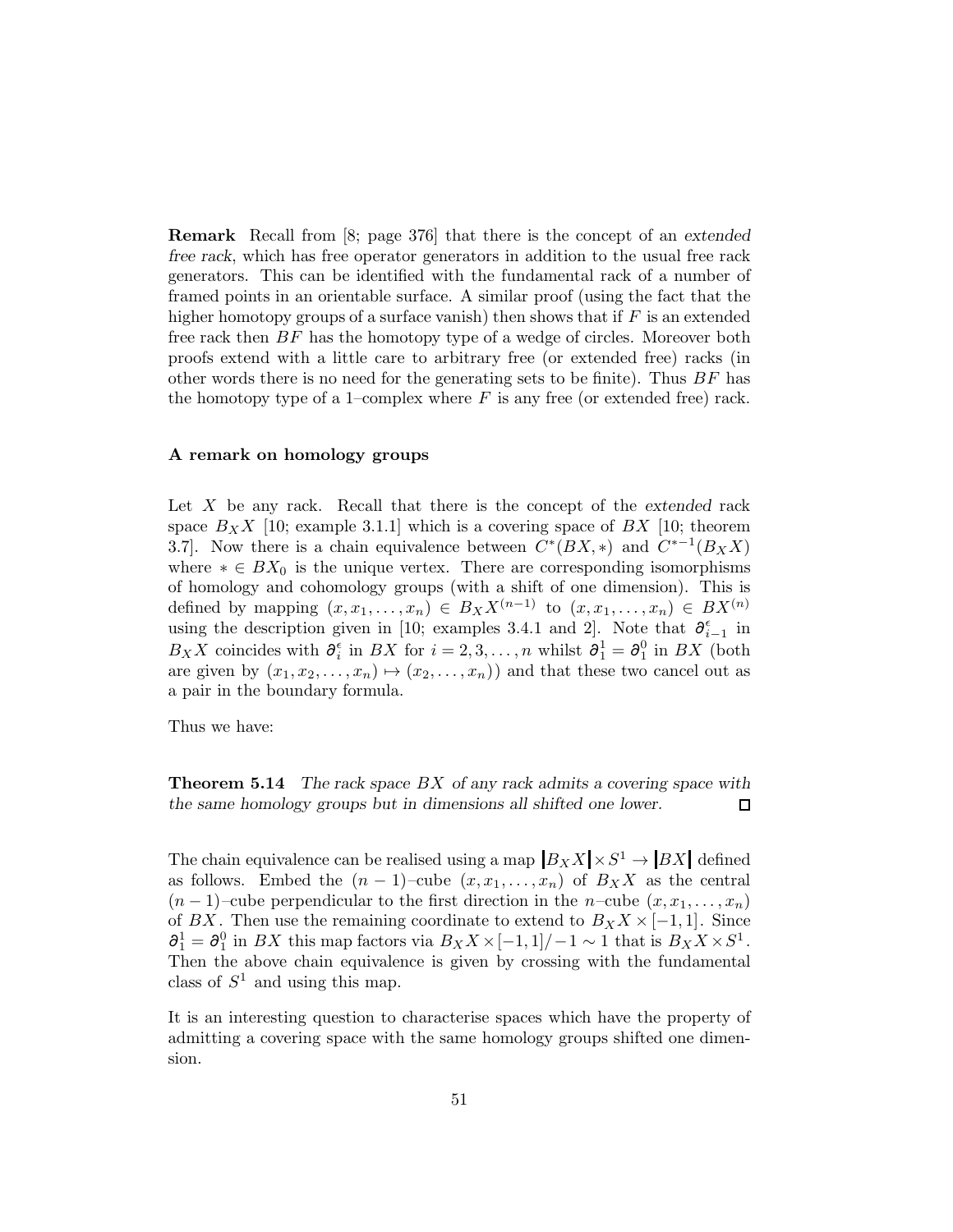# Permutation and Dihedral racks

Let  $\rho: P \to P$  be a fixed permutation of the set P. Then the permutation rack  $P_{\rho}$  is P with  $i^j = \rho(i)$  for all  $i, j$ .

Combining results of Flower [14] and Greene [15], which were proved using the cobordism by moves technique of section 4, we have:

**Theorem 5.15** For a permutation rack  $P_{\rho}$ 

- (1)  $\pi_2(BP_o)$  is freely generated by one twisted unknot for each finite orbit, with the number of twists equal to the length of the orbit, together with a pair of linked unknots (each unknot having a single twist) for each unordered pair of unequal orbits.
- (2)  $H_2(BP\rho)$  is as in (1) except that there is a generator for each ordered pair of unequal orbits.  $\Box$

Let  $D_n$  denote the dihedral rack on n elements:  $D_n = \{0, 1, \ldots, n-1\}$ , and  $i^j = 2j - i \mod n$  for all  $i, j$ .

Theorem 5.16 [15]

$$
H_2(BD_n) = \begin{cases} \mathbb{Z} & \text{for } n \text{ odd} \\ H_2(BD_n) = \mathbb{Z}^4 & \text{for } n = 2 \text{ mod } 4 \\ H_2(BD_n) \ge \mathbb{Z}^4 & \text{otherwise} \end{cases}
$$

**Remark** A calculation using maple shows  $H_2(BD_4) = \mathbb{Z}^4 + \mathbb{Z}_2^2$ , so the inequality of the theorem can be strict. For further details see [14,15].

# References

- [1] S Buoncristiano, C Rourke, B Sanderson, A geometric approach to homology theory, London Math. Soc. Lecture Note Series, no. 18 C.U.P. (1976)
- [2] J S Carter, D Jelsovsky, S Kamada, L Langford, M Saito, Quandle cohomology and state-sum invarants of knotted curves and surfaces, arXiv: [math.GT/9906115](http://arxiv.org/abs/math/9906115)
- [3] J S Carter, S Kamada, M Saito, Stable equivalences of knots on surfaces and virtual knot cobordisms, [arXiv:math.GT/0008118](http://arxiv.org/abs/math/0008118)
- [4] J Cerf, Topologie de certains espaces de plongements, Bull. Soc. Math. France, 98 (1961) 227–382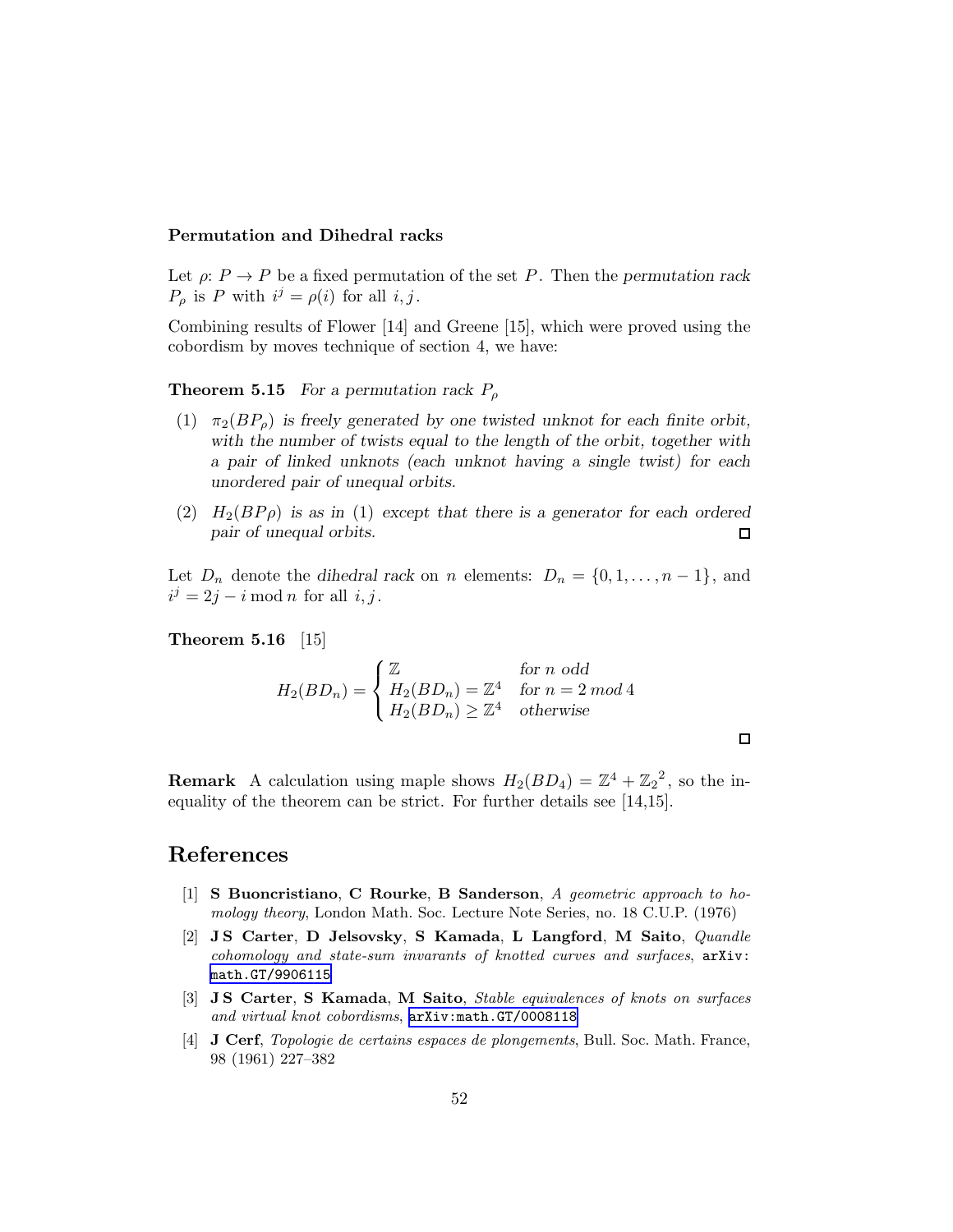- [5] **A Douady**, *Variétés à bord anguleux et voisinages tubulaires*, Séminaire Henri Cartan, no. 1 (1961–2)
- [6] R Fenn, Techniques of Geometric Topology, London Math. Soc. Lecture Note Series, no. 57 C.U.P. (1983)
- [7] R Fenn, M Jordan, L H Kauffman, *Biracks and virtual links*, available from: <http://www.maths.sussex.ac.uk/Staff/RAF/Maths/loumerc.ps>
- [8] R Fenn, C Rourke, Racks and links in codimension two, J. Knot Theory Ramifications, 1 (1992) 343–406
- [9] R Fenn, C Rourke, B Sanderson, An Introduction to species and the rack space, Topics in Knot Theory, (M E Bozhüyük, editor), Kluwer Academic Publishers (1993) 33–55
- [10] R Fenn, C Rourke, B Sanderson, Trunks and classifying spaces, Applied Categorical Structures, 3 (1995) 321–356
- [11] R Fenn, C Rourke, B Sanderson, James bundles and applications, preprint (1996) <http://www.maths.warwick.ac.uk/~cpr/ftp/james.ps>
- [12] R Fenn, C Rourke, B Sanderson, James bundles, submitted for publication, [arXiv:math.AT/0301354](http://arxiv.org/abs/math/0301354)
- [13] R Fenn, C Rourke, B Sanderson, A classification of classical links, (to appear)
- [14] J Flower, Cyclic bordism and rack spaces, PhD Thesis, University of Warwick (1995)
- [15] **M Greene**, *PhD Thesis*, Warwick (1996), available from: <http://www.maths.warwick.ac.uk/~cpr/ftp/mtg.ps.gz>
- [16] M Gromov, Partial differential relations, Springer–Verlag (1986)
- [17] P Hilton, On the homotopy groups of the union of spheres, J. London Math. Soc. 30 (1955) 154–172
- [18] N Kamada, S Kamada, Abstract link diagrams and virtual knots, to appear
- [19] L H Kauffman, Virtual knot theory, Euro. J. Combin. 7 (1999) 663–690
- [20] U Koschorke, B Sanderson, Self-intersections and higher Hopf invariants, Topology, 17 (1978) 283–290
- [21] G Kuperberg, What is a virtual link?, [arXiv:math.GT/0208039](http://arxiv.org/abs/math/0208039)
- [22] R Lashof, S Smale, Self-intersections of immersed manifolds, J. Math. Mech. 8 (1959) 143–157
- [23] R A Litherland, S Nelson, The Betti numbers of some finite racks, J. Pure Appl. Algebra 178 (2003) 187–202, [arXiv:math.GT/0106165](http://arxiv.org/abs/math/0106165)
- [24] J G Pastor, Bundle complexes and bordism of immersions, PhD Thesis, University of Warwick (1982)